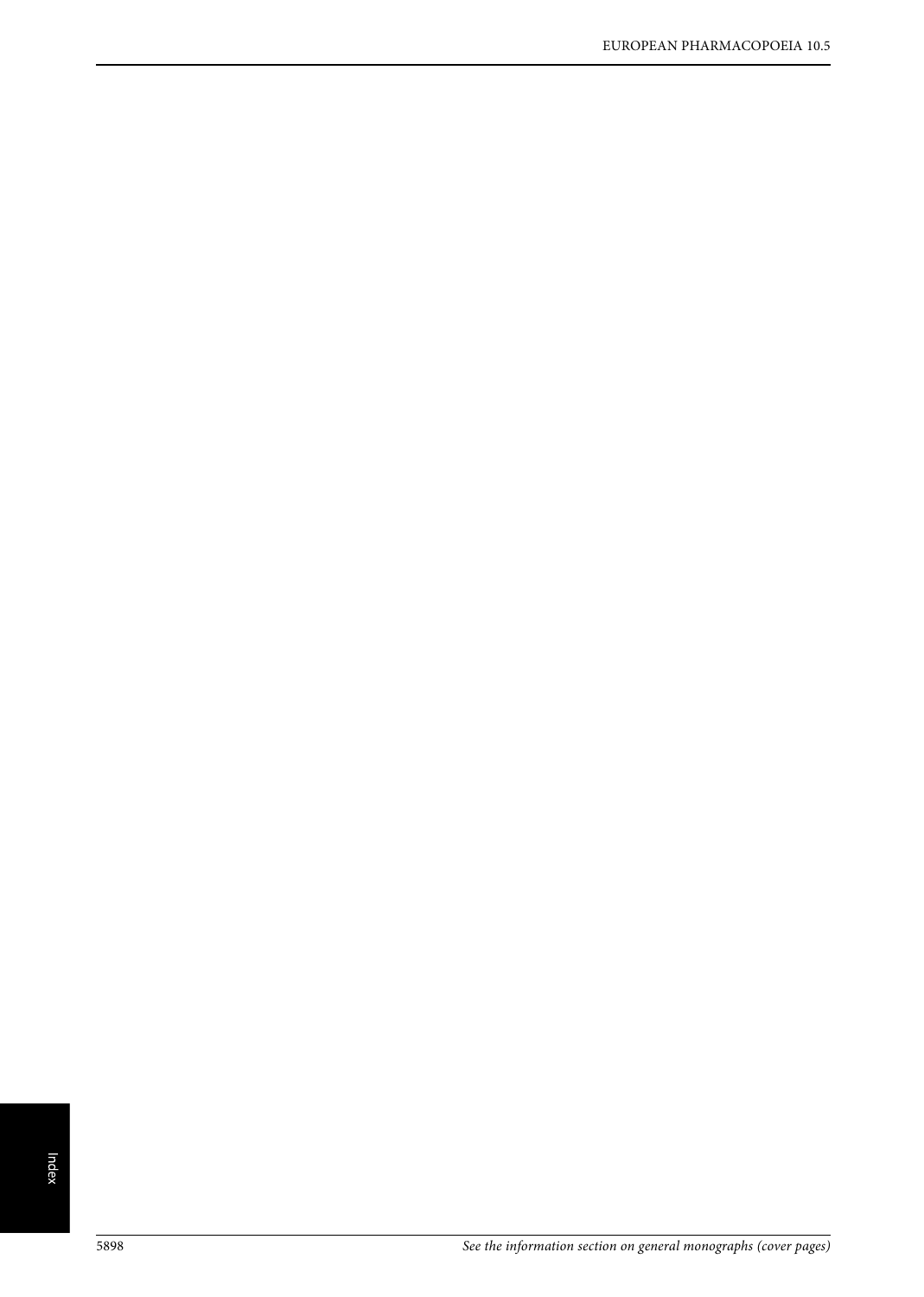|                                                                   | $\tilde{ }$              |
|-------------------------------------------------------------------|--------------------------|
|                                                                   |                          |
|                                                                   |                          |
| 2.1.2. Comparative table of porosity of sintered-glass filters 15 |                          |
| 2.1.3. Ultraviolet ray lamps for analytical purposes 15           |                          |
|                                                                   |                          |
|                                                                   | $\frac{1}{2}$            |
|                                                                   |                          |
|                                                                   | 2                        |
|                                                                   |                          |
| 2.2. Physical and physico-chemical methods 21                     |                          |
| 2.2.1. Clarity and degree of opalescence of liquids  21           | 2                        |
|                                                                   |                          |
| 2.2.10. Viscosity - Rotating viscometer method  28                |                          |
|                                                                   |                          |
|                                                                   | $\frac{1}{2}$            |
|                                                                   |                          |
| 2.2.13. Determination of water by distillation 31                 |                          |
| 2.2.14. Melting point - capillary method 32                       |                          |
|                                                                   |                          |
| 2.2.15. Melting point - open capillary method  33                 |                          |
| 2.2.16. Melting point - instantaneous method 33                   |                          |
|                                                                   |                          |
|                                                                   |                          |
|                                                                   |                          |
|                                                                   |                          |
|                                                                   |                          |
| 2.2.2. Degree of coloration of liquids 10.5-5655                  |                          |
|                                                                   |                          |
|                                                                   |                          |
|                                                                   |                          |
|                                                                   |                          |
|                                                                   |                          |
|                                                                   |                          |
| 2.2.24. Absorption spectrophotometry, infrared 10.3-4753          |                          |
| 2.2.25. Absorption spectrophotometry, ultraviolet and             |                          |
|                                                                   |                          |
|                                                                   |                          |
|                                                                   |                          |
|                                                                   |                          |
|                                                                   |                          |
|                                                                   | 2                        |
|                                                                   |                          |
|                                                                   |                          |
| 2.2.3. Potentiometric determination of pH 24                      |                          |
|                                                                   |                          |
|                                                                   |                          |
|                                                                   | $\overline{\phantom{a}}$ |
|                                                                   |                          |
|                                                                   |                          |
| 2.2.33. Nuclear magnetic resonance spectrometry  58               |                          |
|                                                                   | $\overline{\phantom{a}}$ |
|                                                                   |                          |
|                                                                   |                          |
| 2.2.36. Potentiometric determination of ionic                     |                          |
| concentration using ion-selective electrodes  64                  | $\frac{1}{2}$            |
|                                                                   |                          |
|                                                                   |                          |
|                                                                   |                          |
|                                                                   |                          |
|                                                                   |                          |
| 2.2.39. Molecular mass distribution in dextrans  10.3-4760        |                          |
|                                                                   | $\tilde{ }$              |
|                                                                   |                          |
|                                                                   |                          |
|                                                                   |                          |
|                                                                   |                          |
|                                                                   | $\frac{1}{2}$            |
|                                                                   | 2                        |
|                                                                   |                          |
| 2.2.44. Total organic carbon in water for pharmaceutical          |                          |
|                                                                   | $\frac{2}{2}$            |
| 2.2.45. Supercritical fluid chromatography 80                     |                          |
|                                                                   |                          |
| 2.2.46. Chromatographic separation techniques 80                  |                          |
|                                                                   | $\frac{1}{2}$            |
|                                                                   | $\overline{\phantom{a}}$ |
|                                                                   |                          |
| 2.2.49. Falling ball and automatic rolling ball viscometer        |                          |
|                                                                   |                          |
|                                                                   |                          |
|                                                                   |                          |
|                                                                   |                          |
|                                                                   | $\frac{2}{2}$            |
|                                                                   |                          |
|                                                                   | $\overline{\phantom{a}}$ |
| 2.2.57. Inductively coupled plasma-atomic emission                |                          |
|                                                                   |                          |
|                                                                   | $\frac{2}{2}$            |
| 2.2.58. Inductively coupled plasma-mass spectrometry 108          | $\overline{\phantom{a}}$ |
|                                                                   |                          |
|                                                                   |                          |
|                                                                   | $\frac{2}{2}$            |
| 2.2.61. Characterisation of crystalline solids by                 |                          |
|                                                                   |                          |
| microcalorimetry and solution calorimetry 115                     | $\frac{1}{2}$            |
| 2.2.63. Direct amperometric and pulsed electrochemical            |                          |
|                                                                   | 2                        |
|                                                                   |                          |
| 2.2.64. Peptide identification by nuclear magnetic resonance      |                          |
|                                                                   |                          |
|                                                                   | 2                        |

| 2.2.66. Detection and measurement of radioactivity 119       |  |
|--------------------------------------------------------------|--|
|                                                              |  |
|                                                              |  |
|                                                              |  |
|                                                              |  |
| 2.3.1. Identification reactions of ions and functional       |  |
|                                                              |  |
| 2.3.2. Identification of fatty oils by thin-layer            |  |
|                                                              |  |
| 2.3.3. Identification of phenothiazines by thin-layer        |  |
|                                                              |  |
|                                                              |  |
|                                                              |  |
|                                                              |  |
|                                                              |  |
|                                                              |  |
|                                                              |  |
|                                                              |  |
|                                                              |  |
|                                                              |  |
|                                                              |  |
|                                                              |  |
| 2.4.19. Alkaline impurities in fatty oils 144                |  |
|                                                              |  |
| 2.4.20. Determination of elemental impurities 144            |  |
| 2.4.21. Foreign oils in fatty oils by thin-layer             |  |
|                                                              |  |
| 2.4.22. Composition of fatty acids by gas chromatography 147 |  |
|                                                              |  |
|                                                              |  |
|                                                              |  |
|                                                              |  |
|                                                              |  |
| 2.4.27. Heavy metals in herbal drugs and herbal drug         |  |
|                                                              |  |
|                                                              |  |
| 2.4.29. Composition of fatty acids in oils rich in omega-3   |  |
|                                                              |  |
|                                                              |  |
| 2.4.30. Ethylene glycol and diethylene glycol in ethoxylated |  |
|                                                              |  |
| 2.4.31. Nickel in hydrogenated vegetable oils 163            |  |
| 2.4.32. Total cholesterol in oils rich in omega-3 acids 163  |  |
| 2.4.33. Tetrabutylammonium in radiopharmaceutical            |  |
|                                                              |  |
|                                                              |  |
|                                                              |  |
|                                                              |  |
| 2.4.7. Magnesium and alkaline-earth metals  139              |  |
|                                                              |  |
|                                                              |  |
|                                                              |  |
|                                                              |  |
|                                                              |  |
|                                                              |  |
|                                                              |  |
|                                                              |  |
| 2.5.12. Water: semi-micro determination  171                 |  |
| 2.5.13. Aluminium in adsorbed vaccines  171                  |  |
|                                                              |  |
| 2.5.15. Phenol in immunosera and vaccines 172                |  |
| 2.5.16. Protein in polysaccharide vaccines 172               |  |
| 2.5.17. Nucleic acids in polysaccharide vaccines 172         |  |
| 2.5.18. Phosphorus in polysaccharide vaccines 172            |  |
| 2.5.19. O-Acetyl in polysaccharide vaccines  173             |  |
|                                                              |  |
| 2.5.20. Hexosamines in polysaccharide vaccines 173           |  |
| 2.5.21. Methylpentoses in polysaccharide vaccines 173        |  |
| 2.5.22. Uronic acids in polysaccharide vaccines 174          |  |
| 2.5.23. Sialic acid in polysaccharide vaccines  174          |  |
|                                                              |  |
| 2.5.26. Nitrogen monoxide and nitrogen dioxide in gases 176  |  |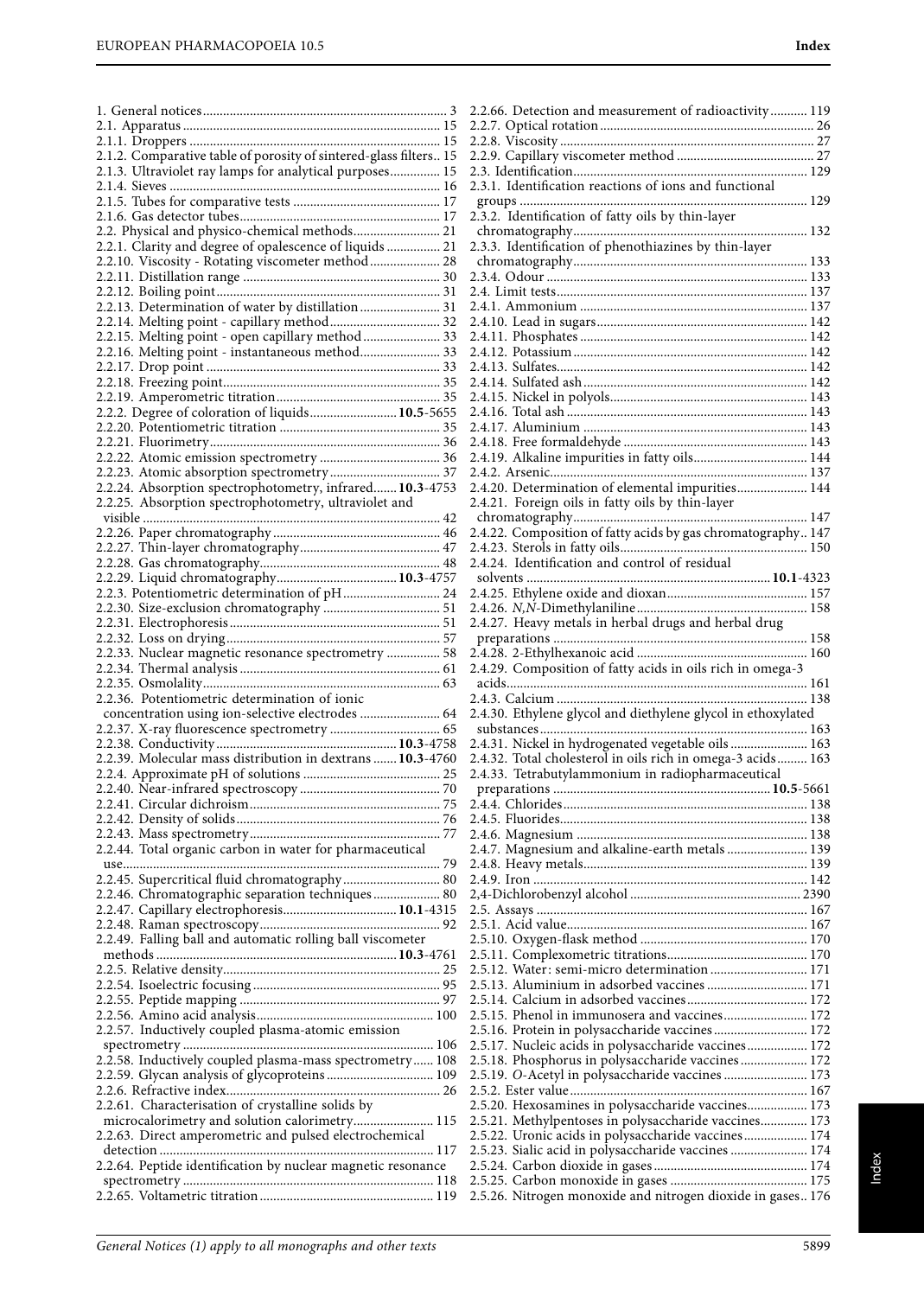| 2.5.31. Ribose in polysaccharide vaccines 177                                                                   |
|-----------------------------------------------------------------------------------------------------------------|
|                                                                                                                 |
|                                                                                                                 |
| 2.5.34. Acetic acid in synthetic peptides 181                                                                   |
|                                                                                                                 |
|                                                                                                                 |
| 2.5.37. Methyl, ethyl and isopropyl methanesulfonate in                                                         |
|                                                                                                                 |
| 2.5.38. Methyl, ethyl and isopropyl methanesulfonate in active                                                  |
|                                                                                                                 |
|                                                                                                                 |
|                                                                                                                 |
| 2.5.40. Methyl, ethyl and isopropyl toluenesulfonate in active                                                  |
|                                                                                                                 |
|                                                                                                                 |
|                                                                                                                 |
|                                                                                                                 |
|                                                                                                                 |
|                                                                                                                 |
| 2.5.8. Determination of primary aromatic amino-                                                                 |
|                                                                                                                 |
| 2.5.9. Determination of nitrogen by sulfuric acid                                                               |
|                                                                                                                 |
|                                                                                                                 |
|                                                                                                                 |
|                                                                                                                 |
|                                                                                                                 |
| 2.6.12. Microbiological examination of non-sterile products:                                                    |
|                                                                                                                 |
| 2.6.13. Microbiological examination of non-sterile products:                                                    |
| test for specified micro-organisms  10.3-4769                                                                   |
|                                                                                                                 |
|                                                                                                                 |
| 2.6.16. Tests for extraneous agents in viral vaccines for human                                                 |
| 2.6.17. Test for anticomplementary activity of                                                                  |
|                                                                                                                 |
|                                                                                                                 |
|                                                                                                                 |
| 2.6.18. Test for neurovirulence of live virus vaccines  218                                                     |
| 2.6.2. Mycobacteria                                                                                             |
| 2.6.20. Anti-A and anti-B haemagglutinins  218                                                                  |
| 2.6.21. Nucleic acid amplification techniques 219                                                               |
|                                                                                                                 |
| 2.6.26. Test for anti-D antibodies in human immunoglobu-                                                        |
| 2.6.27. Microbiological examination of cell-based                                                               |
|                                                                                                                 |
|                                                                                                                 |
| 2.6.31. Microbiological examination of herbal medicinal                                                         |
| products for oral use and extracts used in their                                                                |
|                                                                                                                 |
| 2.6.32. Test for bacterial endotoxins using recombinant                                                         |
|                                                                                                                 |
|                                                                                                                 |
|                                                                                                                 |
| 2.6.35. Quantification and characterisation of residual                                                         |
|                                                                                                                 |
| 2.6.36. Microbiological examination of live biotherapeutic                                                      |
| products: tests for enumeration of microbial                                                                    |
|                                                                                                                 |
| 2.6.37. Principles for the detection of extraneous viruses in                                                   |
| immunological veterinary medicinal products using culture                                                       |
|                                                                                                                 |
| 2.6.38. Microbiological examination of live biotherapeutic<br>products: tests for specified micro-organisms 255 |
|                                                                                                                 |
|                                                                                                                 |

| 2.7.10. Assay of human coagulation factor VII  280               |
|------------------------------------------------------------------|
|                                                                  |
| 2.7.11. Assay of human coagulation factor IX  281                |
| 2.7.12. Assay of heparin in coagulation factors 281              |
| 2.7.13. Assay of human anti-D immunoglobulin 282                 |
| 2.7.14. Assay of hepatitis A vaccine 10.3-4781                   |
| 2.7.15. Assay of hepatitis B vaccine (rDNA)  285                 |
|                                                                  |
| 2.7.16. Assay of pertussis vaccine (acellular)  286              |
| 2.7.17. Assay of human antithrombin III  288                     |
| 2.7.18. Assay of human coagulation factor II  288                |
| 2.7.19. Assay of human coagulation factor X 289                  |
| 2.7.2. Microbiological assay of antibiotics 262                  |
|                                                                  |
| 2.7.20. In vivo assay of poliomyelitis vaccine (inactivated) 289 |
| 2.7.21. Assay of human von Willebrand factor 290                 |
| 2.7.22. Assay of human coagulation factor XI  291                |
| 2.7.23. Numeration of CD34/CD45+ cells in haematopoietic         |
|                                                                  |
|                                                                  |
|                                                                  |
| 2.7.25. Assay of human plasmin inhibitor 295                     |
| 2.7.27. Flocculation value (Lf) of diphtheria and tetanus toxins |
|                                                                  |
|                                                                  |
| 2.7.28. Colony-forming cell assay for human                      |
|                                                                  |
| 2.7.29. Nucleated cell count and viability 297                   |
|                                                                  |
|                                                                  |
|                                                                  |
| 2.7.32. Assay of human a-1-proteinase inhibitor  300             |
| 2.7.34. Assay of human C1-esterase inhibitor  301                |
| 2.7.35. Immunonephelometry for vaccine component                 |
|                                                                  |
| 2.7.4. Assay of human coagulation factor VIII  268               |
|                                                                  |
|                                                                  |
|                                                                  |
|                                                                  |
| 2.7.8. Assay of tetanus vaccine (adsorbed) 275                   |
| 2.7.9. Test for Fc function of immunoglobulin 279                |
|                                                                  |
|                                                                  |
|                                                                  |
|                                                                  |
| 2.8.1. Ash insoluble in hydrochloric acid 305                    |
| 2.8.10. Solubility in alcohol of essential oils 306              |
| 2.8.11. Assay of 1,8-cineole in essential oils 307               |
|                                                                  |
|                                                                  |
|                                                                  |
|                                                                  |
|                                                                  |
|                                                                  |
|                                                                  |
| 2.8.18. Determination of aflatoxin $B_1$ in herbal drugs 311     |
|                                                                  |
|                                                                  |
| 2.8.20. Herbal drugs: sampling and sample preparation  313       |
| 2.8.21. Test for aristolochic acids in herbal drugs 314          |
| 2.8.22. Determination of ochratoxin A in herbal drugs 316        |
| 2.8.23. Microscopic examination of herbal drugs  317             |
|                                                                  |
|                                                                  |
| 2.8.25. High-performance thin-layer chromatography of            |
| herbal drugs and herbal drug preparations  318                   |
|                                                                  |
|                                                                  |
|                                                                  |
|                                                                  |
|                                                                  |
| 2.8.7. Fatty oils and resinified essential oils in essential     |
|                                                                  |
|                                                                  |
| 2.8.9. Residue on evaporation of essential oils  306             |
|                                                                  |
| 2.9. Pharmaceutical technical procedures 323                     |
| 2.9.1. Disintegration of tablets and capsules 323                |
|                                                                  |
| 2.9.11. Test for methanol and 2-propanol  342                    |
|                                                                  |
|                                                                  |
| 2.9.14. Specific surface area by air permeability 343            |
|                                                                  |
| 2.9.17. Test for extractable volume of parenteral                |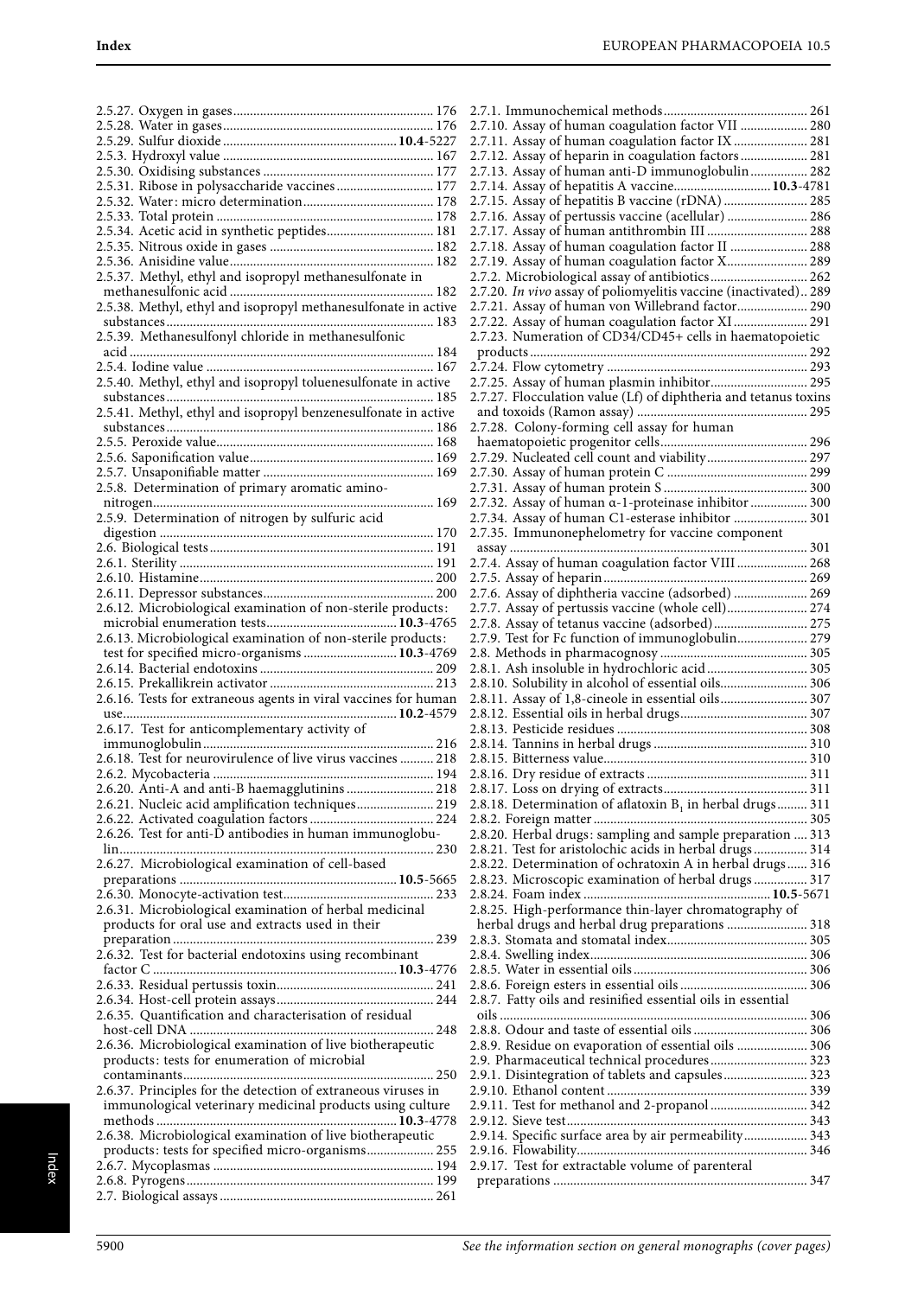2.9.19. Particulate contamination: sub-visible

2.9.18. Preparations for inhalation: aerodynamic assessment of fine particles........................................................................ 347

particles.........................................................................**10.3**-4785

| 2.9.2. Disintegration of suppositories and pessaries  325         |  |
|-------------------------------------------------------------------|--|
| 2.9.20. Particulate contamination: visible particles  362         |  |
| 2.9.22. Softening time determination of lipophilic                |  |
|                                                                   |  |
| 2.9.23. Gas pycnometric density of solids  364                    |  |
| 2.9.25. Dissolution test for medicated chewing gums  365          |  |
|                                                                   |  |
| 2.9.26. Specific surface area by gas adsorption 369               |  |
| 2.9.27. Uniformity of mass of delivered doses from multidose      |  |
|                                                                   |  |
|                                                                   |  |
| 2.9.3. Dissolution test for solid dosage forms 326                |  |
| 2.9.31. Particle size analysis by laser light diffraction 373     |  |
| 2.9.32. Porosity and pore-size distribution of solids by          |  |
|                                                                   |  |
| 2.9.33. Characterisation of crystalline and partially crystalline |  |
|                                                                   |  |
| solids by X-ray powder diffraction (XRPD) 379                     |  |
| 2.9.34. Bulk density and tapped density of powders 384            |  |
|                                                                   |  |
|                                                                   |  |
|                                                                   |  |
| 2.9.38. Particle-size distribution estimation by analytical       |  |
|                                                                   |  |
| 2.9.39. Water-solid interactions: determination of                |  |
|                                                                   |  |
| sorption-desorption isotherms and of water activity 394           |  |
| 2.9.4. Dissolution test for patches 10.5-5675                     |  |
|                                                                   |  |
| 2.9.41. Friability of granules and spheroids  400                 |  |
| 2.9.42. Dissolution test for lipophilic solid dosage forms  401   |  |
|                                                                   |  |
| 2.9.44. Preparations for nebulisation: characterisation 404       |  |
| 2.9.45. Wettability of porous solids including powders 406        |  |
| 2.9.47. Demonstration of uniformity of dosage units using         |  |
|                                                                   |  |
|                                                                   |  |
|                                                                   |  |
| 2.9.5. Uniformity of mass of single-dose preparations  335        |  |
| 2.9.52. Scanning electron microscopy  414                         |  |
| 2.9.6. Uniformity of content of single-dose preparations 336      |  |
|                                                                   |  |
|                                                                   |  |
|                                                                   |  |
|                                                                   |  |
| 2.9.9. Measurement of consistency by penetrometry  337            |  |
| 3.1. Materials used for the manufacture of containers  423        |  |
| 3.1.1. Materials for containers for human blood and blood         |  |
|                                                                   |  |
| 3.1.10. Materials based on non-plasticised poly(vinyl chloride)   |  |
| for containers for non-injectable, aqueous solutions 437          |  |
|                                                                   |  |
| 3.1.11. Materials based on non-plasticised poly(vinyl             |  |
| chloride) for containers for solid dosage forms for oral          |  |
| 439                                                               |  |
| 3.1.1.1. Materials based on plasticised poly(vinyl chloride)      |  |
| for containers for human blood and blood components (see          |  |
|                                                                   |  |
| 3.1.1.2. Materials based on plasticised poly(vinyl chloride) for  |  |
| tubing used in sets for the transfusion of blood and blood        |  |
|                                                                   |  |
|                                                                   |  |
|                                                                   |  |
| 3.1.14. Materials based on plasticised poly(vinyl chloride)       |  |
| for containers for aqueous solutions for intravenous              |  |
|                                                                   |  |
| 3.1.15. Polyethylene terephthalate for containers for             |  |
|                                                                   |  |
|                                                                   |  |
| 3.1.4. Polyethylene without additives for containers for          |  |
| parenteral preparations and for ophthalmic preparations 426       |  |
|                                                                   |  |
| 3.1.5. Polyethylene with additives for containers for parenteral  |  |
| preparations and for ophthalmic preparations 427                  |  |
| 3.1.6. Polypropylene for containers and closures for parenteral   |  |
| preparations and ophthalmic preparations 431                      |  |
| 3.1.7. Poly(ethylene - vinyl acetate) for containers and tubing   |  |
| for total parenteral nutrition preparations 434                   |  |

| 3.1.9. Silicone elastomer for closures and tubing  436             |
|--------------------------------------------------------------------|
|                                                                    |
|                                                                    |
| 3.2.1. Glass containers for pharmaceutical use 453                 |
| 3.2.2. Plastic containers and closures for pharmaceutical          |
|                                                                    |
| 3.2.2.1. Plastic containers for aqueous solutions for              |
| 460                                                                |
| 3.2.3. Sterile plastic containers for human blood and blood        |
|                                                                    |
|                                                                    |
| 3.2.4. Empty sterile containers of plasticised poly(vinyl          |
| chloride) for human blood and blood components (see                |
|                                                                    |
| 3.2.5. Sterile containers of plasticised poly(vinyl chloride)      |
|                                                                    |
| for human blood containing anticoagulant solution (see             |
|                                                                    |
| 3.2.6. Sets for the transfusion of blood and blood components      |
|                                                                    |
|                                                                    |
| 3.2.8. Sterile single-use plastic syringes (see 3.3.8.)  10.3-4792 |
| 3.2.9. Rubber closures for containers for aqueous                  |
| parenteral preparations, for powders and for                       |
|                                                                    |
| 3.3. Containers for human blood and blood components, and          |
|                                                                    |
| materials used in their manufacture; transfusion sets and          |
| materials used in their manufacture; syringes 463                  |
| 3.3.1. Materials for containers for human blood and blood          |
|                                                                    |
| 3.3.2. Materials based on plasticised poly(vinyl chloride) for     |
|                                                                    |
| containers for human blood and blood components 465                |
| 3.3.3. Materials based on plasticised poly(vinyl chloride) for     |
| tubing used in sets for the transfusion of blood and blood         |
|                                                                    |
|                                                                    |
| 3.3.4. Sterile plastic containers for human blood and blood        |
|                                                                    |
| 3.3.5. Empty sterile containers of plasticised poly(vinyl          |
| chloride) for human blood and blood components 473                 |
|                                                                    |
|                                                                    |
| 3.3.6. Sterile containers of plasticised poly(vinyl chloride) for  |
| human blood containing anticoagulant solution  474                 |
| 3.3.7. Sets for the transfusion of blood and blood                 |
|                                                                    |
|                                                                    |
| 3.3.8. Sterile single-use plastic syringes  10.3-4792              |
| 3-O-Desacyl-4'-monophosphoryl lipid A 2355                         |
|                                                                    |
| 4.1. Reagents, standard solutions, buffer solutions10.4-5231       |
|                                                                    |
|                                                                    |
|                                                                    |
| 4.1.2. Standard solutions for limit tests  10.4-5349               |
|                                                                    |
|                                                                    |
|                                                                    |
|                                                                    |
| 4.2.1. Primary standards for volumetric solutions 10.4-5360        |
|                                                                    |
|                                                                    |
|                                                                    |
| 5.10. Control of impurities in substances for pharmaceutical       |
|                                                                    |
|                                                                    |
|                                                                    |
| 5.1.1. Methods of preparation of sterile products  619             |
| 5.1.10. Guidelines for using the test for bacterial                |
|                                                                    |
|                                                                    |
| 5.1.11. Determination of bactericidal, fungicidal or yeasticidal   |
| activity of antiseptic medicinal products 643                      |
| 5.1.12. Depyrogenation of items used in the production of          |
|                                                                    |
| 5.1.2. Biological indicators and related microbial preparations    |
| used in the manufacture of sterile products 622                    |
|                                                                    |
|                                                                    |
| 5.1.3. Efficacy of antimicrobial preservation  625                 |
| 5.14. Gene transfer medicinal products for human use  779          |
| 5.1.4. Microbiological quality of non-sterile pharmaceutical       |
| preparations and substances for pharmaceutical                     |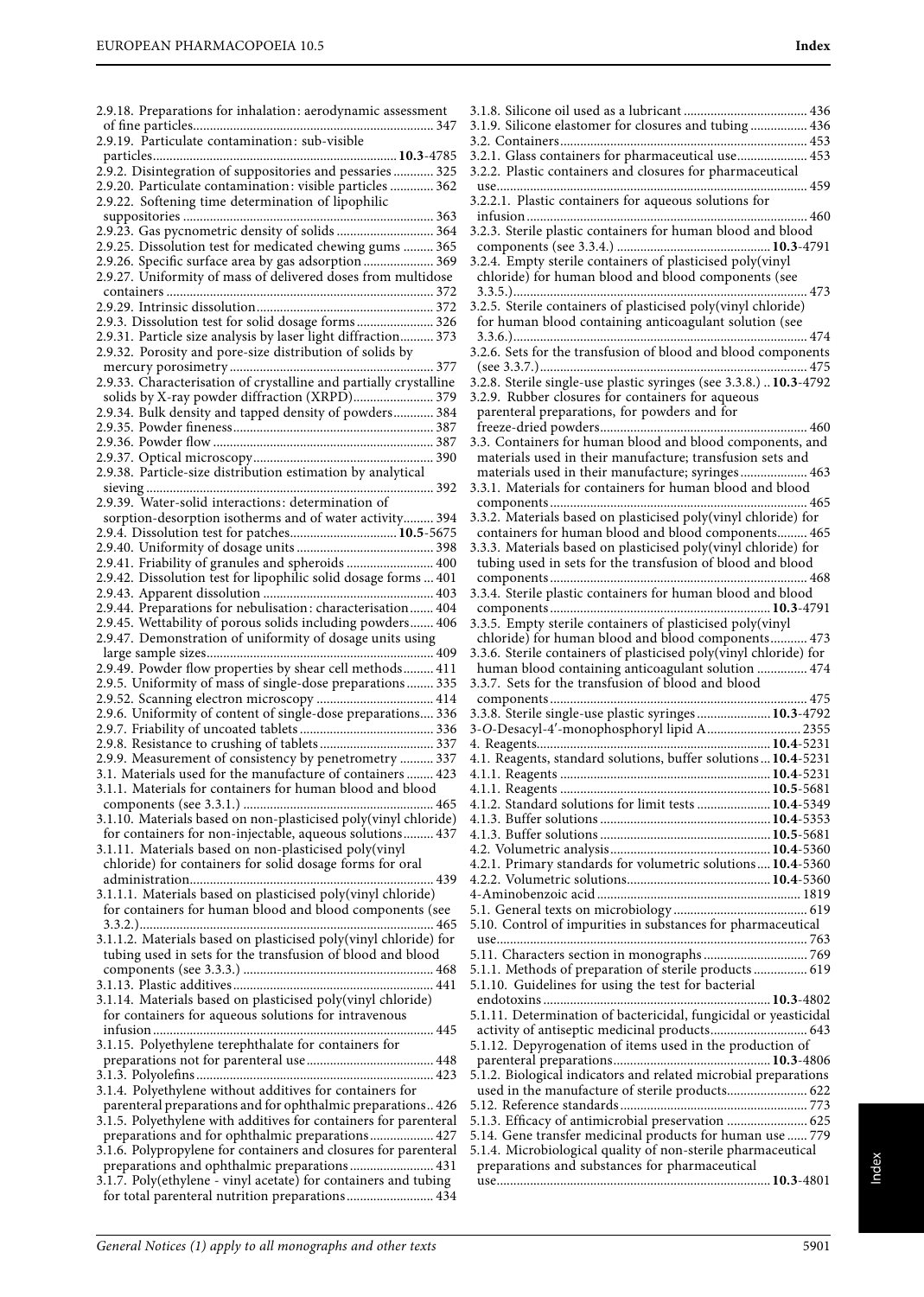5.1.5. Application of the F concepts to heat sterilisation processes .......................................................................**10.3**-4802 5.15. Functionality-related characteristics of excipients...... 793 5.1.6. Alternative methods for control of microbiological quality ...................................................................................... 628 5.16. Crystallinity ..................................................................... 797 5.17. Recommendations on methods for dosage forms testing....................................................................................... 801 5.1.7. Viral safety ...................................................................... 637 5.17.1. Recommendations on dissolution testing................. 801 5.17.2. Recommendations on testing of particulate contamination: visible particles.................................**10.3**-4809 5.18. Methods of pretreatment for preparing traditional Chinese drugs: general information .........................**10.5**-5685 5.1.8. Microbiological quality of herbal medicinal products for oral use and extracts used in their preparation .................. 638 5.19. Extemporaneous preparation of radiopharmaceuticals............................................................................................ 807 5.1.9. Guidelines for using the test for sterility..................... 639 5.2. General texts on biological products .............................. 647 5.20. Elemental impurities ...................................................... 815 5.21. Chemometric methods applied to analytical data ...... 819 5.2.1. Terminology used in monographs on biological products ................................................................................... 647 5.2.11. Carrier proteins for the production of conjugated polysaccharide vaccines for human use............................... 674 5.2.12. Raw materials of biological origin for the production of cell-based and gene therapy medicinal products ........... 675 5.2.13. Healthy chicken flocks for the production of inactivated vaccines for veterinary use .........................................**10.2**-4598 5.2.14. Substitution of in vivo method(s) by in vitro method(s) for the quality control of vaccines ........................................ 679 5.2.2. Chicken flocks free from specified pathogens for the production and quality control of vaccines......................... 647 5.22. Names of herbal drugs used in traditional Chinese medicine .......................................................................**10.5**-5691 5.2.3. Cell substrates for the production of vaccines for human use............................................................................................. 650 5.23. Monographs on herbal drug extracts (information chapter).................................................................................... 843 5.2.4. Cell cultures for the production of vaccines for veterinary use...............................................................**10.2**-4589 5.24. Chemical imaging ........................................................... 847 5.2.5. Management of extraneous agents in immunological veterinary medicinal products...................................**10.2**-4590 5.25. Process analytical technology.............................**10.4**-5371 5.2.6. Evaluation of safety of veterinary vaccines and immunosera ........................................................................... 658 5.2.7. Evaluation of efficacy of veterinary vaccines and immunosera ............................................................................ 661 5.2.8. Minimising the risk of transmitting animal spongiform encephalopathy agents via human and veterinary medicinal products ................................................................................... 661 5.28. Multivariate statistical process control..............**10.4**-5377 5.2.9. Evaluation of safety of each batch of immunosera for veterinary use.......................................................................... 673 5.3. Statistical analysis of results of biological assays and tests........................................................................................... 685 5.4. Residual solvents ............................................................... 717 5.5. Alcoholimetric tables........................................................ 727 5.6. Assay of interferons .......................................................... 741 5.7. Table of physical characteristics of radionuclides mentioned in the European Pharmacopoeia ...................... 745 5.8. Pharmacopoeial harmonisation ...................................... 755 5.9. Polymorphism ................................................................... 759 **A** Abacavir sulfate....................................................................... 1733

Abbreviations and symbols (1.) .................................................. 3 Abelmoschi corolla................................................................. 1289 Absorption spectrophotometry, infrared (2.2.24.)....**10.3**-4753

#### Absorption spectrophotometry, ultraviolet and visible (2.2.25.) ...................................................................................... 42 Acacia ....................................................................................... 1290 Acacia, dried dispersion......................................................... 1734 Acamprosate calcium ....................................................**10.3**-4899 Acanthopanax bark ................................................................ 1292 Acarbose .................................................................................. 1736 Acebutolol hydrochloride ...................................................... 1738 Aceclofenac.............................................................................. 1740 Acemetacin .............................................................................. 1742 Acesulfame potassium............................................................ 1744 Acetate trihydrate, sodium ...........................................**10.3**-5131 Acetazolamide......................................................................... 1745 Acetic acid, glacial .................................................................. 1746 Acetic acid in synthetic peptides (2.5.34.) ............................. 181 Acetone .................................................................................... 1747 Acetylcholine chloride ........................................................... 1748 Acetylcysteine.................................................................**10.3**-4900 β-Acetyldigoxin....................................................................... 1750 Acetylene intermix (1 per cent) in nitrogen........................ 1752 Acetylsalicylic acid ................................................................. 1753 Acetyltryptophan, N- ............................................................. 1755 Acetyltyrosine, N-................................................................... 1757 Achyranthes bidentata root ................................................... 1293 Aciclovir..........................................................................**10.4**-5415 Acid value (2.5.1.)..................................................................... 167 Acidum picrinicum for homoeopathic preparations ......... 1698 Acidum succinicum for homoeopathic preparations ........ 1698 Acitretin ................................................................................... 1760 Actinobacillosis vaccine (inactivated), porcine .................. 1139 Activated charcoal .................................................................. 2162 Activated coagulation factors (2.6.22.)................................... 224 Adapalene ................................................................................ 1761 Additives, plastic (3.1.13.) ....................................................... 441 Adenine.................................................................................... 1762 Adenosine ................................................................................ 1763 Adenovirus vaccine (inactivated), canine............................ 1079 Adenovirus vaccine (live), canine................................**10.2**-4637 Adipic acid............................................................................... 1765 Adonis vernalis for homoeopathic preparations .......**10.1**-4369 Adrenaline ......................................................................**10.3**-4901 Adrenaline tartrate ................................................................. 1767 Adsorption, gas, specific surface area by  $(2.9.26.)$ .................. 369 Aerodynamic assessment of fine particles in preparations for inhalation (2.9.18.) ................................................................. 347 Aflatoxin  $B_1$  in herbal drugs, determination of  $(2.8.18.)$  ..... 311 Agar .......................................................................................... 1295 Agaricus phalloides for homoeopathic preparations ......... 1699 Agnus castus fruit ................................................................... 1295 Agnus castus fruit dry extract............................................... 1296 Agrimony................................................................................. 1297 Air, medicinal ......................................................................... 1768 Air, synthetic medicinal......................................................... 1770 Akebia stem ............................................................................. 1298 Alanine..................................................................................... 1771 Albendazole............................................................................. 1773 Albumin solution, human ..................................................... 2832 Alchemilla................................................................................ 1300 Alcoholimetric tables (5.5.) ..................................................... 727 Alcuronium chloride.............................................................. 1774 Alendronate trihydrate, sodium ........................................... 3798 Alexandrian senna pods ...............................................**10.1**-4363 Alfacalcidol.....................................................................**10.5**-5755 Alfadex ..................................................................................... 1777 Alfentanil hydrochloride hydrate ................................**10.3**-4903 Alfuzosin hydrochloride ........................................................ 1780 Alginate, sodium..................................................................... 3799 Alginic acid.............................................................................. 1781 Alimemazine hemitartrate..................................................... 1782 Alkaline impurities in fatty oils (2.4.19.) ............................... 144 Alkaline-earth metals and magnesium (2.4.7.)..................... 139 Allantoin .................................................................................. 1783 Allergen products ..................................................................... 861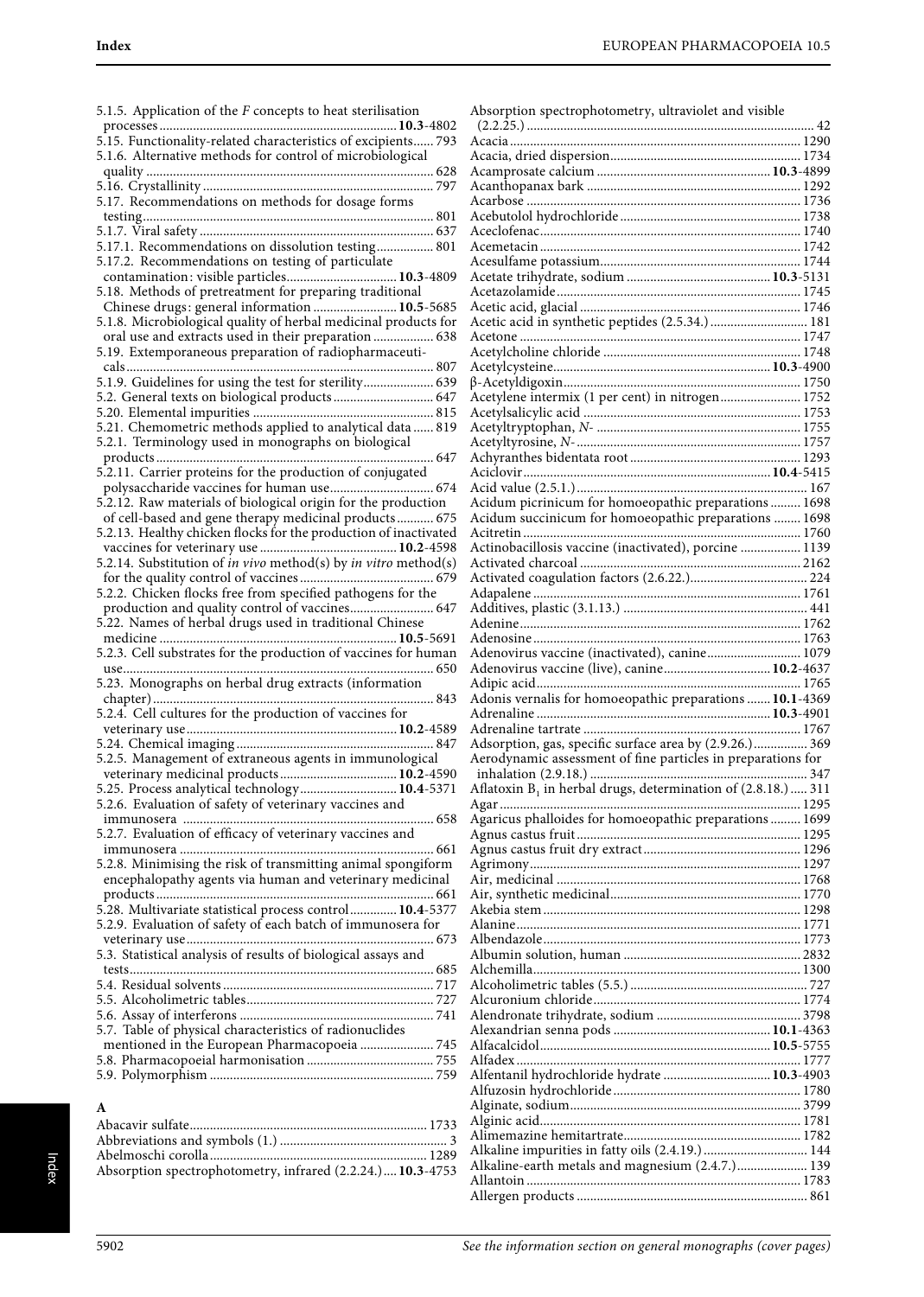| Allergen products, animal epithelia and outgrowths for 1854 |
|-------------------------------------------------------------|
| Allergen products, Hymenoptera venoms for 2908              |
|                                                             |
|                                                             |
| Allium sativum for homoeopathic preparations  1701          |
|                                                             |
|                                                             |
|                                                             |
|                                                             |
|                                                             |
|                                                             |
|                                                             |
|                                                             |
|                                                             |
|                                                             |
|                                                             |
|                                                             |
|                                                             |
|                                                             |
|                                                             |
|                                                             |
|                                                             |
|                                                             |
|                                                             |
| Aluminium hydroxide, hydrated, for adsorption  1798         |
| Aluminium in adsorbed vaccines (2.5.13.) 171                |
|                                                             |
|                                                             |
|                                                             |
| Aluminium phosphate, hydrated 10.4-5417                     |
|                                                             |
|                                                             |
|                                                             |
|                                                             |
|                                                             |
|                                                             |
|                                                             |
|                                                             |
| Amikacin sulfate<br>1815                                    |
| Amiloride hydrochloride dihydrate  10.4-5417                |
|                                                             |
|                                                             |
|                                                             |
|                                                             |
|                                                             |
| Aminosalicylate dihydrate, sodium 10.4-5561                 |
|                                                             |
|                                                             |
|                                                             |
|                                                             |
|                                                             |
| Ammonio methacrylate copolymer (type A) 1830                |
| Ammonio methacrylate copolymer (type B)  1831               |
|                                                             |
|                                                             |
| Ammonium carbonicum for homoeopathic prepara-               |
|                                                             |
|                                                             |
|                                                             |
|                                                             |
|                                                             |
|                                                             |
|                                                             |
|                                                             |

| Amprolium hydrochloride for veterinary use 10.3-4906                                                         |
|--------------------------------------------------------------------------------------------------------------|
|                                                                                                              |
| Anacardium for homoeopathic preparations 10.5-5749<br>Anaemia vaccine (live), chicken, infectious  10.2-4655 |
|                                                                                                              |
|                                                                                                              |
| Analytical sieving, particle-size distribution estimation by                                                 |
|                                                                                                              |
| Anamirta cocculus for homoeopathic preparations  1708                                                        |
|                                                                                                              |
|                                                                                                              |
| Anemarrhena asphodeloides rhizome  1307                                                                      |
|                                                                                                              |
|                                                                                                              |
|                                                                                                              |
|                                                                                                              |
| Animal anti-T lymphocyte immunoglobulin for human                                                            |
|                                                                                                              |
| Animal epithelia and outgrowths for allergen products 1854                                                   |
| Animal immunosera for human use  10.4-5385                                                                   |
| Animal spongiform encephalopathies, products with risk of                                                    |
|                                                                                                              |
| Animal spongiform encephalopathy agents, minimising the                                                      |
| risk of transmitting via human and veterinary medicinal                                                      |
|                                                                                                              |
|                                                                                                              |
|                                                                                                              |
|                                                                                                              |
| Anthrax spore vaccine (live) for veterinary use 1055                                                         |
| Anthrax vaccine for human use (adsorbed, prepared from                                                       |
|                                                                                                              |
| Anti-A and anti-B haemagglutinins (2.6.20.) 218                                                              |
| Antibiotics, microbiological assay of (2.7.2.)  262                                                          |
| Antibodies (anti-D) in human immunoglobulin, test for                                                        |
|                                                                                                              |
|                                                                                                              |
|                                                                                                              |
| Anticoagulant and preservative solutions for human blood                                                     |
|                                                                                                              |
| Anticomplementary activity of immunoglobulin (2.6.17.) 216                                                   |
| Anti-D antibodies in human immunoglobulin, test for                                                          |
|                                                                                                              |
| Anti-D immunoglobulin for intravenous administration,                                                        |
|                                                                                                              |
|                                                                                                              |
| Anti-D immunoglobulin, human, assay of (2.7.13.)  282                                                        |
|                                                                                                              |
| Antiseptic medicinal products, determination of bactericidal,                                                |
| fungicidal or yeasticidal activity of (5.1.11.)  643                                                         |
|                                                                                                              |
| Anti-T lymphocyte immunoglobulin for human use,                                                              |
|                                                                                                              |
| Antithrombin III concentrate, human 2835<br>Antithrombin III, human, assay of (2.7.17.)  288                 |
|                                                                                                              |
| Apomorphine hydrochloride hemihydrate  1862                                                                  |
|                                                                                                              |
|                                                                                                              |
| Application of the $F$ concepts to heat sterilisation processes                                              |
|                                                                                                              |
|                                                                                                              |
|                                                                                                              |
|                                                                                                              |
| Aprotinin concentrated solution  10.4-5421                                                                   |
|                                                                                                              |
|                                                                                                              |
|                                                                                                              |

Amperometric detection, direct, and pulsed electrochemical detection (2.2.63.)................................................................... 117 Amperometric titration (2.2.19.) .............................................. 35 Amphotericin B .............................................................**10.3**-4904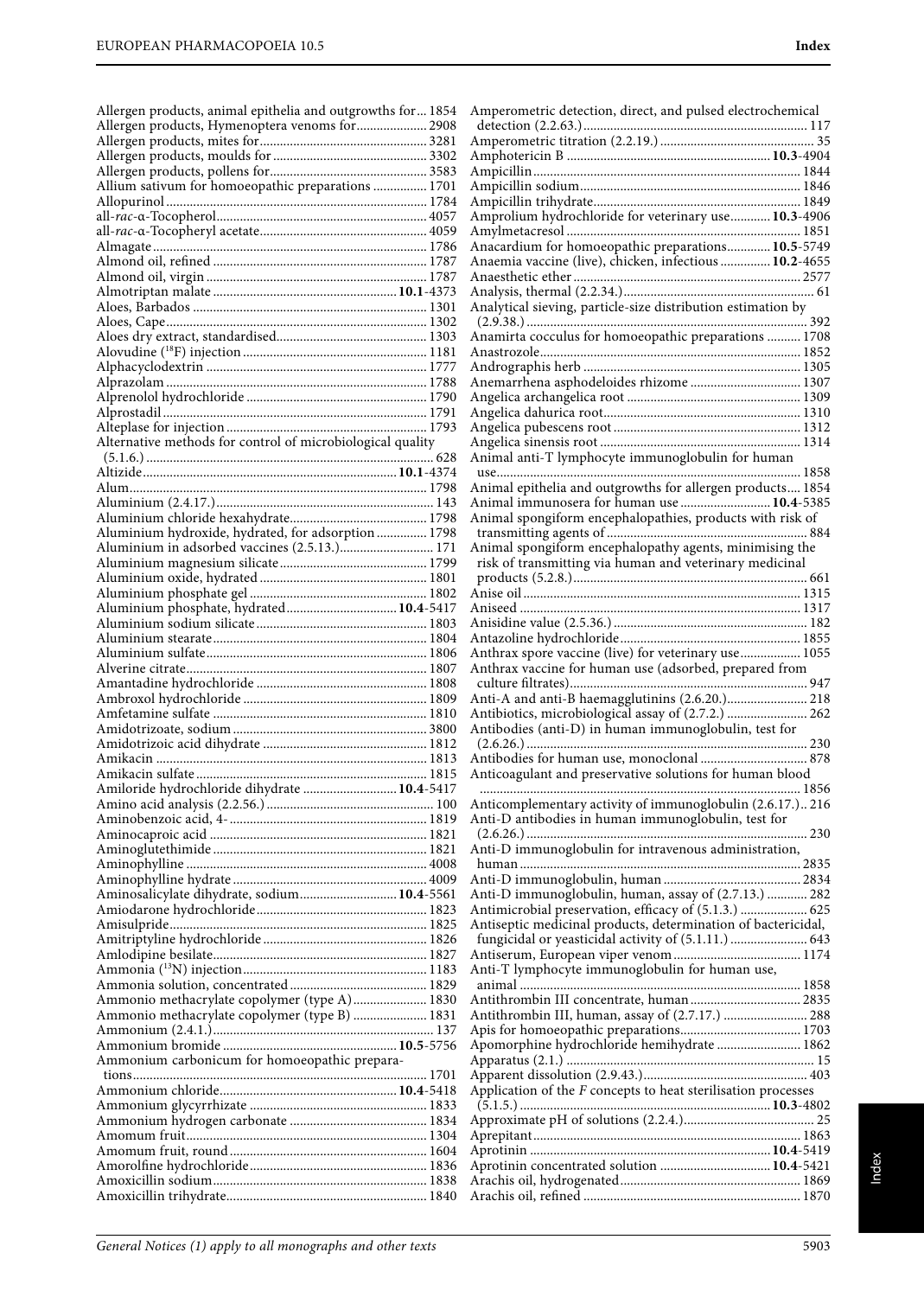| Aristolochic acids in herbal drugs, test for (2.8.21)  314                                                 |  |
|------------------------------------------------------------------------------------------------------------|--|
|                                                                                                            |  |
|                                                                                                            |  |
| Arsenicum album for homoeopathic preparations 1704                                                         |  |
| Arsenious trioxide for homoeopathic preparations 1704                                                      |  |
|                                                                                                            |  |
|                                                                                                            |  |
|                                                                                                            |  |
|                                                                                                            |  |
|                                                                                                            |  |
| Ash insoluble in hydrochloric acid (2.8.1.)  305                                                           |  |
|                                                                                                            |  |
|                                                                                                            |  |
|                                                                                                            |  |
|                                                                                                            |  |
|                                                                                                            |  |
| Assay of 1,8-cineole in essential oils (2.8.11.)  307                                                      |  |
| Assay of diphtheria vaccine (adsorbed) (2.7.6.) 269                                                        |  |
|                                                                                                            |  |
| Assay of heparin in coagulation factors (2.7.12.)  281<br>Assay of hepatitis A vaccine (2.7.14.) 10.3-4781 |  |
| Assay of hepatitis B vaccine (rDNA) (2.7.15.) 285                                                          |  |
| Assay of human α-1-proteinase inhibitor (2.7.32.)  300                                                     |  |
| Assay of human anti-D immunoglobulin (2.7.13.)  282                                                        |  |
| Assay of human C1-esterase inhibitor (2.7.34.)  301                                                        |  |
| Assay of human coagulation factor II (2.7.18.) 288                                                         |  |
| Assay of human coagulation factor IX (2.7.11.)  281                                                        |  |
| Assay of human coagulation factor VII (2.7.10.) 280                                                        |  |
| Assay of human coagulation factor VIII (2.7.4.)  268                                                       |  |
| Assay of human coagulation factor X (2.7.19.)  289<br>Assay of human coagulation factor XI (2.7.22.)  291  |  |
| Assay of human plasmin inhibitor (2.7.25.)  295                                                            |  |
|                                                                                                            |  |
| Assay of human von Willebrand factor (2.7.21.) 290                                                         |  |
|                                                                                                            |  |
| Assay of pertussis vaccine (acellular) (2.7.16.) 286                                                       |  |
| Assay of pertussis vaccine (whole cell) (2.7.7.)  274                                                      |  |
| Assay of poliomyelitis vaccine (inactivated), in vivo                                                      |  |
| Assay of tetanus vaccine (adsorbed) (2.7.8.)  275                                                          |  |
|                                                                                                            |  |
|                                                                                                            |  |
|                                                                                                            |  |
|                                                                                                            |  |
|                                                                                                            |  |
| Atomic emission spectrometry, inductively coupled plasma-                                                  |  |
|                                                                                                            |  |
|                                                                                                            |  |
|                                                                                                            |  |
|                                                                                                            |  |
|                                                                                                            |  |
|                                                                                                            |  |
|                                                                                                            |  |
|                                                                                                            |  |
|                                                                                                            |  |
| Aujeszky's disease vaccine (inactivated) for pigs  10.2-4619                                               |  |
| Aujeszky's disease vaccine (live) for pigs for parenteral                                                  |  |

| Aurum chloratum natronatum for homoeopathic                 |
|-------------------------------------------------------------|
|                                                             |
| Automatic rolling ball and falling ball viscometer methods  |
|                                                             |
| Avian infectious bronchitis vaccine (inactivated) 10.2-4622 |
| Avian infectious bronchitis vaccine (live) 10.5-5717        |
| Avian infectious bursal disease vaccine (inactivated) 10.2- |
| 4625                                                        |
| Avian infectious bursal disease vaccine (live) 10.2-4627    |
| Avian infectious encephalomyelitis vaccine (live) 10.2-4628 |
| Avian infectious laryngotracheitis vaccine (live) 10.2-4630 |
| Avian paramyxovirus 1 (Newcastle disease) vaccine           |
|                                                             |
| Avian paramyxovirus 1 (Newcastle disease) vaccine           |
|                                                             |
| Avian paramyxovirus 3 vaccine (inactivated) for             |
|                                                             |
| Avian tuberculin purified protein derivative 4119           |
| Avian viral tenosynovitis vaccine (live)  10.2-4632         |
|                                                             |
|                                                             |
|                                                             |

Azithromycin .......................................................................... 1904

#### **B**

| B19 virus (B19V), validation of nucleic acid amplification     |
|----------------------------------------------------------------|
|                                                                |
| techniques for the quantification of B19V DNA in plasma        |
|                                                                |
|                                                                |
|                                                                |
|                                                                |
|                                                                |
|                                                                |
| Bacterial endotoxins, guidelines for using the test for        |
|                                                                |
| Bacterial endotoxins using recombinant factor C, test for      |
|                                                                |
| Bactericidal, fungicidal or yeasticidal activity of antiseptic |
| medicinal products, determination of (5.1.11.) 643             |
|                                                                |
|                                                                |
|                                                                |
|                                                                |
|                                                                |
|                                                                |
| Barium chloratum for homoeopathic preparations  1705           |
| Barium chloride dihydrate for homoeopathic                     |
|                                                                |
|                                                                |
| Basic butylated methacrylate copolymer 1925                    |
|                                                                |
|                                                                |
|                                                                |
|                                                                |
| Beclometasone dipropionate monohydrate 1929                    |
|                                                                |
|                                                                |
|                                                                |
| Belladonna for homoeopathic preparations 1705                  |
|                                                                |
| Belladonna leaf dry extract, standardised  1337                |
| Belladonna leaf tincture, standardised 1338                    |
|                                                                |
|                                                                |
|                                                                |
|                                                                |
|                                                                |
|                                                                |
|                                                                |
|                                                                |
| Benzalkonium chloride solution 10.4-5434                       |
| Benzathine benzylpenicillin tetrahydrate 1951                  |
|                                                                |
|                                                                |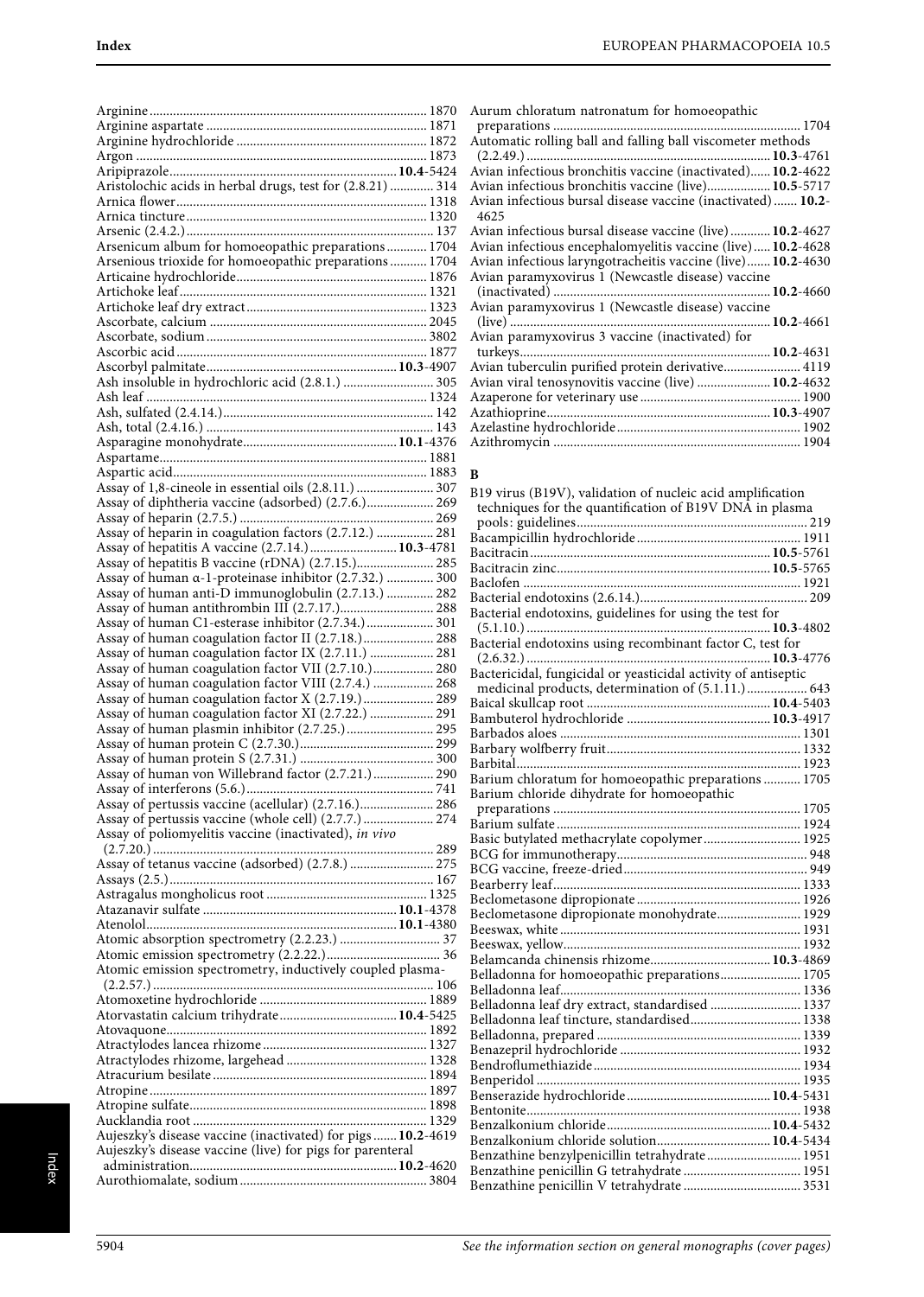| Benzathine phenoxymethylpenicillin tetrahydrate  3531            |  |
|------------------------------------------------------------------|--|
| Benzenesulfonate (methyl, ethyl and isopropyl) in active         |  |
|                                                                  |  |
|                                                                  |  |
|                                                                  |  |
|                                                                  |  |
|                                                                  |  |
|                                                                  |  |
|                                                                  |  |
|                                                                  |  |
|                                                                  |  |
|                                                                  |  |
|                                                                  |  |
| Benzylpenicillin (benzathine) tetrahydrate 1951                  |  |
|                                                                  |  |
| Benzylpenicillin (procaine) monohydrate 10.4-5436                |  |
|                                                                  |  |
|                                                                  |  |
| Betacyclodextrin, poly(hydroxypropyl) ether 2901                 |  |
| Betacyclodextrin, sodium 4-sulfonatobutyl ether  10.3-5143       |  |
|                                                                  |  |
|                                                                  |  |
|                                                                  |  |
|                                                                  |  |
|                                                                  |  |
|                                                                  |  |
| Betamethasone sodium phosphate 10.5-5769                         |  |
|                                                                  |  |
| Betiatide for radiopharmaceutical preparations  10.3-4863        |  |
|                                                                  |  |
|                                                                  |  |
|                                                                  |  |
|                                                                  |  |
| Bilberry fruit dry extract, fresh, refined and standardised 1442 |  |
|                                                                  |  |
| Biological assays and tests, statistical analysis of results of  |  |
|                                                                  |  |
| Biological indicators and related microbial preparations used    |  |
| in the manufacture of sterile products (5.1.2.)  622             |  |
| Biological products, general texts on (5.2.)  647                |  |
| Biological products, terminology used in monographs on           |  |
|                                                                  |  |
| Biotherapeutic products for human use, live  876                 |  |
| Biotherapeutic products (live), microbiological examination of   |  |
| (tests for enumeration of microbial contaminants) (2.6.36.)      |  |
|                                                                  |  |
| Biotherapeutic products (live), microbiological examination      |  |
| of (tests for specified micro-organisms) (2.6.38.) 255           |  |
|                                                                  |  |
|                                                                  |  |
|                                                                  |  |
|                                                                  |  |
|                                                                  |  |
|                                                                  |  |
|                                                                  |  |
|                                                                  |  |
|                                                                  |  |
|                                                                  |  |
|                                                                  |  |
|                                                                  |  |
|                                                                  |  |
|                                                                  |  |
|                                                                  |  |
|                                                                  |  |
| Bitter-orange-epicarp and mesocarp tincture 1353                 |  |

| Blood and blood components, human, empty sterile containers        |  |
|--------------------------------------------------------------------|--|
| of plasticised poly(vinyl chloride) for (3.3.5.) 473               |  |
| Blood and blood components, human, materials based                 |  |
| on plasticised poly(vinyl chloride) for containers for             |  |
|                                                                    |  |
|                                                                    |  |
| Blood and blood components, human, sterile plastic                 |  |
|                                                                    |  |
| Blood and blood components, materials based on plasticised         |  |
| poly(vinyl chloride) for tubing used in sets for the transfusion   |  |
|                                                                    |  |
| Blood and blood components, sets for the transfusion of            |  |
|                                                                    |  |
| Blood containing anticoagulant solution, human, sterile            |  |
| containers of plasticised poly(vinyl chloride) for (3.3.6.) 474    |  |
| Blood, human anticoagulant and preservative solutions              |  |
|                                                                    |  |
|                                                                    |  |
|                                                                    |  |
|                                                                    |  |
|                                                                    |  |
|                                                                    |  |
|                                                                    |  |
| Bordetella bronchiseptica vaccine (live) for dogs 1070             |  |
|                                                                    |  |
|                                                                    |  |
|                                                                    |  |
|                                                                    |  |
| Bovine leptospirosis vaccine (inactivated)  1071                   |  |
| Bovine parainfluenza virus vaccine (live) 10.2-4633                |  |
| Bovine respiratory syncytial virus vaccine (live) 10.2-4634        |  |
|                                                                    |  |
| Bovine rhinotracheitis vaccine (inactivated), infectious  1120     |  |
| Bovine rhinotracheitis vaccine (live), infectious  10.2-4654       |  |
|                                                                    |  |
| Bovine tuberculin purified protein derivative 4120                 |  |
| Bovine viral diarrhoea vaccine (inactivated)  1075                 |  |
|                                                                    |  |
|                                                                    |  |
|                                                                    |  |
|                                                                    |  |
|                                                                    |  |
|                                                                    |  |
|                                                                    |  |
| Bronchitis vaccine (inactivated), infectious, avian  10.2-4622     |  |
| Bronchitis vaccine (live), infectious, avian  10.5-5717            |  |
| Brucellosis vaccine (live) (Brucella melitensis Rev. 1 strain) for |  |
|                                                                    |  |
|                                                                    |  |
| Buccal tablets and sublingual tablets 10.3-4828                    |  |
|                                                                    |  |
|                                                                    |  |
|                                                                    |  |
|                                                                    |  |
|                                                                    |  |
|                                                                    |  |
|                                                                    |  |
| Bulk density and tapped density of powders (2.9.34.)  384          |  |
|                                                                    |  |
|                                                                    |  |
|                                                                    |  |
|                                                                    |  |
| Bursal disease vaccine (inactivated), infectious,                  |  |
|                                                                    |  |
| Bursal disease vaccine (live), infectious, avian 10.2-4627         |  |
|                                                                    |  |

Black cohosh............................................................................ 1355 Black horehound..................................................................... 1358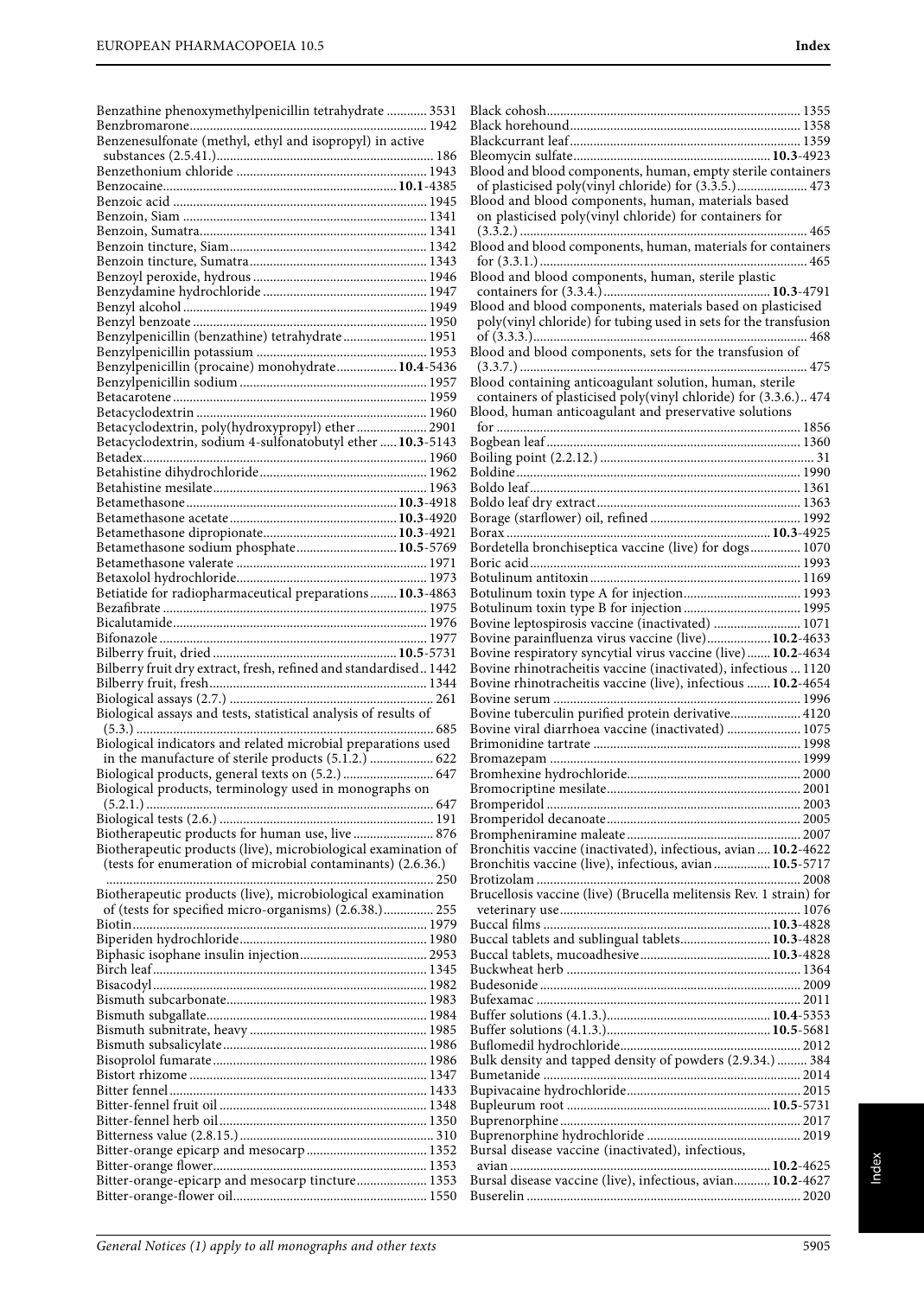Buspirone hydrochloride ....................................................... 2022 Busulfan ................................................................................... 2024 Butcher's broom ...................................................................... 1367 Butyl parahydroxybenzoate................................................... 2025 Butylated methacrylate copolymer, basic............................ 1925 Butylhydroxyanisole............................................................... 2026 Butylhydroxytoluene .............................................................. 2027

#### $\overline{a}$

| C                                                          |  |
|------------------------------------------------------------|--|
|                                                            |  |
|                                                            |  |
| Cadmium sulfate hydrate for homoeopathic prepara-          |  |
|                                                            |  |
| Cadmium sulfuricum for homoeopathic preparations 1707      |  |
|                                                            |  |
|                                                            |  |
|                                                            |  |
|                                                            |  |
|                                                            |  |
|                                                            |  |
|                                                            |  |
|                                                            |  |
|                                                            |  |
|                                                            |  |
|                                                            |  |
|                                                            |  |
|                                                            |  |
|                                                            |  |
|                                                            |  |
|                                                            |  |
|                                                            |  |
|                                                            |  |
| Calcium fluoratum for homoeopathic preparations  1707      |  |
|                                                            |  |
|                                                            |  |
|                                                            |  |
|                                                            |  |
|                                                            |  |
|                                                            |  |
|                                                            |  |
|                                                            |  |
| Calcium hydrogen phosphate dihydrate 2056                  |  |
|                                                            |  |
|                                                            |  |
| Calcium iodatum for homoeopathic preparations 1708         |  |
| Calcium iodide tetrahydrate for homoeopathic               |  |
|                                                            |  |
|                                                            |  |
|                                                            |  |
|                                                            |  |
|                                                            |  |
|                                                            |  |
|                                                            |  |
|                                                            |  |
|                                                            |  |
| Calcium pentetate (sodium) for radiopharmaceutical         |  |
|                                                            |  |
|                                                            |  |
|                                                            |  |
|                                                            |  |
|                                                            |  |
|                                                            |  |
| Calf coronavirus diarrhoea vaccine (inactivated) 10.2-4635 |  |
| Calf rotavirus diarrhoea vaccine (inactivated) 10.2-4636   |  |
| Calicivirosis vaccine (inactivated), feline  1106          |  |
| Calicivirosis vaccine (live), feline  10.2-4650            |  |
|                                                            |  |
|                                                            |  |
|                                                            |  |
|                                                            |  |
| Canine adenovirus vaccine (inactivated) 1079               |  |
| Canine adenovirus vaccine (live) 10.2-4637                 |  |
| Canine distemper vaccine (live)  10.2-4639                 |  |
| Canine leptospirosis vaccine (inactivated)  1082           |  |
| Canine parainfluenza virus vaccine (live)  10.2-4640       |  |
| Canine parvovirosis vaccine (inactivated) 1085             |  |
| Canine parvovirosis vaccine (live) 10.5-5718               |  |
|                                                            |  |
|                                                            |  |

| Capsicum oleoresin, refined and standardised 1373        |  |
|----------------------------------------------------------|--|
|                                                          |  |
|                                                          |  |
| Capsules and tablets, disintegration of (2.9.1.)  323    |  |
|                                                          |  |
|                                                          |  |
|                                                          |  |
|                                                          |  |
|                                                          |  |
|                                                          |  |
|                                                          |  |
|                                                          |  |
|                                                          |  |
|                                                          |  |
|                                                          |  |
|                                                          |  |
|                                                          |  |
|                                                          |  |
|                                                          |  |
|                                                          |  |
|                                                          |  |
|                                                          |  |
|                                                          |  |
|                                                          |  |
|                                                          |  |
|                                                          |  |
|                                                          |  |
|                                                          |  |
|                                                          |  |
| Carboxymethylcellulose sodium, cross-linked  2318        |  |
| Carboxymethylcellulose sodium, low-substituted 2094      |  |
|                                                          |  |
|                                                          |  |
| Carmellose sodium and microcrystalline cellulose 3269    |  |
|                                                          |  |
|                                                          |  |
|                                                          |  |
|                                                          |  |
| Carrier proteins for the production of conjugated        |  |
| polysaccharide vaccines for human use (5.2.11.)  674     |  |
|                                                          |  |
|                                                          |  |
|                                                          |  |
|                                                          |  |
|                                                          |  |
|                                                          |  |
|                                                          |  |
|                                                          |  |
|                                                          |  |
| Catgut, sterile, in distributor for veterinary use  1281 |  |
| CD34/CD45+ cells in haematopoietic products, numeration  |  |
|                                                          |  |
|                                                          |  |
|                                                          |  |
|                                                          |  |
|                                                          |  |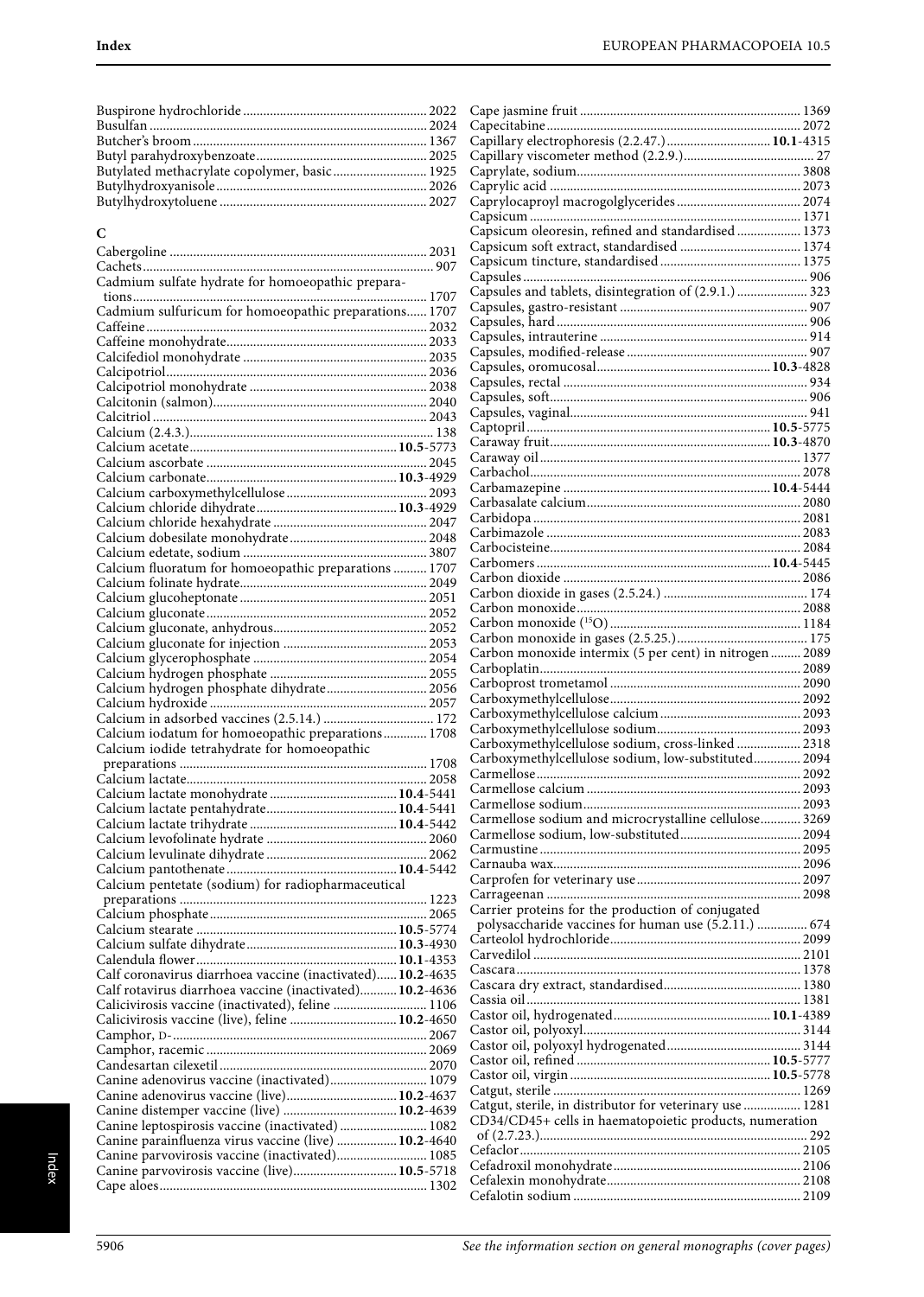|                                                                  | Chlamydiosis vaccine (inactivated), feline  1108                |  |
|------------------------------------------------------------------|-----------------------------------------------------------------|--|
|                                                                  |                                                                 |  |
|                                                                  |                                                                 |  |
| Cefepime dihydrochloride monohydrate  2117                       |                                                                 |  |
|                                                                  |                                                                 |  |
|                                                                  |                                                                 |  |
|                                                                  |                                                                 |  |
|                                                                  |                                                                 |  |
|                                                                  |                                                                 |  |
|                                                                  |                                                                 |  |
|                                                                  |                                                                 |  |
| Ceftazidime pentahydrate with sodium carbonate for               |                                                                 |  |
|                                                                  |                                                                 |  |
|                                                                  |                                                                 |  |
|                                                                  |                                                                 |  |
|                                                                  |                                                                 |  |
|                                                                  |                                                                 |  |
|                                                                  |                                                                 |  |
| Cell count and viability, nucleated (2.7.29.) 297                |                                                                 |  |
| Cell cultures for the production of vaccines for veterinary use  | Chlorpromazine hydrochloride  10.4-5454                         |  |
|                                                                  |                                                                 |  |
| Cell substrates for the production of vaccines for human use     |                                                                 |  |
|                                                                  | Chlortetracycline hydrochloride 10.1-4390                       |  |
| Cell-based and gene therapy medicinal products, raw materials    |                                                                 |  |
| of biological origin for the production of (5.2.12.)  675        | Cholecalciferol concentrate (oily form) 2197                    |  |
| Cell-based preparations, microbiological examination of          | Cholecalciferol concentrate (powder form)  2198                 |  |
|                                                                  |                                                                 |  |
|                                                                  |                                                                 |  |
|                                                                  |                                                                 |  |
|                                                                  | Cholesterol in oils rich in omega-3 acids, total (2.4.32.)  163 |  |
| Cellulose (microcrystalline) and carmellose sodium 3269          |                                                                 |  |
|                                                                  |                                                                 |  |
|                                                                  | Chromatographic separation techniques (2.2.46.)  80             |  |
|                                                                  |                                                                 |  |
|                                                                  |                                                                 |  |
|                                                                  |                                                                 |  |
| Cetostearyl alcohol (type A), emulsifying  2156                  |                                                                 |  |
| Cetostearyl alcohol (type B), emulsifying 2157                   | Chromatography, supercritical fluid (2.2.45.) 80                |  |
|                                                                  |                                                                 |  |
|                                                                  |                                                                 |  |
|                                                                  |                                                                 |  |
|                                                                  |                                                                 |  |
|                                                                  |                                                                 |  |
|                                                                  |                                                                 |  |
|                                                                  |                                                                 |  |
| CFC assay for human haematopoietic progenitor cells              |                                                                 |  |
|                                                                  |                                                                 |  |
|                                                                  |                                                                 |  |
|                                                                  |                                                                 |  |
|                                                                  |                                                                 |  |
| Characterisation of crystalline and partially crystalline solids |                                                                 |  |
| by X-ray powder diffraction (XRPD) (2.9.33.)  379                |                                                                 |  |
| Characterisation of crystalline solids by microcalorimetry and   |                                                                 |  |
|                                                                  | Cineole in essential oils, 1,8-, assay of (2.8.11.)  307        |  |
| Characterisation of preparations for nebulisation (2.9.44.) 404  |                                                                 |  |
|                                                                  |                                                                 |  |
|                                                                  |                                                                 |  |
| Chemical precursors for radiopharmaceutical                      |                                                                 |  |
|                                                                  |                                                                 |  |
| Chemometric methods applied to analytical data (5.21.)  819      |                                                                 |  |
|                                                                  |                                                                 |  |
|                                                                  |                                                                 |  |
|                                                                  |                                                                 |  |
| Chewing gums, medicated, dissolution test for (2.9.25.) 365      |                                                                 |  |
| Chicken anaemia vaccine (live), infectious 10.2-4655             |                                                                 |  |
| Chicken flocks free from specified pathogens for the             |                                                                 |  |
| production and quality control of vaccines (5.2.2.)  647         |                                                                 |  |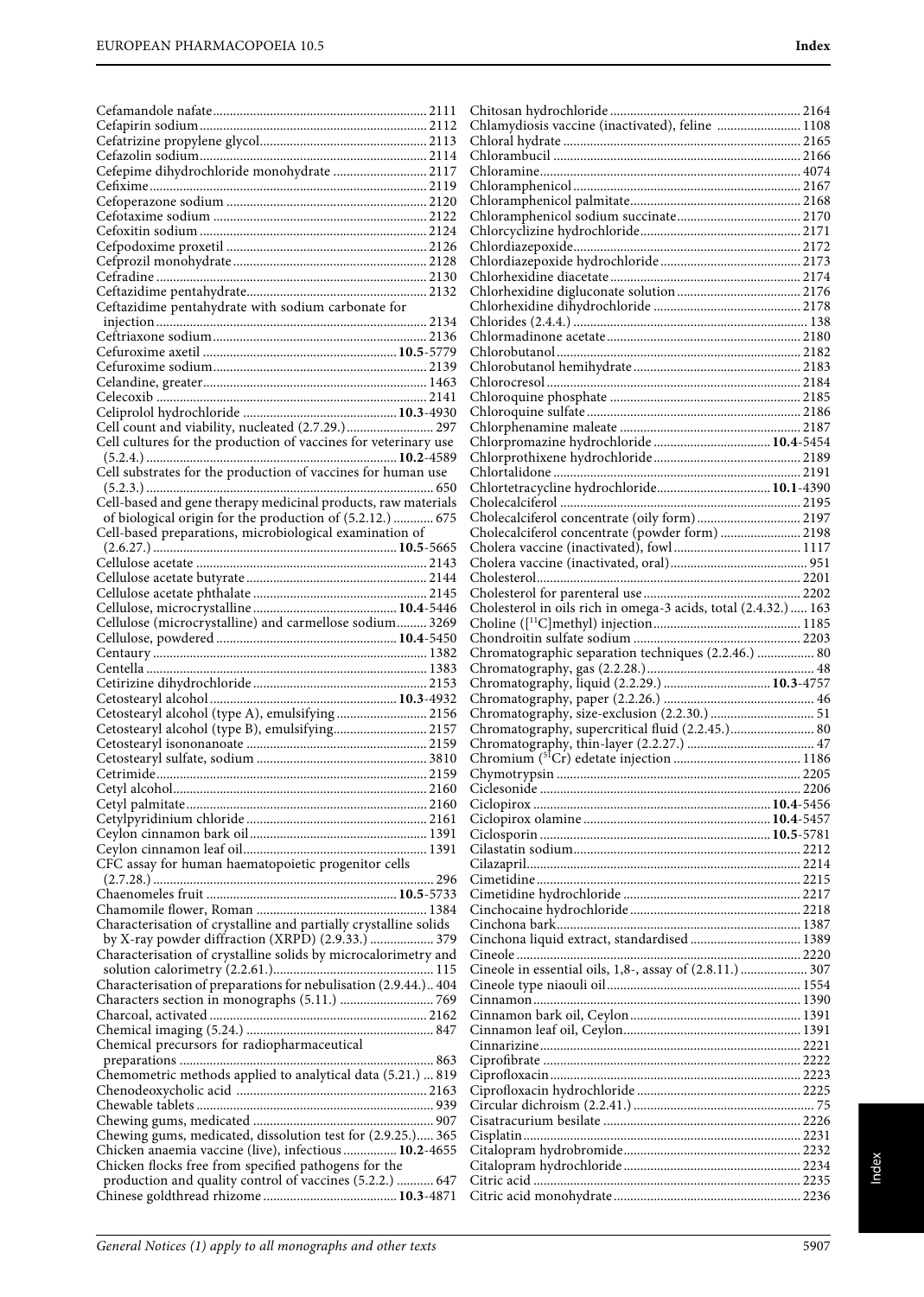| Clarity and degree of opalescence of liquids (2.2.1.) 21                                           |  |
|----------------------------------------------------------------------------------------------------|--|
|                                                                                                    |  |
| Classical swine-fever vaccine (live, prepared in cell                                              |  |
|                                                                                                    |  |
|                                                                                                    |  |
|                                                                                                    |  |
|                                                                                                    |  |
|                                                                                                    |  |
|                                                                                                    |  |
|                                                                                                    |  |
|                                                                                                    |  |
|                                                                                                    |  |
|                                                                                                    |  |
|                                                                                                    |  |
|                                                                                                    |  |
|                                                                                                    |  |
|                                                                                                    |  |
|                                                                                                    |  |
|                                                                                                    |  |
|                                                                                                    |  |
|                                                                                                    |  |
|                                                                                                    |  |
|                                                                                                    |  |
|                                                                                                    |  |
|                                                                                                    |  |
|                                                                                                    |  |
|                                                                                                    |  |
|                                                                                                    |  |
|                                                                                                    |  |
| Clorazepate, dipotassium monohydrate  2439                                                         |  |
| Closantel sodium dihydrate for veterinary use 2272                                                 |  |
| Clostridium botulinum vaccine for veterinary use  1087                                             |  |
| Clostridium chauvoei vaccine for veterinary use  1088                                              |  |
|                                                                                                    |  |
| Clostridium novyi (type B) vaccine for veterinary use 1088                                         |  |
| Clostridium perfringens vaccine for veterinary use 1090                                            |  |
| Clostridium septicum vaccine for veterinary use 1092                                               |  |
|                                                                                                    |  |
|                                                                                                    |  |
| Closures and containers for parenteral preparations and                                            |  |
| ophthalmic preparations, polypropylene for (3.1.6.)  431                                           |  |
| Closures and containers for pharmaceutical use, plastic                                            |  |
|                                                                                                    |  |
| Closures and tubing, silicone elastomer for (3.1.9.) 436                                           |  |
| Closures for containers for aqueous parenteral preparations,                                       |  |
| for powders and for freeze-dried powders, rubber                                                   |  |
|                                                                                                    |  |
|                                                                                                    |  |
|                                                                                                    |  |
|                                                                                                    |  |
|                                                                                                    |  |
|                                                                                                    |  |
|                                                                                                    |  |
| Coagulation factor II, human, assay of (2.7.18.) 288                                               |  |
|                                                                                                    |  |
| Coagulation factor IX, human, assay of (2.7.11.)  281                                              |  |
| Coagulation factor IX (rDNA) concentrated solution,                                                |  |
|                                                                                                    |  |
|                                                                                                    |  |
|                                                                                                    |  |
|                                                                                                    |  |
|                                                                                                    |  |
| Coagulation factor VII, human, assay of (2.7.10.) 280                                              |  |
| Coagulation factor VIIa (rDNA) concentrated solution,                                              |  |
|                                                                                                    |  |
|                                                                                                    |  |
| Coagulation factor VIII, human, assay of (2.7.4.)  268                                             |  |
| Coagulation factor VIII (rDNA), human  2845                                                        |  |
|                                                                                                    |  |
|                                                                                                    |  |
|                                                                                                    |  |
| Coagulation factor XI, human, assay of (2.7.22.)  291                                              |  |
|                                                                                                    |  |
| Coagulation factors, assay of heparin (2.7.12.) 281                                                |  |
|                                                                                                    |  |
|                                                                                                    |  |
|                                                                                                    |  |
| Coccidiosis vaccine (live) for chickens  10.2-4642<br>Cocculus for homoeopathic preparations  1708 |  |

| Codeine hydrochloride dihydrate 10.5-5786                                                                                |         |
|--------------------------------------------------------------------------------------------------------------------------|---------|
|                                                                                                                          |         |
|                                                                                                                          |         |
| Codeine phosphate hemihydrate 10.5-5790                                                                                  |         |
| Codeine phosphate sesquihydrate  10.5-5792                                                                               |         |
|                                                                                                                          |         |
|                                                                                                                          |         |
|                                                                                                                          |         |
|                                                                                                                          |         |
|                                                                                                                          |         |
|                                                                                                                          |         |
|                                                                                                                          |         |
|                                                                                                                          |         |
|                                                                                                                          |         |
|                                                                                                                          |         |
|                                                                                                                          |         |
|                                                                                                                          |         |
| Cold-water vibriosis vaccine (inactivated) for salmonids 1163                                                            |         |
|                                                                                                                          |         |
|                                                                                                                          |         |
| Colibacillosis vaccine (inactivated), neonatal piglet  1132                                                              |         |
| Colibacillosis vaccine (inactivated), neonatal ruminant 1133                                                             |         |
|                                                                                                                          |         |
|                                                                                                                          |         |
|                                                                                                                          |         |
|                                                                                                                          |         |
|                                                                                                                          |         |
|                                                                                                                          |         |
|                                                                                                                          |         |
|                                                                                                                          |         |
|                                                                                                                          |         |
| Colony-forming cell assay for human haematopoietic                                                                       |         |
|                                                                                                                          |         |
|                                                                                                                          |         |
|                                                                                                                          |         |
|                                                                                                                          |         |
|                                                                                                                          |         |
|                                                                                                                          |         |
| Common stinging nettle for homoeopathic preparations 1728                                                                |         |
| Comparative table of porosity of sintered-glass filters                                                                  |         |
|                                                                                                                          |         |
|                                                                                                                          |         |
|                                                                                                                          |         |
| Composition of fatty acids by gas chromatography                                                                         |         |
|                                                                                                                          |         |
|                                                                                                                          |         |
|                                                                                                                          |         |
|                                                                                                                          |         |
|                                                                                                                          |         |
|                                                                                                                          |         |
|                                                                                                                          |         |
|                                                                                                                          |         |
| Concentrated solutions for haemodialysis  2798                                                                           |         |
| Concentrated solutions for haemofiltration and                                                                           |         |
|                                                                                                                          |         |
|                                                                                                                          |         |
| Concentrates for injections or infusions 10.5-5703                                                                       |         |
|                                                                                                                          |         |
|                                                                                                                          |         |
| Concentrates for intravesical solutions, suspensions or                                                                  |         |
|                                                                                                                          |         |
|                                                                                                                          |         |
|                                                                                                                          |         |
|                                                                                                                          |         |
|                                                                                                                          |         |
| Coneflower root, narrow-leaved 10.5-5736                                                                                 |         |
|                                                                                                                          |         |
|                                                                                                                          |         |
|                                                                                                                          |         |
|                                                                                                                          |         |
| Conjugated polysaccharide vaccines for human use, carrier                                                                |         |
|                                                                                                                          |         |
|                                                                                                                          |         |
| Consistency by penetrometry, measurement of (2.9.9.) 337                                                                 |         |
|                                                                                                                          |         |
|                                                                                                                          |         |
| Containers and closures for parenteral preparations and                                                                  |         |
| ophthalmic preparations, polypropylene for (3.1.6.)  431                                                                 |         |
|                                                                                                                          |         |
| Containers and closures for pharmaceutical use, plastic                                                                  |         |
|                                                                                                                          |         |
| Containers and tubing for total parenteral nutrition                                                                     |         |
|                                                                                                                          |         |
| preparations, poly(ethylene - vinyl acetate) for (3.1.7.) 434                                                            |         |
| Containers for aqueous solutions for infusion, plastic                                                                   |         |
|                                                                                                                          | ……. 460 |
|                                                                                                                          |         |
| Containers for aqueous solutions for intravenous infusion,                                                               |         |
| materials based on, plasticised poly(vinyl chloride) for                                                                 |         |
|                                                                                                                          |         |
|                                                                                                                          |         |
| Containers for human blood and blood components, and                                                                     |         |
| materials used in their manufacture; transfusion sets and                                                                |         |
|                                                                                                                          |         |
| materials used in their manufacture; syringes (3.3.) 463                                                                 |         |
| Containers for human blood and blood components, materials<br>based on plasticised poly(vinyl chloride) for (3.3.2.) 465 |         |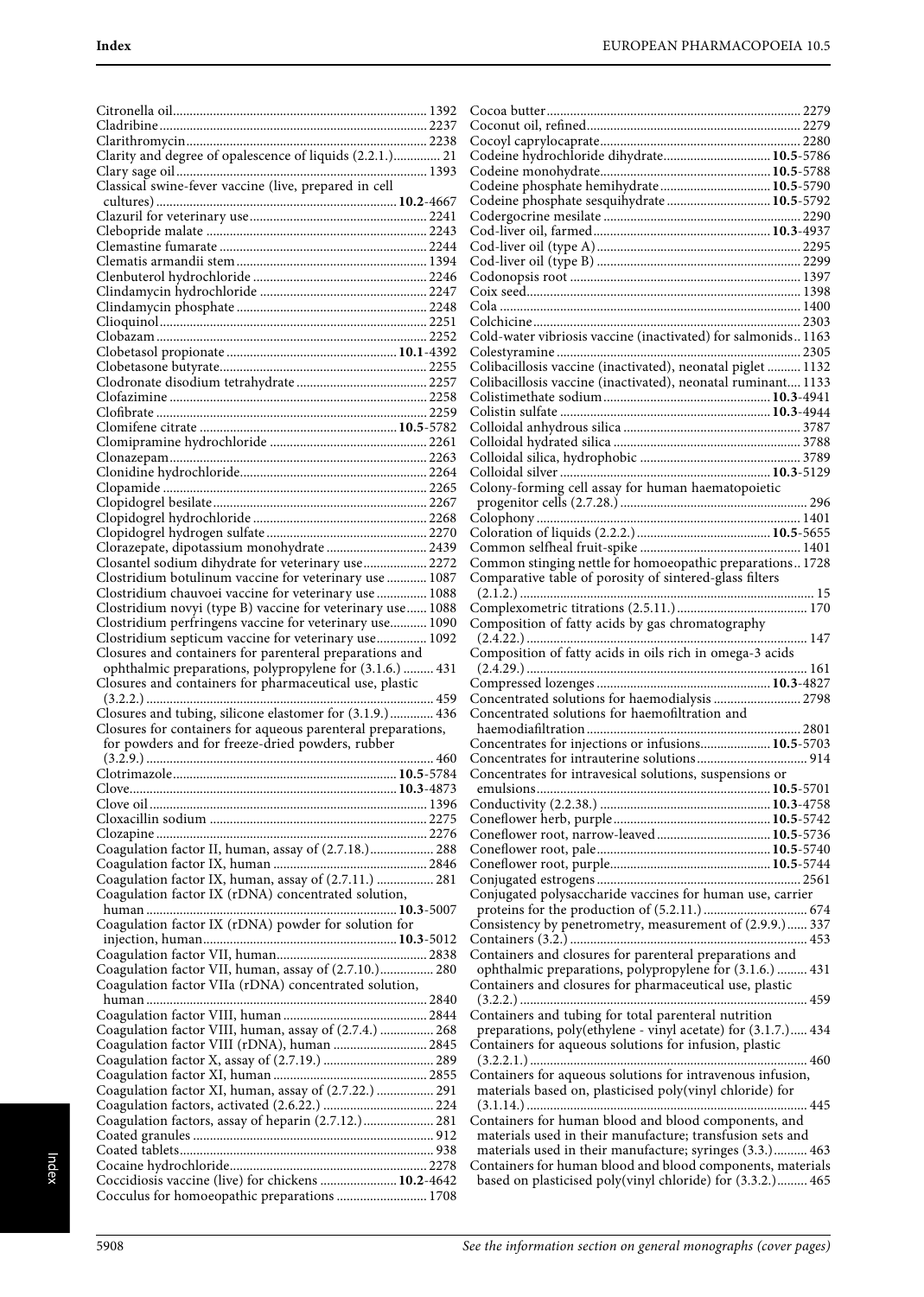| Containers for human blood and blood components, materials     |                                     |
|----------------------------------------------------------------|-------------------------------------|
|                                                                | C                                   |
| Containers for human blood and blood components, plastic,      | C                                   |
|                                                                |                                     |
| Containers for non-injectable aqueous solutions, materials     | C                                   |
| based on non-plasticised poly(vinyl chloride) for              | C                                   |
| 437                                                            | C                                   |
| Containers for parenteral preparations and for ophthalmic      | C                                   |
| preparations, polyethylene with additives for (3.1.5.) 427     | C                                   |
| Containers for parenteral preparations and for ophthalmic      | C                                   |
| preparations, polyethylene without additives for (3.1.4.) 426  | C                                   |
| Containers for pharmaceutical use, glass (3.2.1.) 453          | C                                   |
| Containers for preparations not for parenteral use,            | C                                   |
|                                                                | C                                   |
| Containers for solid dosage forms for oral administration,     | C                                   |
| materials based on non-plasticised poly(vinyl chloride) for    | C                                   |
|                                                                | C                                   |
| Containers, materials used for the manufacture of (3.1.) 423   | C                                   |
| Containers of plasticised poly(vinyl chloride) for human blood | C                                   |
| and blood components, empty sterile (3.3.5.) 473               | C                                   |
| Containers of plasticised poly(vinyl chloride) for human blood | C                                   |
| containing anticoagulant solution, sterile (3.3.6.)  474       | C                                   |
| Contamination, microbial: microbial enumeration tests          | C                                   |
|                                                                | C                                   |
| Contamination, microbial: microbial enumeration tests (live    | C                                   |
|                                                                | C                                   |
| Contamination, microbial: test for specified micro-organisms   | C                                   |
|                                                                | C                                   |
| Contamination, microbial: tests for specified micro-organisms  |                                     |
|                                                                | Г                                   |
| Contamination, particulate, recommendations on testing of:     | Г                                   |
|                                                                | Ľ                                   |
| Contamination, particulate: sub-visible particles              | $\Gamma$                            |
|                                                                |                                     |
| Content uniformity of single-dose preparations (2.9.6.)  336   | Ľ                                   |
| Control of impurities in substances for pharmaceutical use     | Γ                                   |
|                                                                | $\overline{\Gamma}$                 |
|                                                                |                                     |
|                                                                |                                     |
| Control of microbiological quality, alternative methods for    | Γ                                   |
| Copolymer, basic butylated methacrylate  1925                  | D                                   |
| Copolymer, grafted, macrogol poly(vinyl alcohol)  3140         | Ľ                                   |
| Copolymer, methacrylic acid - ethyl acrylate (1:1) 3214        | $\overline{\mathbb{L}}$             |
| Copolymer, methacrylic acid - ethyl acrylate (1:1) dispersion  | $\overline{\mathbb{L}}$             |
|                                                                | $\Gamma$<br>$\overline{\mathbb{L}}$ |
|                                                                |                                     |
| Copolymer, methacrylic acid - methyl methacrylate              | $\Gamma$<br>Г                       |
| Copolymer, methacrylic acid - methyl methacrylate              | Ľ                                   |
|                                                                |                                     |
| Copolymer (type A), ammonio methacrylate 1830                  | Ľ                                   |
| Copolymer (type B), ammonio methacrylate  1831                 | Ľ                                   |
|                                                                |                                     |
| Copper acetate monohydrate for homoeopathic                    | Γ                                   |
|                                                                | $\Gamma$                            |
| Copper for homoeopathic preparations  1712                     | $\Gamma$                            |
|                                                                | Ľ                                   |
|                                                                | $\overline{\mathbb{L}}$             |
| Copper tetramibi tetrafluoroborate for radiopharmaceutical     | $\Gamma$                            |
|                                                                | $\Gamma$                            |
|                                                                | $\overline{\mathbb{L}}$             |
|                                                                | $\Gamma$                            |
| Coronavirus diarrhoea vaccine (inactivated), calf  10.2-4635   |                                     |
|                                                                | $\overline{\mathbb{L}}$             |
|                                                                | $\Gamma$                            |
|                                                                | Ľ                                   |
|                                                                | $\Gamma$                            |
|                                                                | $\Gamma$                            |
|                                                                | $\Gamma$                            |
|                                                                | $\overline{\mathbb{L}}$             |
| Crocus for homoeopathic preparations 1710                      | $\Gamma$                            |
|                                                                | $\Gamma$                            |
|                                                                | $\overline{L}$                      |

| Crystalline and partially crystalline solids, characterisation |  |
|----------------------------------------------------------------|--|
| by X-ray powder diffraction (XRPD) of (2.9.33.) 379            |  |
| Crystalline solids, characterisation by microcalorimetry and   |  |
|                                                                |  |
|                                                                |  |
| Cuprum aceticum for homoeopathic preparations 1711             |  |
| Cuprum metallicum for homoeopathic preparations 1712           |  |
| Cutaneous application, liquid preparations for  916            |  |
|                                                                |  |
| Cutaneous application, semi-solid preparations for  10.5-5711  |  |
| Cutaneous application, veterinary liquid preparations for 941  |  |
|                                                                |  |
|                                                                |  |
|                                                                |  |
|                                                                |  |
|                                                                |  |
|                                                                |  |
|                                                                |  |
|                                                                |  |
|                                                                |  |
|                                                                |  |
|                                                                |  |
|                                                                |  |
| Cyproheptadine hydrochloride 1.5-hydrate  10.4-5458            |  |
|                                                                |  |
|                                                                |  |
|                                                                |  |
|                                                                |  |
|                                                                |  |

#### **D**

|                                                              | 2338 |
|--------------------------------------------------------------|------|
| Danaparoid sodium (Erratum, please see page xliii - Contents |      |
| of Supplement 10.5 - for more details)  10.5-5804a           |      |
|                                                              |      |
|                                                              |      |
|                                                              |      |
|                                                              |      |
|                                                              |      |
|                                                              |      |
|                                                              |      |
|                                                              |      |
|                                                              |      |
|                                                              |      |
|                                                              |      |
| Degree of coloration of liquids (2.2.2.)  10.5-5655          |      |
| Dembrexine hydrochloride monohydrate for veterinary          |      |
| use                                                          |      |
| Demeclocycline hydrochloride  10.1-4397                      |      |
| Demonstration of uniformity of dosage units using large      |      |
|                                                              |      |
| Density of powders, bulk density and tapped (2.9.34.) 384    |      |
|                                                              |      |
| Density of solids, gas pycnometric (2.9.23.) 364             |      |
|                                                              |      |
|                                                              |      |
|                                                              |      |
|                                                              |      |
|                                                              |      |
| Depyrogenation of items used in the production of parenteral |      |
|                                                              |      |
|                                                              |      |
|                                                              |      |
|                                                              |      |
|                                                              |      |
|                                                              |      |
|                                                              |      |
|                                                              |      |
|                                                              |      |
| Detection and measurement of radioactivity (2.2.66.)  119    |      |
| Detection, direct amperometric and pulsed electrochemical    |      |
|                                                              |      |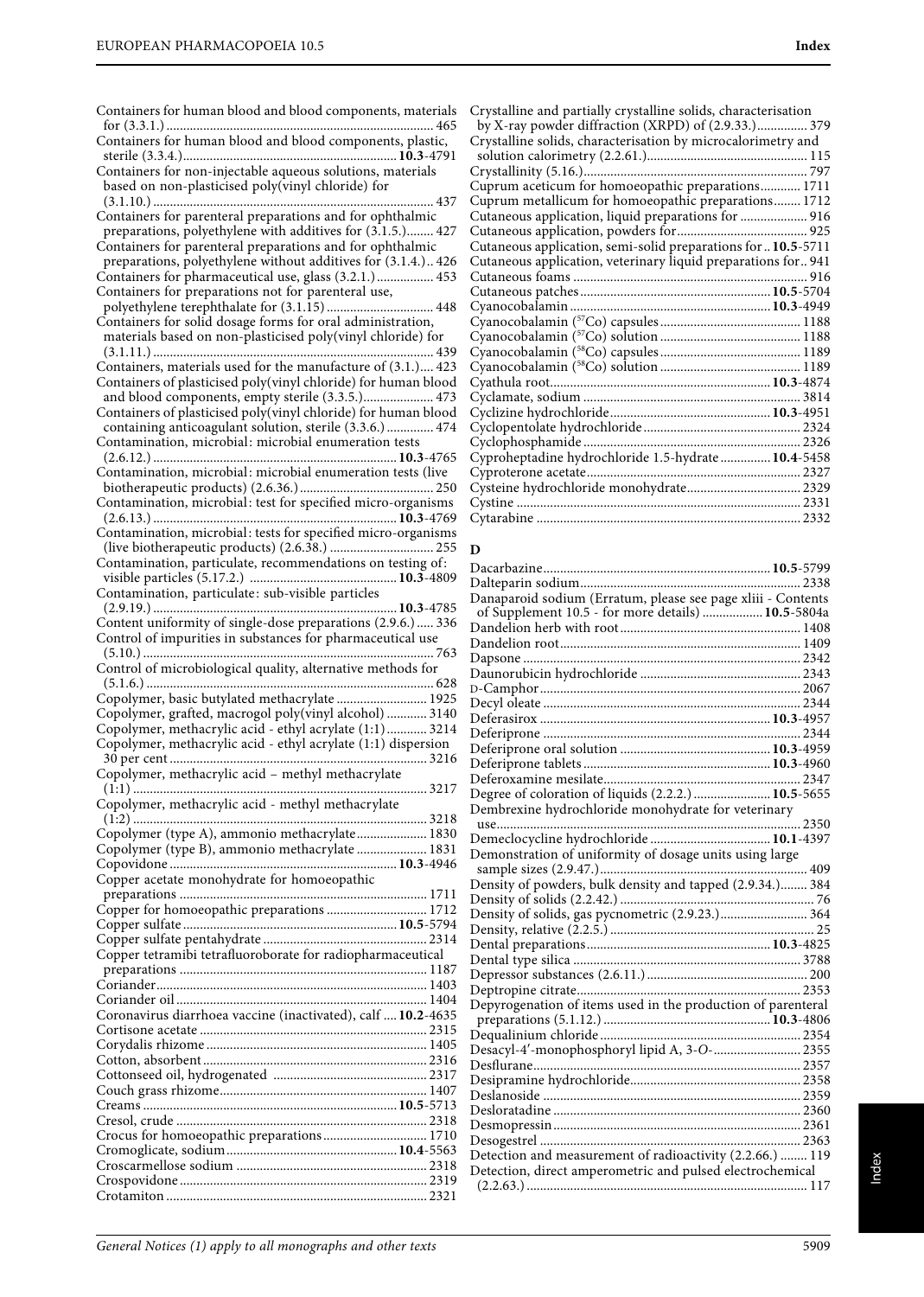| Determination of aflatoxin $B_1$ in herbal drugs (2.8.18.)  311    |  |
|--------------------------------------------------------------------|--|
| Determination of bactericidal, fungicidal or yeasticidal activity  |  |
|                                                                    |  |
|                                                                    |  |
| Determination of elemental impurities (2.4.20.)  144               |  |
| Determination of nitrogen by sulfuric acid digestion               |  |
|                                                                    |  |
| Determination of primary aromatic amino-nitrogen                   |  |
|                                                                    |  |
| 169                                                                |  |
| Determination of water by distillation (2.2.13.)  31               |  |
| Detomidine hydrochloride for veterinary use  2364                  |  |
|                                                                    |  |
|                                                                    |  |
|                                                                    |  |
|                                                                    |  |
|                                                                    |  |
|                                                                    |  |
| Dexamethasone sodium phosphate 10.5-5800                           |  |
|                                                                    |  |
|                                                                    |  |
|                                                                    |  |
|                                                                    |  |
|                                                                    |  |
|                                                                    |  |
|                                                                    |  |
|                                                                    |  |
|                                                                    |  |
|                                                                    |  |
| Dextrans, molecular mass distribution in (2.2.39.) 10.3-4760       |  |
|                                                                    |  |
|                                                                    |  |
|                                                                    |  |
|                                                                    |  |
|                                                                    |  |
|                                                                    |  |
|                                                                    |  |
|                                                                    |  |
|                                                                    |  |
|                                                                    |  |
|                                                                    |  |
|                                                                    |  |
|                                                                    |  |
|                                                                    |  |
|                                                                    |  |
|                                                                    |  |
|                                                                    |  |
|                                                                    |  |
|                                                                    |  |
|                                                                    |  |
|                                                                    |  |
|                                                                    |  |
|                                                                    |  |
|                                                                    |  |
|                                                                    |  |
|                                                                    |  |
|                                                                    |  |
|                                                                    |  |
| Diethylene glycol and ethylene glycol in ethoxylated               |  |
|                                                                    |  |
|                                                                    |  |
|                                                                    |  |
|                                                                    |  |
|                                                                    |  |
|                                                                    |  |
| Diffraction, laser light, particle size analysis by (2.9.31.)  373 |  |
| Difloxacin hydrochloride trihydrate for veterinary use 2407        |  |
| Digitalis for homoeopathic preparations 1712                       |  |
|                                                                    |  |
|                                                                    |  |
|                                                                    |  |
|                                                                    |  |
| Dihydralazine sulfate, hydrated  10.4-5465                         |  |
|                                                                    |  |
|                                                                    |  |
|                                                                    |  |
|                                                                    |  |
| Dihydrostreptomycin sulfate for veterinary use  10.5-5803          |  |
|                                                                    |  |
|                                                                    |  |
|                                                                    |  |
|                                                                    |  |
|                                                                    |  |
|                                                                    |  |
|                                                                    |  |
|                                                                    |  |
|                                                                    |  |
|                                                                    |  |

| Diphtheria and tetanus toxins and toxoids, flocculation value    |  |
|------------------------------------------------------------------|--|
|                                                                  |  |
| Diphtheria and tetanus vaccine (adsorbed)  10.3-4831             |  |
| Diphtheria and tetanus vaccine (adsorbed, reduced antigen(s)     |  |
|                                                                  |  |
|                                                                  |  |
| Diphtheria, tetanus and hepatitis B (rDNA) vaccine               |  |
|                                                                  |  |
|                                                                  |  |
| Diphtheria, tetanus and pertussis (acellular, component)         |  |
|                                                                  |  |
| Diphtheria, tetanus and pertussis (acellular, component)         |  |
| vaccine (adsorbed, reduced antigen(s) content) 10.3-4835         |  |
| Diphtheria, tetanus and pertussis (whole cell) vaccine           |  |
|                                                                  |  |
| Diphtheria, tetanus and poliomyelitis (inactivated) vaccine      |  |
| (adsorbed, reduced antigen(s) content) 10.3-4838                 |  |
|                                                                  |  |
| Diphtheria, tetanus, pertussis (acellular, component) and        |  |
| haemophilus type b conjugate vaccine (adsorbed)10.3-4839         |  |
| Diphtheria, tetanus, pertussis (acellular, component) and        |  |
| hepatitis B (rDNA) vaccine (adsorbed)  10.3-4841                 |  |
| Diphtheria, tetanus, pertussis (acellular, component) and        |  |
| poliomyelitis (inactivated) vaccine (adsorbed) 10.3-4843         |  |
| Diphtheria, tetanus, pertussis (acellular, component) and        |  |
| poliomyelitis (inactivated) vaccine (adsorbed, reduced           |  |
|                                                                  |  |
| Diphtheria, tetanus, pertussis (acellular, component),           |  |
|                                                                  |  |
| hepatitis B (rDNA), poliomyelitis (inactivated) and              |  |
| haemophilus type b conjugate vaccine (adsorbed) 10.3-4846        |  |
| Diphtheria, tetanus, pertussis (acellular, component),           |  |
| poliomyelitis (inactivated) and haemophilus type b conjugate     |  |
|                                                                  |  |
| Diphtheria, tetanus, pertussis (whole cell) and poliomyelitis    |  |
| (inactivated) vaccine (adsorbed)  10.3-4851                      |  |
| Diphtheria, tetanus, pertussis (whole cell), poliomyelitis       |  |
| (inactivated) and haemophilus type b conjugate vaccine           |  |
|                                                                  |  |
|                                                                  |  |
|                                                                  |  |
| Diphtheria vaccine (adsorbed), assay of (2.7.6.) 269             |  |
| Diphtheria vaccine (adsorbed, reduced antigen content)  978      |  |
|                                                                  |  |
| Dipotassium clorazepate monohydrate  2439                        |  |
|                                                                  |  |
|                                                                  |  |
|                                                                  |  |
| Direct amperometric and pulsed electrochemical detection         |  |
|                                                                  |  |
|                                                                  |  |
|                                                                  |  |
| Disintegration of suppositories and pessaries (2.9.2.)  325      |  |
| Disintegration of tablets and capsules (2.9.1.)  323             |  |
|                                                                  |  |
|                                                                  |  |
|                                                                  |  |
|                                                                  |  |
|                                                                  |  |
|                                                                  |  |
| Disodium phosphate dodecahydrate 10.3-4967                       |  |
|                                                                  |  |
|                                                                  |  |
|                                                                  |  |
|                                                                  |  |
|                                                                  |  |
|                                                                  |  |
| Dissolution test for lipophilic solid dosage forms (2.9.42.) 401 |  |
| Dissolution test for medicated chewing gums (2.9.25.) 365        |  |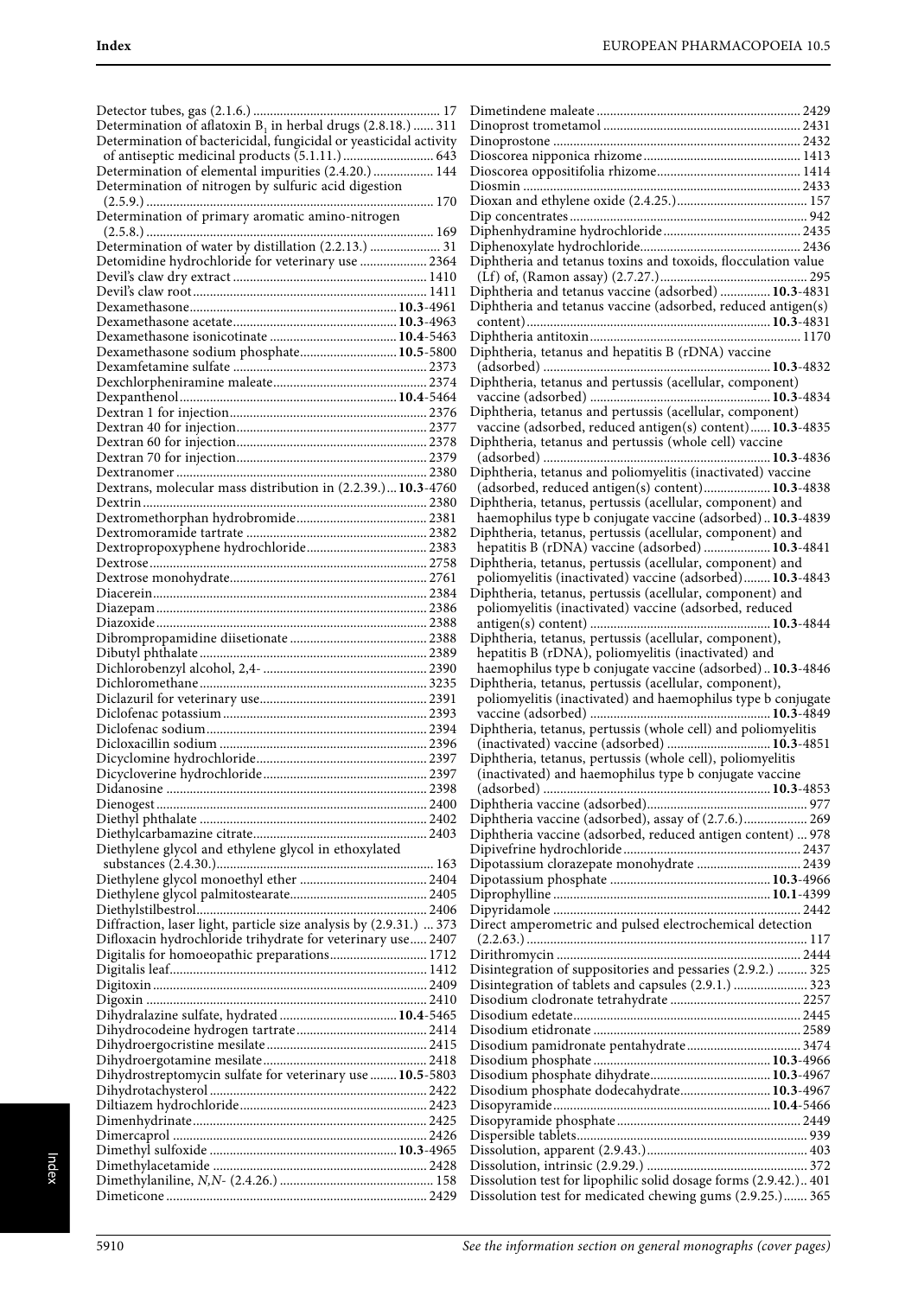| Dissolution test for patches (2.9.4.)  10.5-5675                |                                                                  |
|-----------------------------------------------------------------|------------------------------------------------------------------|
| Dissolution test for solid dosage forms (2.9.3.)  326           |                                                                  |
| Dissolution testing, recommendations on (5.17.1.)  801          |                                                                  |
|                                                                 |                                                                  |
| Distemper vaccine (live) for mustelids  10.2-4645               |                                                                  |
|                                                                 |                                                                  |
|                                                                 |                                                                  |
| Distribution estimation by analytical sieving, particle-size    |                                                                  |
|                                                                 |                                                                  |
|                                                                 |                                                                  |
|                                                                 |                                                                  |
|                                                                 |                                                                  |
|                                                                 |                                                                  |
|                                                                 | Efficacy of antimicrobial preservation (5.1.3.) 625              |
| DNA, residual host-cell, quantification and characterisation of | Efficacy of veterinary vaccines and immunosera, evaluation of    |
|                                                                 |                                                                  |
|                                                                 |                                                                  |
|                                                                 | Egg drop syndrome '76 vaccine (inactivated)  10.2-4648           |
|                                                                 |                                                                  |
|                                                                 |                                                                  |
|                                                                 | Electrochemical detection, pulsed, and direct amperometric       |
|                                                                 |                                                                  |
|                                                                 |                                                                  |
|                                                                 | Electrophoresis, capillary (2.2.47.)  10.1-4315                  |
|                                                                 |                                                                  |
|                                                                 | Elemental impurities, determination of (2.4.20.)  144            |
|                                                                 |                                                                  |
|                                                                 |                                                                  |
| Donepezil hydrochloride monohydrate 10.1-4401                   |                                                                  |
|                                                                 | Empty sterile containers of plasticised poly(vinyl chloride) for |
|                                                                 | human blood and blood components (3.3.5.) 473                    |
|                                                                 | Emulsifying cetostearyl alcohol (type A) 2156                    |
|                                                                 | Emulsifying cetostearyl alcohol (type B) 2157                    |
| Dosage units, demonstration of uniformity using large sample    |                                                                  |
|                                                                 |                                                                  |
|                                                                 | Emulsions, solutions and suspensions, oral  917                  |
|                                                                 |                                                                  |
|                                                                 |                                                                  |
|                                                                 |                                                                  |
|                                                                 | Encephalitis vaccine (inactivated), tick-borne 1043              |
|                                                                 | Encephalomyelitis vaccine (live), infectious, avian  10.2-4628   |
|                                                                 |                                                                  |
|                                                                 | Endotoxins, bacterial, guidelines for using the test for         |
|                                                                 |                                                                  |
|                                                                 | Endotoxins (bacterial) using recombinant factor C, test for      |
|                                                                 |                                                                  |
|                                                                 |                                                                  |
|                                                                 |                                                                  |
|                                                                 | 2504<br>Enoxolone                                                |
|                                                                 |                                                                  |
|                                                                 |                                                                  |
|                                                                 |                                                                  |
|                                                                 |                                                                  |
|                                                                 | Enteric redmouth disease vaccine (inactivated) for rainbow       |
|                                                                 |                                                                  |
|                                                                 | Enumeration of microbial contaminants in live biotherapeutic     |
|                                                                 |                                                                  |
|                                                                 | Enzootic pneumonia vaccine (inactivated), porcine 1141           |
|                                                                 |                                                                  |
|                                                                 |                                                                  |
|                                                                 |                                                                  |
| Duck viral hepatitis type I vaccine (live)  10.2-4647           |                                                                  |
|                                                                 |                                                                  |
|                                                                 |                                                                  |
|                                                                 |                                                                  |
|                                                                 |                                                                  |
|                                                                 |                                                                  |
|                                                                 |                                                                  |
|                                                                 |                                                                  |
|                                                                 |                                                                  |
| E                                                               | Eptacog alfa (activated) concentrated solution 2840              |
|                                                                 | Equine herpesvirus vaccine (inactivated) 10.5-5719               |

Equisetum stem ...................................................................... 1426 Ergocalciferol .......................................................................... 2518 Ergoloid mesilates................................................................... 2290 Ergometrine maleate .....................................................**10.3**-4975 Ergotamine tartrate .......................................................**10.3**-4977 Erysipelas vaccine (inactivated), swine................................ 1158 Erythritol ................................................................................. 2522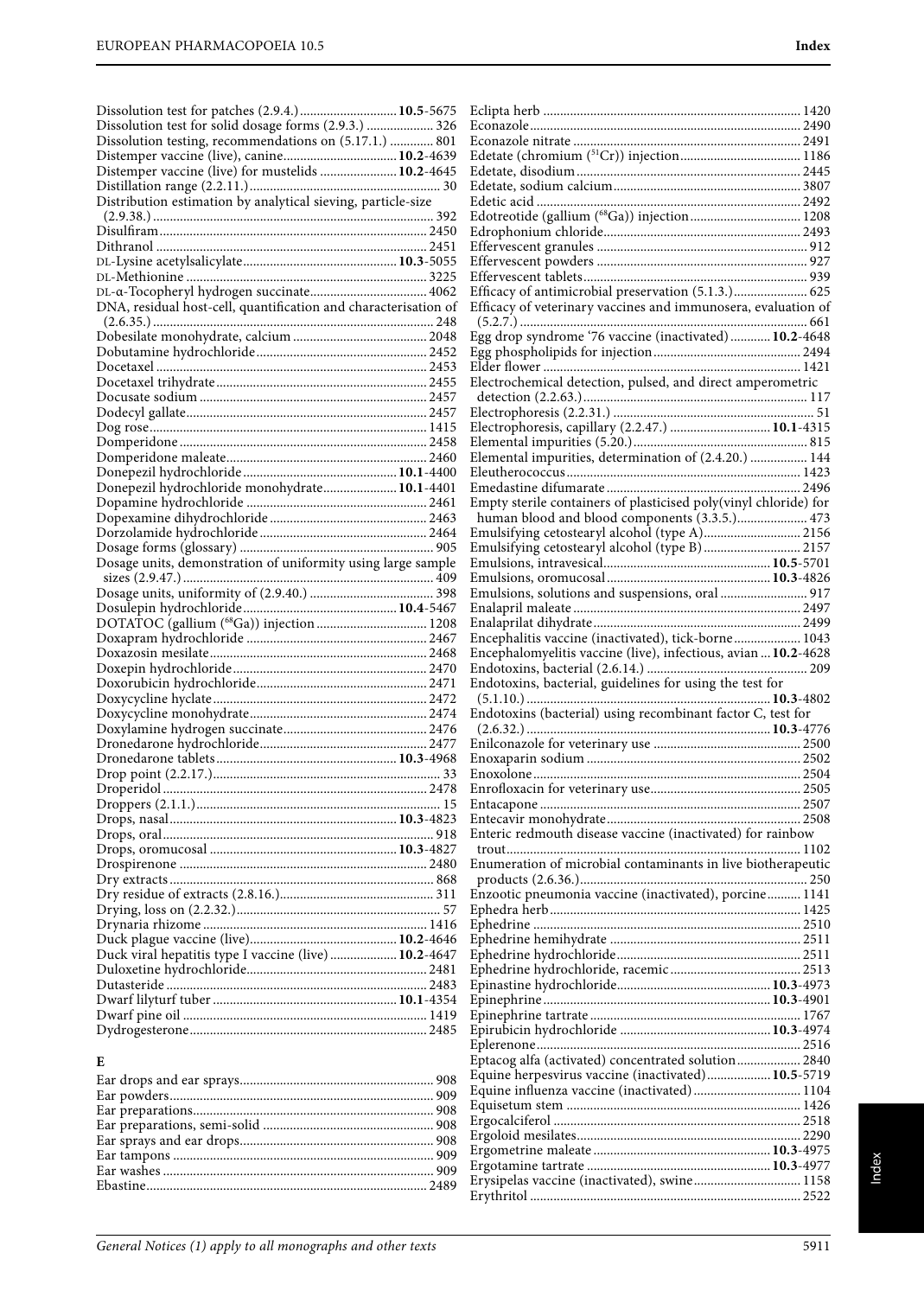Erythromycin (Erratum, please see page xliii - Contents of Supplement 10.5 - for more details)..........................**10.5**-5807 Erythromycin estolate ............................................................ 2527 Erythromycin ethylsuccinate................................................. 2531 Erythromycin lactobionate.................................................... 2533 Erythromycin stearate............................................................ 2537 Erythropoietin concentrated solution.........................**10.5**-5810 Escitalopram............................................................................ 2544 Escitalopram oxalate .....................................................**10.1**-4408 Eserine salicylate..................................................................... 3554 Esketamine hydrochloride..................................................... 2548 Esomeprazole magnesium dihydrate ................................... 2549 Esomeprazole magnesium trihydrate................................... 2551 Esomeprazole sodium ............................................................ 2553 Essential oils .............................................................................. 864 Essential oils, assay of 1,8-cineole in (2.8.11.)....................... 307 Essential oils, fatty oils and resinified essential oils in (2.8.7.) ...................................................................................... 306 Essential oils, foreign esters in (2.8.6.)................................... 306 Essential oils in herbal drugs (2.8.12.) ................................... 307 Essential oils, odour and taste (2.8.8.) ................................... 306 Essential oils, residue on evaporation (2.8.9.)....................... 306 Essential oils, solubility in alcohol (2.8.10.) .......................... 306 Essential oils, water in (2.8.5.)................................................. 306 Ester value (2.5.2.) .................................................................... 167 Estradiol benzoate .................................................................. 2555 Estradiol hemihydrate............................................................ 2556 Estradiol valerate .................................................................... 2557 Estriol ....................................................................................... 2559 Estrogens, conjugated............................................................. 2561 Etacrynic acid.......................................................................... 2563 Etamsylate................................................................................ 2565 Etanercept.......................................................................**10.3**-4979 Ethacridine lactate monohydrate.......................................... 2570 Ethambutol hydrochloride .................................................... 2571 Ethanol (96 per cent).............................................................. 2573 Ethanol, anhydrous................................................................. 2575 Ethanol content (2.9.10.) ......................................................... 339 Ethanolamine .................................................................**10.5**-5815 Ether ......................................................................................... 2577 Ether, anaesthetic.................................................................... 2577 Ethinylestradiol....................................................................... 2578 Ethionamide ............................................................................ 2580 Ethosuximide .......................................................................... 2581 Ethoxylated substances, ethylene glycol and diethylene glycol in (2.4.30.) ............................................................................... 163 Ethyl acetate ............................................................................ 2582 Ethyl acrylate - methacrylic acid copolymer (1:1).............. 3214 Ethyl acrylate - methacrylic acid copolymer (1:1) dispersion 30 per cent ............................................................................. 3216 Ethyl oleate .............................................................................. 2583 Ethyl parahydroxybenzoate ................................................... 2583 Ethyl parahydroxybenzoate sodium..................................... 3816 Ethylcellulose........................................................................... 2585 Ethylene glycol and diethylene glycol in ethoxylated substances (2.4.30.) .................................................................................... 163 Ethylene glycol monopalmitostearate .................................. 2586 Ethylene glycol monostearate................................................ 2586 Ethylene oxide and dioxan (2.4.25.) ....................................... 157 Ethylenediamine ..................................................................... 2587 Ethylhexanoic acid, 2- (2.4.28.)............................................... 160 Ethylmorphine hydrochloride............................................... 2587 Etidronate disodium............................................................... 2589 Etilefrine hydrochloride......................................................... 2589 Etodolac ................................................................................... 2591 Etofenamate............................................................................. 2593 Etomidate................................................................................. 2595 Etoposide ................................................................................. 2596 Eucalyptus leaf ........................................................................ 1428 Eucalyptus oil .................................................................**10.5**-5735 Eucommia bark....................................................................... 1430 Eugenol .................................................................................... 2599 European goldenrod............................................................... 1460

| Evaluation of efficacy of veterinary vaccines and immunosera     |  |
|------------------------------------------------------------------|--|
|                                                                  |  |
| Evaluation of safety of each batch of immunosera for             |  |
|                                                                  |  |
| Evaluation of safety of veterinary vaccines and immunosera       |  |
|                                                                  |  |
|                                                                  |  |
|                                                                  |  |
|                                                                  |  |
|                                                                  |  |
| Excipients, functionality-related characteristics of (5.15.) 793 |  |
|                                                                  |  |
| Extemporaneous preparation of radiopharmaceuticals               |  |
|                                                                  |  |
| Extractable volume of parenteral preparations, test for          |  |
|                                                                  |  |
|                                                                  |  |
|                                                                  |  |
|                                                                  |  |
| Extracts, herbal drug, monographs on (information chapter)       |  |
|                                                                  |  |
|                                                                  |  |
|                                                                  |  |
|                                                                  |  |
|                                                                  |  |
| Extracts used in the preparation of herbal medicinal products    |  |
| for oral use, microbiological examination (2.6.31.)  239         |  |
| Extracts used in the preparation of herbal medicinal products    |  |
| for oral use, microbiological quality (5.1.8.)  638              |  |
|                                                                  |  |
| Extraneous agents in viral vaccines for human use, tests for     |  |
|                                                                  |  |
| Extraneous viruses in immunological veterinary medicinal         |  |
| products - principles for the detection of, using culture        |  |
|                                                                  |  |
|                                                                  |  |
|                                                                  |  |
|                                                                  |  |
|                                                                  |  |
|                                                                  |  |
| F                                                                |  |
|                                                                  |  |
| F concepts to the heat sterilisation processes, application of   |  |
|                                                                  |  |
|                                                                  |  |

| Factor II, human coagulation, assay of (2.7.18.) 288         |     |
|--------------------------------------------------------------|-----|
|                                                              |     |
| Factor IX, human coagulation, assay of (2.7.11.) 281         |     |
| Factor IX (rDNA) concentrated solution, human                |     |
|                                                              |     |
| Factor IX (rDNA) powder for solution for injection, human    |     |
|                                                              |     |
|                                                              |     |
| Factor VII, human coagulation, assay of (2.7.10.) 280        |     |
| Factor VIIa (rDNA) concentrated solution, human coagulation  |     |
|                                                              |     |
|                                                              |     |
| Factor VIII, human coagulation, assay of (2.7.4.)  268       |     |
| Factor VIII (rDNA), human coagulation  2845                  |     |
| Factor X, human coagulation, assay of (2.7.19.)  289         |     |
|                                                              |     |
| Factor XI, human coagulation, assay of (2.7.22.)  291        |     |
| Falling ball and automatic rolling ball viscometer methods   |     |
|                                                              |     |
|                                                              |     |
|                                                              |     |
|                                                              |     |
| Fatty acids, composition by gas chromatography (2.4.22.) 147 |     |
| Fatty acids in oils rich in omega-3 acids, composition of    |     |
|                                                              |     |
| Fatty oils, alkaline impurities in (2.4.19.)  144            |     |
| Fatty oils and resinified essential oils in essential oils   |     |
| $(2.8.7.)$                                                   | 306 |
| Fatty oils, foreign oils in, by thin-layer chromatography    |     |
|                                                              |     |
|                                                              |     |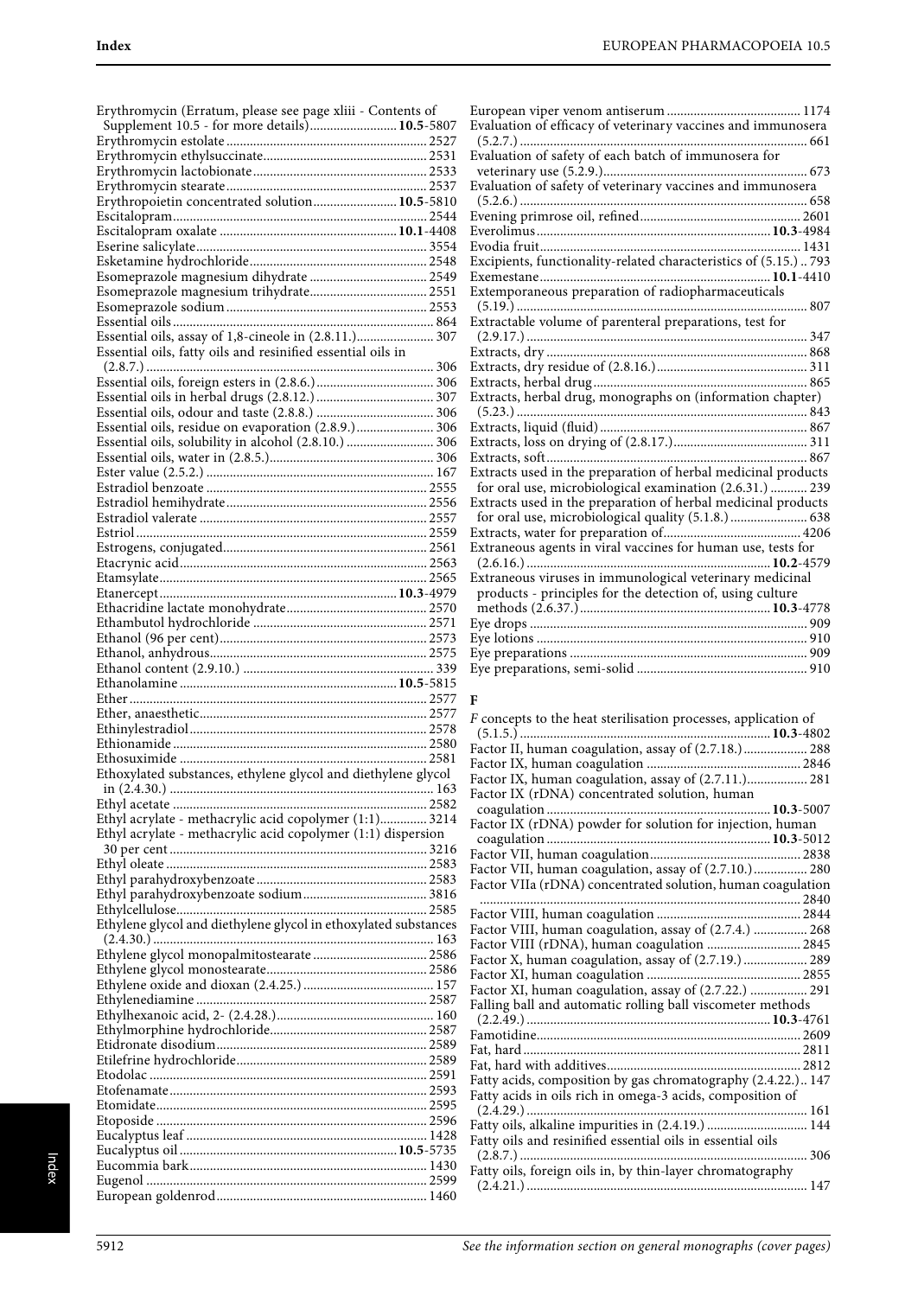Fatty oils, identification by thin-layer chromatography

| Feeding stuffs for veterinary use, medicated, premixes for 927 |  |
|----------------------------------------------------------------|--|
|                                                                |  |
| Feline calicivirosis vaccine (inactivated) 1106                |  |
| Feline calicivirosis vaccine (live) 10.2-4650                  |  |
| Feline chlamydiosis vaccine (inactivated)  1108                |  |
| Feline infectious enteritis (feline panleucopenia) vaccine     |  |
|                                                                |  |
| Feline infectious enteritis (feline panleucopenia) vaccine     |  |
| Feline leukaemia vaccine (inactivated)  1112                   |  |
| Feline panleucopenia vaccine (inactivated) 1109                |  |
| Feline panleucopenia vaccine (live)  10.2-4651                 |  |
| Feline viral rhinotracheitis vaccine (inactivated)  1113       |  |
| Feline viral rhinotracheitis vaccine (live)  10.2-4652         |  |
|                                                                |  |
|                                                                |  |
|                                                                |  |
|                                                                |  |
|                                                                |  |
|                                                                |  |
|                                                                |  |
|                                                                |  |
|                                                                |  |
|                                                                |  |
|                                                                |  |
|                                                                |  |
|                                                                |  |
|                                                                |  |
|                                                                |  |
|                                                                |  |
|                                                                |  |
| Ferrum metallicum for homoeopathic preparations  1714          |  |
|                                                                |  |
|                                                                |  |
|                                                                |  |
|                                                                |  |
|                                                                |  |
|                                                                |  |
|                                                                |  |
|                                                                |  |
|                                                                |  |
|                                                                |  |
|                                                                |  |
|                                                                |  |
|                                                                |  |
|                                                                |  |
|                                                                |  |
| Flocculation value (Lf) of diphtheria and tetanus toxins and   |  |
|                                                                |  |
|                                                                |  |
|                                                                |  |
|                                                                |  |
| Flucloxacillin magnesium octahydrate  2645                     |  |
|                                                                |  |
|                                                                |  |
|                                                                |  |
|                                                                |  |
|                                                                |  |
|                                                                |  |
|                                                                |  |
|                                                                |  |

| Foot-and-mouth disease (ruminants) vaccine                      |  |
|-----------------------------------------------------------------|--|
|                                                                 |  |
|                                                                 |  |
|                                                                 |  |
| Foreign oils in fatty oils by thin-layer chromatography         |  |
|                                                                 |  |
|                                                                 |  |
|                                                                 |  |
|                                                                 |  |
|                                                                 |  |
|                                                                 |  |
|                                                                 |  |
|                                                                 |  |
|                                                                 |  |
|                                                                 |  |
|                                                                 |  |
|                                                                 |  |
|                                                                 |  |
| Frangula bark dry extract, standardised 1441                    |  |
|                                                                 |  |
|                                                                 |  |
|                                                                 |  |
|                                                                 |  |
| Fresh bilberry fruit dry extract, refined and standardised 1442 |  |
| Friability of granules and spheroids (2.9.41.) 400              |  |
|                                                                 |  |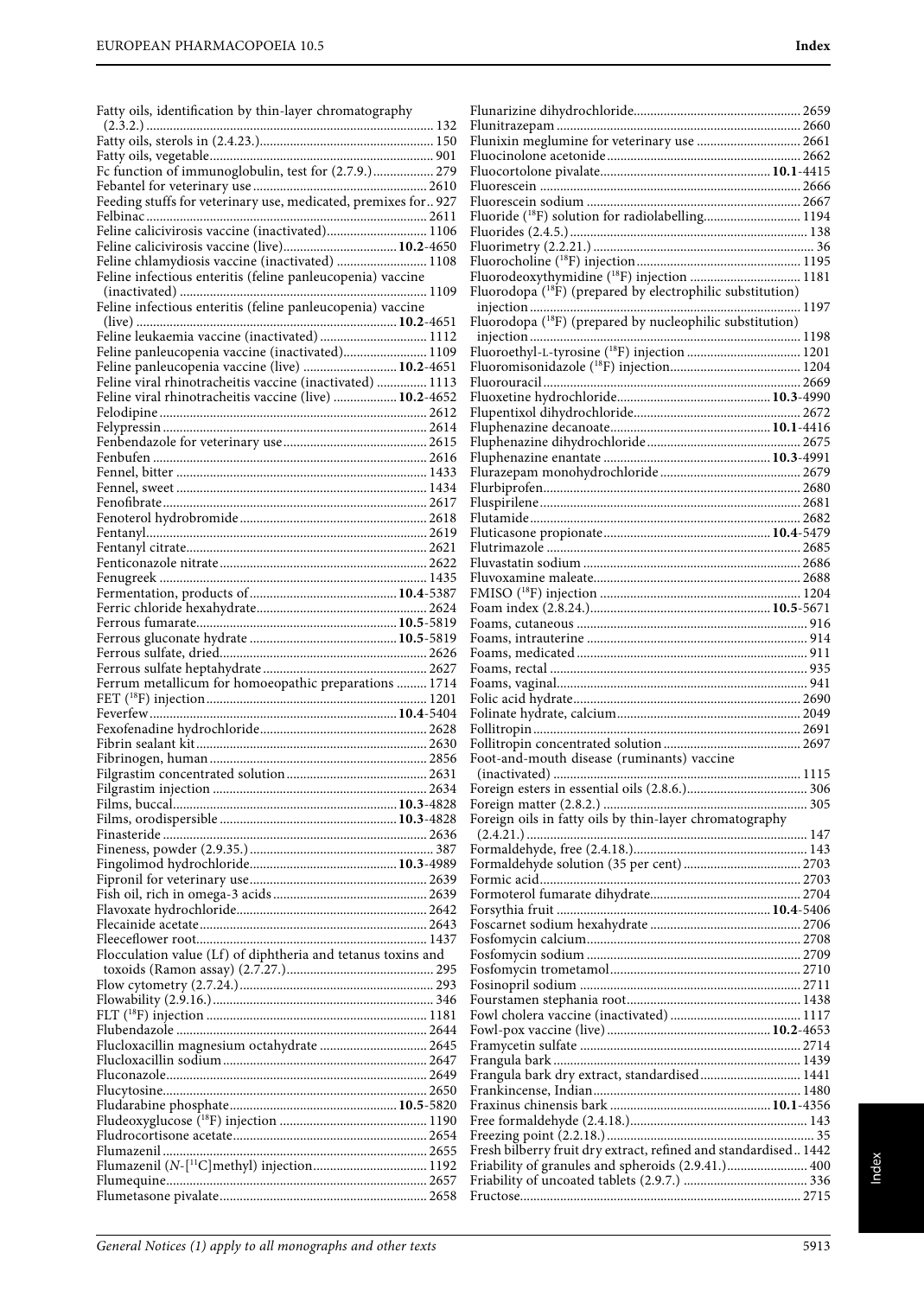| Functional groups and ions, identification reactions of          |
|------------------------------------------------------------------|
|                                                                  |
| Functionality-related characteristics of excipients (5.15.)  793 |
| Fungicidal, bactericidal or yeasticidal activity of antiseptic   |
| medicinal products, determination of (5.1.11.) 643               |
|                                                                  |
| Furunculosis vaccine (inactivated, oil-adjuvanted, injectable)   |
|                                                                  |
|                                                                  |
|                                                                  |
|                                                                  |

| ۰.      | . .<br>$\sim$ |
|---------|---------------|
| ×<br>., | I<br>۰.       |
|         |               |

| G                                                           |
|-------------------------------------------------------------|
|                                                             |
|                                                             |
|                                                             |
|                                                             |
|                                                             |
|                                                             |
|                                                             |
| Gallium (68Ga) chloride (accelerator-produced) solution for |
|                                                             |
| Gallium (68Ga) chloride solution for radiolabelling 1206    |
|                                                             |
|                                                             |
| Gallium (68Ga) PSMA-11 injection  10.4-5397                 |
|                                                             |
|                                                             |
|                                                             |
|                                                             |
|                                                             |
|                                                             |
|                                                             |
|                                                             |
| Gas adsorption, specific surface area by (2.9.26.) 369      |
|                                                             |
|                                                             |
| Gas pycnometric density of solids (2.9.23.) 364             |
|                                                             |
|                                                             |
| Gases, nitrogen monoxide and nitrogen dioxide in            |
|                                                             |
|                                                             |
|                                                             |
|                                                             |
|                                                             |
|                                                             |
| Gas-gangrene antitoxin (perfringens) 1171                   |
|                                                             |
|                                                             |
|                                                             |
|                                                             |
|                                                             |
|                                                             |
|                                                             |
|                                                             |
|                                                             |
|                                                             |
|                                                             |
|                                                             |
| Gene transfer medicinal products for human use (5.14.) 779  |
|                                                             |
| General texts on biological products (5.2.)  647            |
|                                                             |
|                                                             |
|                                                             |
|                                                             |
|                                                             |
|                                                             |
|                                                             |
|                                                             |
|                                                             |
| Ginkgo dry extract, refined and quantified 1451             |
|                                                             |

| Glass containers for pharmaceutical use (3.2.1.)  453       |  |
|-------------------------------------------------------------|--|
|                                                             |  |
|                                                             |  |
|                                                             |  |
|                                                             |  |
|                                                             |  |
|                                                             |  |
|                                                             |  |
|                                                             |  |
|                                                             |  |
| Glucosamine sulfate potassium chloride 2755                 |  |
|                                                             |  |
|                                                             |  |
|                                                             |  |
|                                                             |  |
|                                                             |  |
|                                                             |  |
|                                                             |  |
| Glycan analysis of glycoproteins (2.2.59.)  109             |  |
|                                                             |  |
|                                                             |  |
|                                                             |  |
|                                                             |  |
|                                                             |  |
|                                                             |  |
|                                                             |  |
|                                                             |  |
|                                                             |  |
|                                                             |  |
|                                                             |  |
|                                                             |  |
|                                                             |  |
|                                                             |  |
|                                                             |  |
| Glycoproteins, glycan analysis of (2.2.59.)  109            |  |
|                                                             |  |
|                                                             |  |
|                                                             |  |
|                                                             |  |
|                                                             |  |
|                                                             |  |
|                                                             |  |
| Gonadotrophin, equine serum, for veterinary use 2783        |  |
|                                                             |  |
| Grafted copolymer, macrogol poly(vinyl alcohol)  3140       |  |
|                                                             |  |
|                                                             |  |
|                                                             |  |
|                                                             |  |
| Granules and powders for oral solutions and suspensions 917 |  |
|                                                             |  |
| Granules and spheroids, friability of (2.9.41.) 400         |  |
|                                                             |  |
|                                                             |  |
|                                                             |  |
|                                                             |  |
|                                                             |  |
|                                                             |  |
|                                                             |  |
|                                                             |  |
|                                                             |  |
|                                                             |  |
|                                                             |  |
|                                                             |  |
|                                                             |  |
|                                                             |  |
| Guidelines for using the test for bacterial endotoxins      |  |
|                                                             |  |
| Guidelines for using the test for sterility (5.1.9.)  639   |  |
|                                                             |  |
|                                                             |  |

#### **H**

| Haemagglutinins, anti-A and anti-B (2.6.20.) 218        |  |
|---------------------------------------------------------|--|
| Haematopoietic products, numeration of CD34/CD45+ cells |  |
|                                                         |  |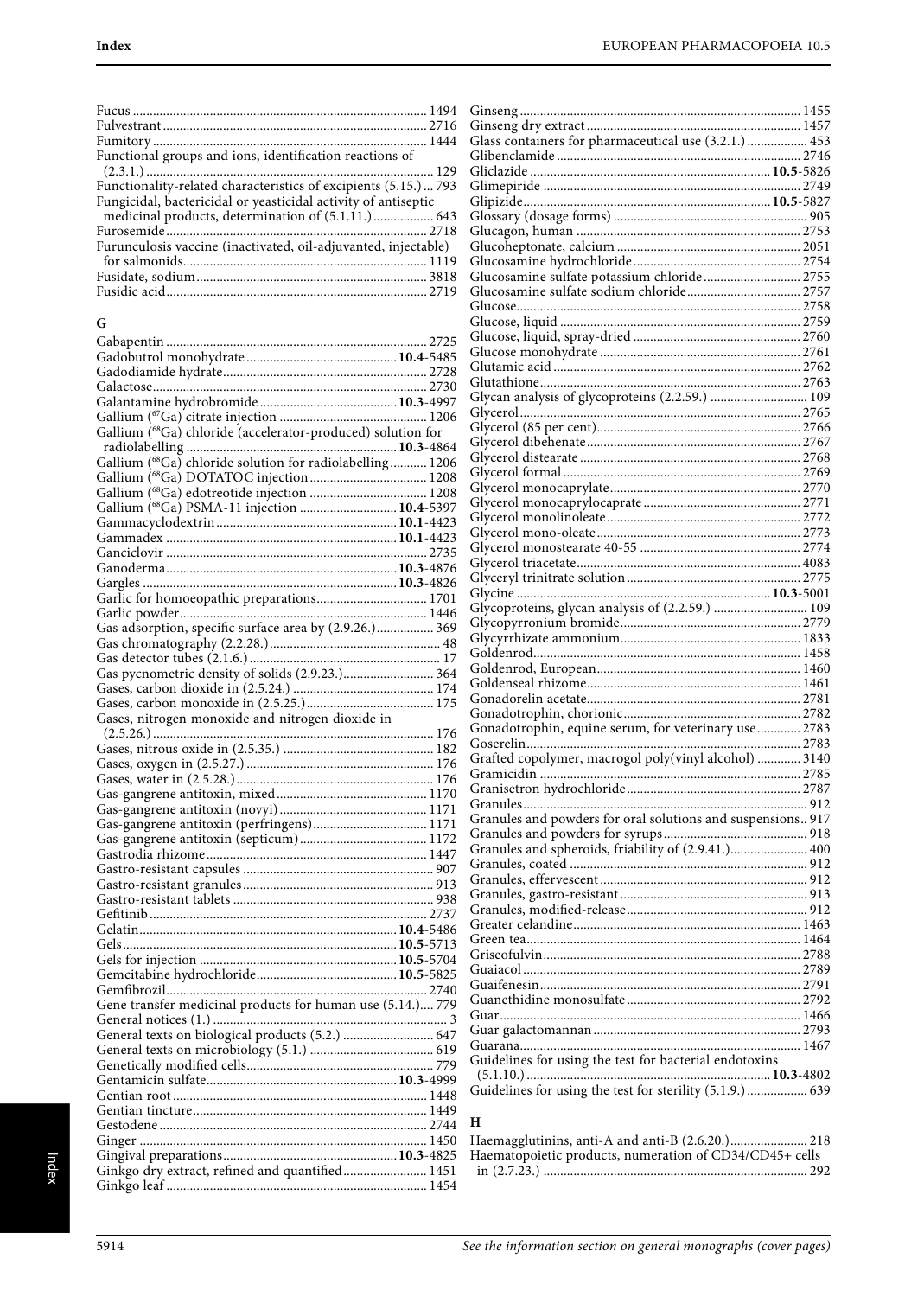| Haematopoietic progenitor cells, human, colony-forming cell                                                            |  |
|------------------------------------------------------------------------------------------------------------------------|--|
|                                                                                                                        |  |
|                                                                                                                        |  |
| Haemodiafiltration and haemofiltration, concentrated                                                                   |  |
| Haemodiafiltration and haemofiltration, solutions for 2803                                                             |  |
| Haemodialysis, concentrated solutions for  2798                                                                        |  |
| Haemodialysis solutions, concentrated, water for                                                                       |  |
|                                                                                                                        |  |
|                                                                                                                        |  |
| Haemofiltration and haemodiafiltration, concentrated                                                                   |  |
|                                                                                                                        |  |
| Haemofiltration and haemodiafiltration, solutions for 2803                                                             |  |
| Haemophilus type b and meningococcal group C conjugate                                                                 |  |
|                                                                                                                        |  |
| Haemophilus type b (conjugate), diphtheria, tetanus                                                                    |  |
| and pertussis (acellular, component) vaccine                                                                           |  |
| 10.3-4839                                                                                                              |  |
| Haemophilus type b (conjugate), diphtheria, tetanus, pertussis                                                         |  |
| (acellular, component) and poliomyelitis (inactivated)                                                                 |  |
|                                                                                                                        |  |
|                                                                                                                        |  |
| (acellular, component), hepatitis B (rDNA) and poliomyelitis                                                           |  |
| (inactivated) vaccine (adsorbed)  10.3-4846                                                                            |  |
| Haemophilus type b (conjugate), diphtheria, tetanus,<br>pertussis (whole cell) and poliomyelitis (inactivated) vaccine |  |
|                                                                                                                        |  |
|                                                                                                                        |  |
| Haemorrhagic disease vaccine (inactivated), rabbit10.2-4665                                                            |  |
|                                                                                                                        |  |
|                                                                                                                        |  |
|                                                                                                                        |  |
|                                                                                                                        |  |
|                                                                                                                        |  |
|                                                                                                                        |  |
|                                                                                                                        |  |
|                                                                                                                        |  |
|                                                                                                                        |  |
|                                                                                                                        |  |
|                                                                                                                        |  |
|                                                                                                                        |  |
|                                                                                                                        |  |
|                                                                                                                        |  |
| Hawthorn leaf and flower dry extract 10.3-4880                                                                         |  |
| Hawthorn leaf and flower liquid extract 10.3-4882                                                                      |  |
|                                                                                                                        |  |
|                                                                                                                        |  |
| vaccines for veterinary use (5.2.13.) 10.2-4598                                                                        |  |
| Heat sterilisation, application of the $F$ concepts                                                                    |  |
|                                                                                                                        |  |
|                                                                                                                        |  |
|                                                                                                                        |  |
|                                                                                                                        |  |
|                                                                                                                        |  |
| Heavy metals in herbal drugs and herbal drug preparations                                                              |  |
|                                                                                                                        |  |
| Hedera helix for homoeopathic preparations  1715                                                                       |  |
|                                                                                                                        |  |
|                                                                                                                        |  |
|                                                                                                                        |  |
| Heparin in coagulation factors, assay of (2.7.12.) 281                                                                 |  |
|                                                                                                                        |  |
|                                                                                                                        |  |
|                                                                                                                        |  |
| Hepatitis A (inactivated, adsorbed) and typhoid polysaccharide                                                         |  |
| Hepatitis A (inactivated) and hepatitis B (rDNA) vaccine                                                               |  |
|                                                                                                                        |  |
| Hepatitis A vaccine, assay of (2.7.14.)  10.3-4781                                                                     |  |
| Hepatitis A vaccine (inactivated, adsorbed) 984                                                                        |  |
| Hepatitis A vaccine (inactivated, virosome) 985                                                                        |  |
| Hepatitis B immunoglobulin for intravenous administration,                                                             |  |

| Hepatitis B immunoglobulin, human  2858                          |
|------------------------------------------------------------------|
| Hepatitis B (rDNA), diphtheria and tetanus vaccine               |
|                                                                  |
| Hepatitis B (rDNA), diphtheria, tetanus and pertussis            |
| (acellular, component) vaccine (adsorbed) 10.3-4841              |
| Hepatitis B (rDNA), diphtheria, tetanus, pertussis (acellular,   |
| component), poliomyelitis (inactivated) and haemophilus          |
| type b conjugate vaccine (adsorbed) 10.3-4846                    |
|                                                                  |
| Hepatitis B vaccine (rDNA), assay of (2.7.15.) 285               |
| Hepatitis C virus (HCV), validation of nucleic acid              |
| amplification techniques for the detection of HCV RNA in         |
|                                                                  |
| Hepatitis type I vaccine (live), viral, duck  10.2-4647          |
|                                                                  |
|                                                                  |
| Herbal drug extracts, monographs on (information chapter)        |
|                                                                  |
|                                                                  |
|                                                                  |
| Herbal drugs and herbal drug preparations, heavy metals in       |
|                                                                  |
| Herbal drugs and herbal drug preparations, high-performance      |
|                                                                  |
| Herbal drugs, determination of aflatoxin $B_1$ in (2.8.18.)  311 |
|                                                                  |
| Herbal drugs for homoeopathic preparations 1680                  |
|                                                                  |
| Herbal drugs, microscopic examination of (2.8.23) 317            |
| Herbal drugs: sampling and sample preparation (2.8.20.) 313      |
|                                                                  |
| Herbal drugs, test for aristolochic acids in (2.8.21)  314       |
| Herbal medicinal products for oral use and extracts used in      |
| their preparation, microbiological examination (2.6.31.) 239     |
| Herbal medicinal products for oral use and extracts used in      |
| their preparation, microbiological quality (5.1.8.)  638         |
|                                                                  |
|                                                                  |
|                                                                  |
|                                                                  |
| Herpes zoster (shingles) vaccine (live) 1036                     |
| Herpesvirus vaccine (inactivated), equine 10.5-5719              |
|                                                                  |
|                                                                  |
|                                                                  |
| Hexosamines in polysaccharide vaccines (2.5.20.) 173             |
|                                                                  |
|                                                                  |
| High-performance thin-layer chromatography of herbal drugs       |
|                                                                  |
|                                                                  |
|                                                                  |
| Histaminum for homoeopathic preparations  1716                   |
|                                                                  |
| Histidine hydrochloride monohydrate  2827                        |
|                                                                  |
|                                                                  |
|                                                                  |
|                                                                  |
|                                                                  |
| Homoeopathic preparations, acidum picrinicum for  1698           |
| Homoeopathic preparations, acidum succinicum for 1698            |
| Homoeopathic preparations, Adonis vernalis for  10.1-4369        |
| Homoeopathic preparations, Agaricus phalloides for  1699         |
| Homoeopathic preparations, Allium sativum for  1701              |
| Homoeopathic preparations, ammonium carbonicum                   |
|                                                                  |
| Homoeopathic preparations, Anacardium for  10.5-5749             |
|                                                                  |
| Homoeopathic preparations, arsenicum album for  1704             |
| Homoeopathic preparations, aurum chloratum natronatum            |
|                                                                  |
| Homoeopathic preparations, barium chloratum for 1705             |
| Homoeopathic preparations, Belladonna for 1705                   |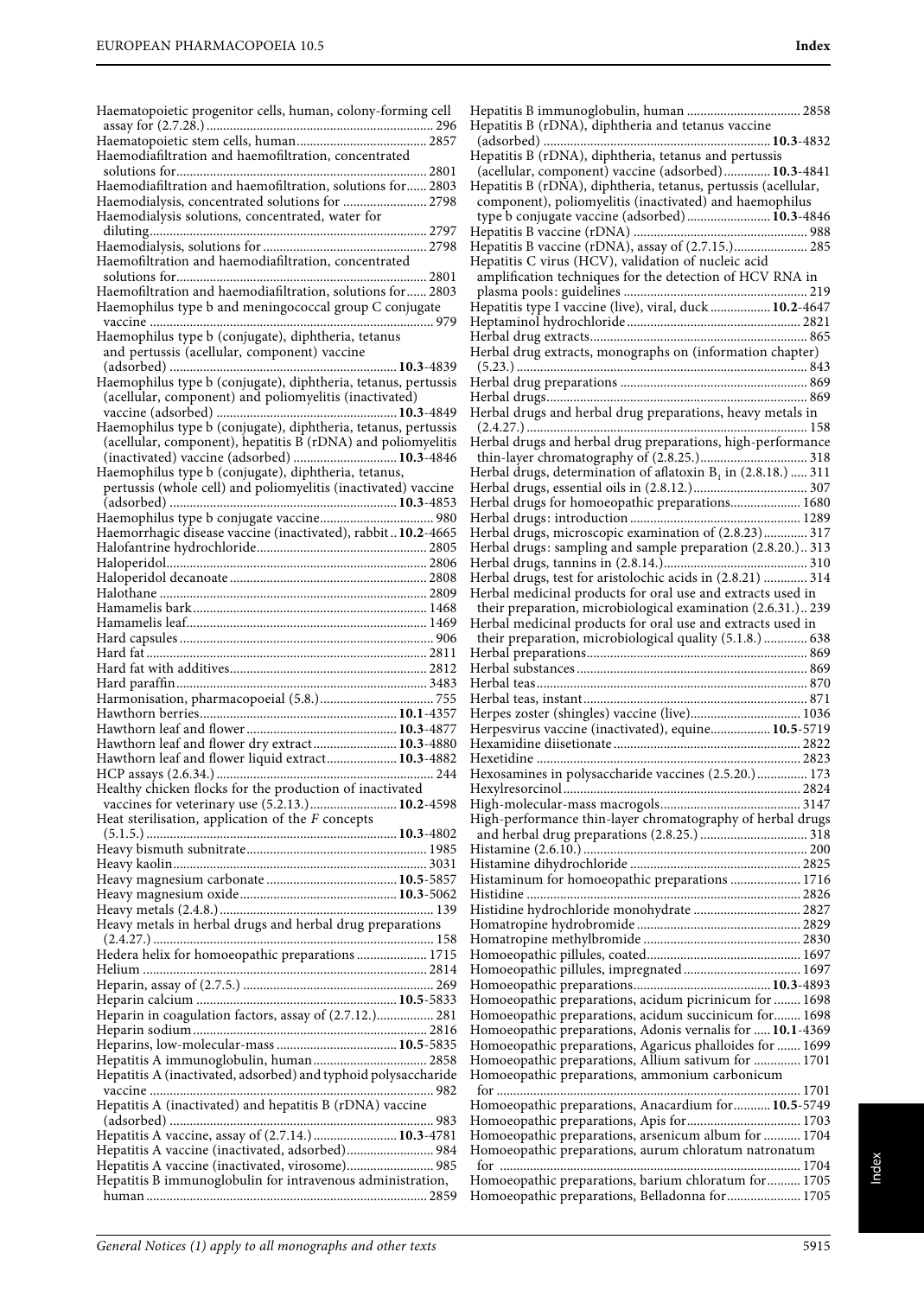| Homoeopathic preparations, cadmium sulfuricum for 1707                                                  |  |
|---------------------------------------------------------------------------------------------------------|--|
| Homoeopathic preparations, calcium fluoratum for  1707                                                  |  |
| Homoeopathic preparations, calcium iodatum for  1708                                                    |  |
| Homoeopathic preparations, Cocculus for  1708                                                           |  |
| Homoeopathic preparations, Crocus for  1710                                                             |  |
| Homoeopathic preparations, cuprum aceticum for  1711                                                    |  |
| Homoeopathic preparations, cuprum metallicum for 1712<br>Homoeopathic preparations, digitalis for  1712 |  |
| Homoeopathic preparations, ferrum metallicum for  1714                                                  |  |
| Homoeopathic preparations, hedera helix for  1715                                                       |  |
| Homoeopathic preparations, herbal drugs for 1680                                                        |  |
| Homoeopathic preparations, histaminum for  1716                                                         |  |
| Homoeopathic preparations, hydrastis canadensis for  1716                                               |  |
| Homoeopathic preparations, hyoscyamus for  1717                                                         |  |
| Homoeopathic preparations, hypericum for 1718                                                           |  |
| Homoeopathic preparations: introduction 1679<br>Homoeopathic preparations, kalium bichromicum for 1721  |  |
| Homoeopathic preparations, magnesium fluoratum                                                          |  |
|                                                                                                         |  |
| Homoeopathic preparations, magnesium phosphoricum                                                       |  |
|                                                                                                         |  |
| Homoeopathic preparations, mother tinctures for  1681                                                   |  |
| Homoeopathic preparations, Nux-vomica for  1723                                                         |  |
| Homoeopathic preparations, petroleum rectificatum for 1725                                              |  |
| Homoeopathic preparations, pillules for  10.3-4894                                                      |  |
| Homoeopathic preparations, selenium for  1725<br>Homoeopathic preparations, Staphysagria for 1726       |  |
| Homoeopathic preparations, sulfur for  1727                                                             |  |
| Homoeopathic preparations, Urtica dioica for  1728                                                      |  |
| Homoeopathic stocks (methods of preparation of) and                                                     |  |
|                                                                                                         |  |
| Homoepathic preparations, Ignatia for 1719                                                              |  |
|                                                                                                         |  |
| Honey bee for homoeopathic preparations 1703                                                            |  |
|                                                                                                         |  |
|                                                                                                         |  |
|                                                                                                         |  |
| Horse-chestnut dry extract, standardised 1477                                                           |  |
| Host-cell DNA, residual, quantification and characterisation                                            |  |
|                                                                                                         |  |
|                                                                                                         |  |
|                                                                                                         |  |
| Human a-1-proteinase inhibitor, assay of (2.7.32.) 300                                                  |  |
| Human albumin injection, iodinated (125I)  1210                                                         |  |
|                                                                                                         |  |
|                                                                                                         |  |
| Human anti-D immunoglobulin, assay of (2.7.13.)  282<br>Human anti-D immunoglobulin for intravenous     |  |
|                                                                                                         |  |
| Human antithrombin III, assay of (2.7.17.) 288                                                          |  |
|                                                                                                         |  |
|                                                                                                         |  |
| Human C1-esterase inhibitor, assay of (2.7.34.)  301                                                    |  |
| Human coagulation factor II, assay of (2.7.18.) 288                                                     |  |
|                                                                                                         |  |
| Human coagulation factor IX, assay of (2.7.11.) 281<br>Human coagulation factor IX (rDNA) concentrated  |  |
|                                                                                                         |  |
| Human coagulation factor IX (rDNA) powder for solution for                                              |  |
|                                                                                                         |  |
|                                                                                                         |  |
| Human coagulation factor VII, assay of (2.7.10.) 280                                                    |  |
| Human coagulation factor VIIa (rDNA) concentrated                                                       |  |
|                                                                                                         |  |
| Human coagulation factor VIII, assay of (2.7.4.)  268                                                   |  |
| Human coagulation factor VIII (rDNA)  2845                                                              |  |
| Human coagulation factor X, assay of (2.7.19.)  289                                                     |  |
|                                                                                                         |  |
| Human coagulation factor XI, assay of (2.7.22.)  291                                                    |  |
|                                                                                                         |  |

| Human haematopoietic progenitor cells, colony-forming cell |  |
|------------------------------------------------------------|--|
|                                                            |  |
|                                                            |  |
|                                                            |  |
| Human hepatitis B immunoglobulin for intravenous           |  |
|                                                            |  |
|                                                            |  |
|                                                            |  |
| Human normal immunoglobulin for intramuscular              |  |
|                                                            |  |
| Human normal immunoglobulin for intravenous                |  |
|                                                            |  |
| Human normal immunoglobulin for subcutaneous               |  |
|                                                            |  |
| Human papillomavirus vaccine (rDNA)  989                   |  |
| Human plasma (pooled and treated for virus                 |  |
|                                                            |  |
| Human plasmin inhibitor, assay of (2.7.25.) 295            |  |
|                                                            |  |
|                                                            |  |
|                                                            |  |
|                                                            |  |
|                                                            |  |
|                                                            |  |
|                                                            |  |
| Human varicella immunoglobulin for intravenous             |  |
|                                                            |  |
|                                                            |  |
| Human von Willebrand factor, assay of (2.7.21.) 290        |  |
|                                                            |  |
|                                                            |  |
|                                                            |  |
| Hydrastis canadensis for homoeopathic preparations 1716    |  |
|                                                            |  |
|                                                            |  |
|                                                            |  |
|                                                            |  |
| Hydrocodone hydrogen tartrate 2.5-hydrate  2881            |  |
|                                                            |  |
|                                                            |  |
|                                                            |  |
| Hydrogen peroxide solution (3 per cent) 2889               |  |
| Hydrogen peroxide solution (30 per cent) 2890              |  |
|                                                            |  |
|                                                            |  |
|                                                            |  |
| Hydrogenated vegetable oils, nickel in (2.4.31.)  163      |  |
|                                                            |  |
|                                                            |  |
|                                                            |  |
|                                                            |  |
|                                                            |  |
|                                                            |  |
|                                                            |  |
|                                                            |  |
|                                                            |  |
|                                                            |  |
|                                                            |  |
|                                                            |  |
|                                                            |  |
|                                                            |  |
|                                                            |  |
|                                                            |  |
|                                                            |  |
| Hydroxypropylcellulose, low-substituted  2904              |  |
|                                                            |  |
| Hydroxypropylmethylcellulose phthalate 10.4-5491           |  |
|                                                            |  |
| Hymenoptera venoms for allergen products 2908              |  |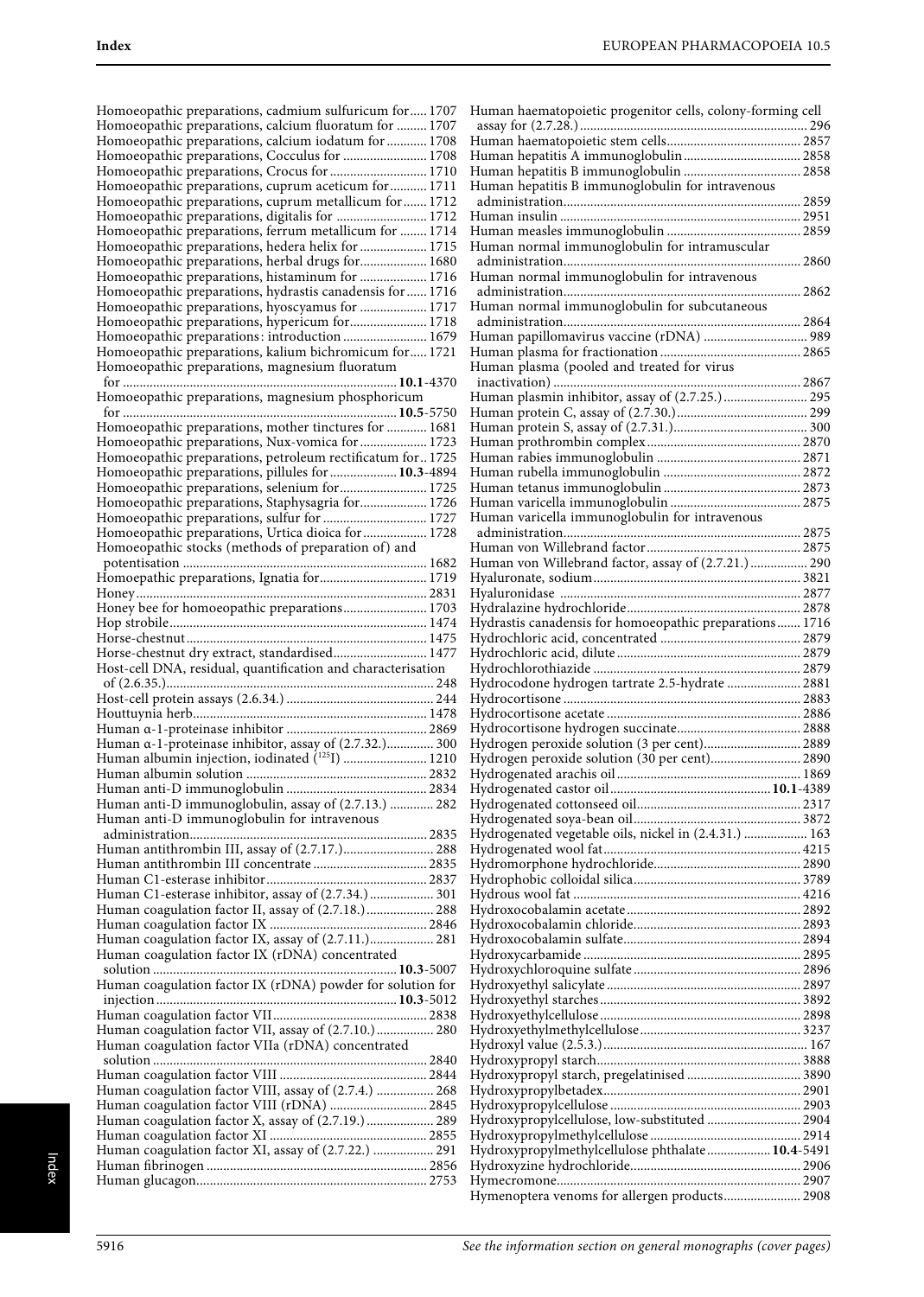| Hypericum for homoeopathic preparations 1718 |  |
|----------------------------------------------|--|
|                                              |  |
|                                              |  |
|                                              |  |

#### **I**

| Ibandronate sodium monohydrate 10.5-5841                      |  |
|---------------------------------------------------------------|--|
|                                                               |  |
|                                                               |  |
|                                                               |  |
|                                                               |  |
|                                                               |  |
| Identification and control of residual solvents               |  |
|                                                               |  |
|                                                               |  |
| Identification of fatty oils by thin-layer chromatography     |  |
|                                                               |  |
| Identification of phenothiazines by thin-layer chromatography |  |
|                                                               |  |
| Identification reactions of ions and functional groups        |  |
|                                                               |  |
|                                                               |  |
|                                                               |  |
| Ignatia for homoeopathic preparations  1719                   |  |
|                                                               |  |
|                                                               |  |
|                                                               |  |
|                                                               |  |
|                                                               |  |
|                                                               |  |
| Immunoglobulin for human use, anti-T lymphocyte,              |  |
|                                                               |  |
| Immunoglobulin for intramuscular administration, human        |  |
|                                                               |  |
| Immunoglobulin for intravenous administration, human          |  |
|                                                               |  |
| Immunoglobulin for intravenous administration, human          |  |
|                                                               |  |
| Immunoglobulin for intravenous administration, human          |  |
|                                                               |  |
| Immunoglobulin for intravenous administration, human          |  |
|                                                               |  |
|                                                               |  |
| Immunoglobulin for subcutaneous administration, human         |  |
|                                                               |  |
|                                                               |  |
| Immunoglobulin, human anti-D, assay of (2.7.13.)  282         |  |
|                                                               |  |
| Immunoglobulin, human hepatitis B 2858                        |  |
|                                                               |  |
|                                                               |  |
|                                                               |  |
|                                                               |  |
|                                                               |  |
|                                                               |  |
| Immunoglobulin, test for anticomplementary activity of        |  |
|                                                               |  |
| Immunoglobulin, test for Fc function of (2.7.9.) 279          |  |
| Immunonephelometry for vaccine component assay                |  |
|                                                               |  |
| Immunosera and vaccines, phenol in (2.5.15.)  172             |  |
| Immunosera and vaccines, veterinary, evaluation of efficacy   |  |
|                                                               |  |
| Immunosera and vaccines, veterinary, evaluation of safety     |  |
|                                                               |  |
| Immunosera for human use, animal 10.4-5385                    |  |
|                                                               |  |
| Immunosera for veterinary use, evaluation of the safety of    |  |
|                                                               |  |
|                                                               |  |
| Impurities, elemental, determination of (2.4.20.) 144         |  |
|                                                               |  |

| Impurities in substances for pharmaceutical use, control of                                                                |  |
|----------------------------------------------------------------------------------------------------------------------------|--|
|                                                                                                                            |  |
| In vitro method(s) for the quality control of vaccines,                                                                    |  |
| substitution of in vivo method(s) by (5.2.14.) 679                                                                         |  |
| In vivo assay of poliomyelitis vaccine (inactivated)                                                                       |  |
|                                                                                                                            |  |
| Inactivated vaccines for veterinary use, healthy chicken flocks                                                            |  |
|                                                                                                                            |  |
|                                                                                                                            |  |
|                                                                                                                            |  |
|                                                                                                                            |  |
| Indicators, approximate pH of solutions (2.2.4.)  25                                                                       |  |
|                                                                                                                            |  |
|                                                                                                                            |  |
|                                                                                                                            |  |
|                                                                                                                            |  |
|                                                                                                                            |  |
|                                                                                                                            |  |
| Inductively coupled plasma-atomic emission spectrometry                                                                    |  |
| Inductively coupled plasma-mass spectrometry (2.2.58.)  108                                                                |  |
|                                                                                                                            |  |
| Infectious bovine rhinotracheitis vaccine (inactivated) 1120<br>Infectious bovine rhinotracheitis vaccine (live) 10.2-4654 |  |
| Infectious bronchitis vaccine (inactivated), avian  10.2-4622                                                              |  |
| Infectious bronchitis vaccine (live), avian  10.5-5717                                                                     |  |
| Infectious bursal disease vaccine (inactivated),                                                                           |  |
|                                                                                                                            |  |
| Infectious bursal disease vaccine (live), avian 10.2-4627                                                                  |  |
| Infectious chicken anaemia vaccine (live)  10.2-4655                                                                       |  |
| Infectious encephalomyelitis vaccine (live), avian 10.2-4628                                                               |  |
| Infectious enteritis vaccine (inactivated), feline  1109                                                                   |  |
| Infectious enteritis vaccine (live), feline  10.2-4651                                                                     |  |
| Infectious laryngotracheitis vaccine (live), avian  10.2-4630                                                              |  |
| Infectious pancreatic necrosis vaccine (inactivated,                                                                       |  |
| oil-adjuvanted, injectable) for salmonids  1124                                                                            |  |
| Infectious rhinotracheitis vaccine (live), turkey  10.2-4668                                                               |  |
| Infliximab concentrated solution 10.3-5019                                                                                 |  |
| Influenza vaccine (inactivated), equine  1104                                                                              |  |
| Influenza vaccine (inactivated), porcine 1142                                                                              |  |
|                                                                                                                            |  |
| Influenza vaccine (split virion, inactivated)  995                                                                         |  |
| Influenza vaccine (surface antigen, inactivated) 996                                                                       |  |
| Influenza vaccine (surface antigen, inactivated, prepared in                                                               |  |
|                                                                                                                            |  |
| Influenza vaccine (surface antigen, inactivated,                                                                           |  |
|                                                                                                                            |  |
| Influenza vaccine (whole virion, inactivated)  1002                                                                        |  |
| Influenza vaccine (whole virion, inactivated, prepared in cell                                                             |  |
|                                                                                                                            |  |
| Infrared absorption spectrophotometry (2.2.24.) 10.3-4753                                                                  |  |
|                                                                                                                            |  |
|                                                                                                                            |  |
|                                                                                                                            |  |
|                                                                                                                            |  |
|                                                                                                                            |  |
| Inhalation, preparations for: aerodynamic assessment of fine                                                               |  |
|                                                                                                                            |  |
|                                                                                                                            |  |
|                                                                                                                            |  |
|                                                                                                                            |  |
| Injections or infusions, concentrates for  10.5-5703                                                                       |  |
|                                                                                                                            |  |
|                                                                                                                            |  |
|                                                                                                                            |  |
|                                                                                                                            |  |
|                                                                                                                            |  |
|                                                                                                                            |  |
|                                                                                                                            |  |
|                                                                                                                            |  |
|                                                                                                                            |  |
|                                                                                                                            |  |
|                                                                                                                            |  |
| Injections or infusions, powders for 10.5-5704                                                                             |  |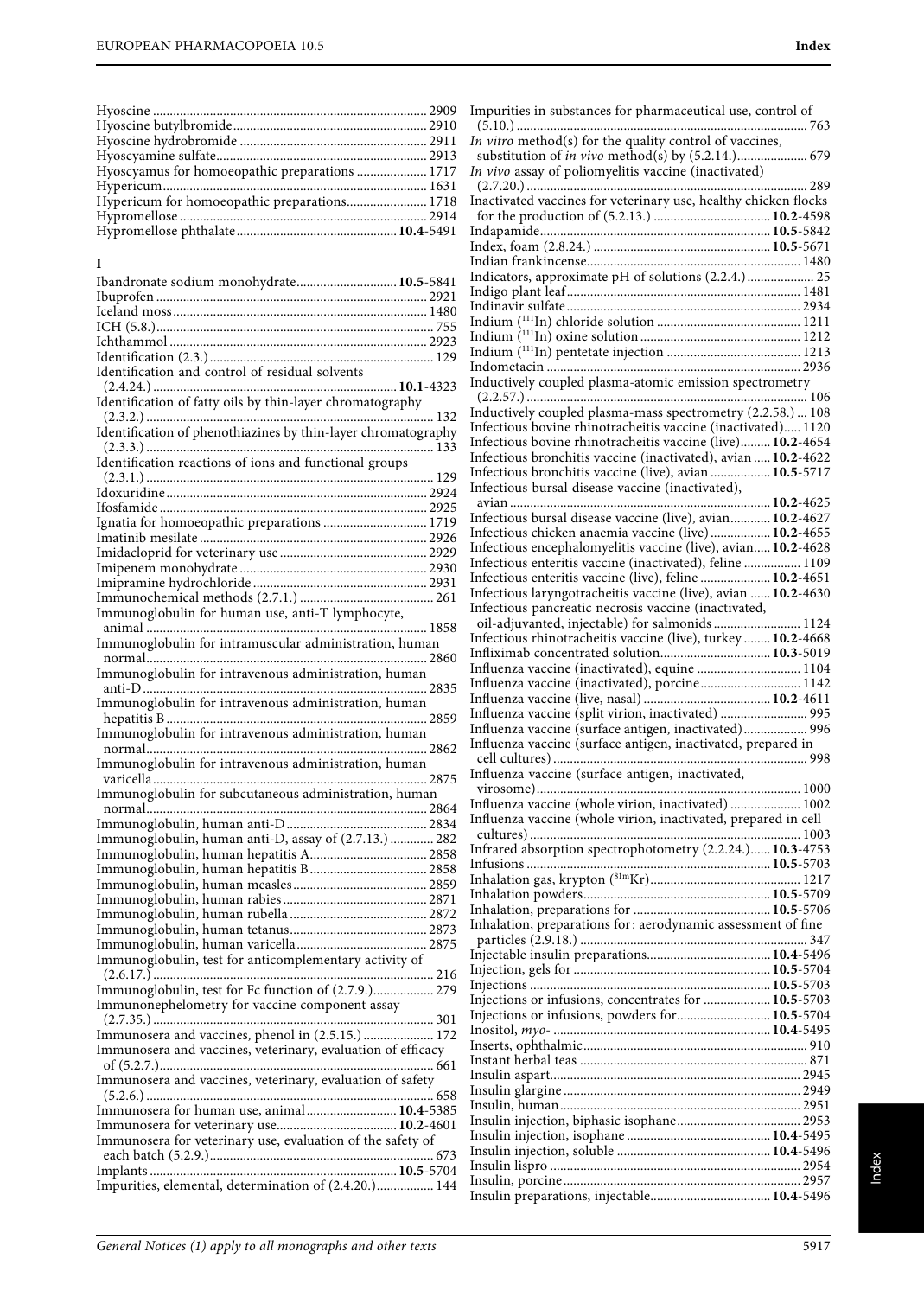| Insulin zinc injectable suspension 10.4-5499                      |  |
|-------------------------------------------------------------------|--|
| Insulin zinc injectable suspension (amorphous)  10.4-5499         |  |
| Insulin zinc injectable suspension (crystalline)10.4-5499         |  |
| Interferon alfa-2 concentrated solution  2963                     |  |
| Interferon beta-1a concentrated solution 2965                     |  |
| Interferon gamma-1b concentrated solution  2968                   |  |
|                                                                   |  |
|                                                                   |  |
| Intramammary preparations for veterinary use  913                 |  |
|                                                                   |  |
|                                                                   |  |
|                                                                   |  |
| Intrauterine preparations for veterinary use  914                 |  |
|                                                                   |  |
|                                                                   |  |
|                                                                   |  |
|                                                                   |  |
| Intravesical solutions or suspensions, powders for  10.5-5701     |  |
| Intravesical solutions, suspensions and emulsions 10.5-5701       |  |
| Intravesical solutions, suspensions or emulsions, concentrates    |  |
|                                                                   |  |
|                                                                   |  |
|                                                                   |  |
|                                                                   |  |
| Iobenguane (131I) injection for diagnostic use 1214               |  |
| Iobenguane ( <sup>131</sup> I) injection for therapeutic use 1215 |  |
| Iobenguane sulfate for radiopharmaceutical prepara-               |  |
|                                                                   |  |
| Iodinated ( <sup>125</sup> I) human albumin injection  1210       |  |
|                                                                   |  |
|                                                                   |  |
|                                                                   |  |
|                                                                   |  |
|                                                                   |  |
|                                                                   |  |
|                                                                   |  |
|                                                                   |  |
| Ionic concentration, potentiometric determination of using        |  |
|                                                                   |  |
| Ions and functional groups, identification reactions of           |  |
| Ion-selective electrodes, potentiometric determination of         |  |
|                                                                   |  |
|                                                                   |  |
|                                                                   |  |
|                                                                   |  |
|                                                                   |  |
|                                                                   |  |
|                                                                   |  |
|                                                                   |  |
| Ipecacuanha liquid extract, standardised  1483                    |  |
|                                                                   |  |
|                                                                   |  |
|                                                                   |  |
|                                                                   |  |
|                                                                   |  |
| Irinotecan hydrochloride trihydrate 10.1-4429                     |  |
|                                                                   |  |
|                                                                   |  |
|                                                                   |  |
|                                                                   |  |
|                                                                   |  |
|                                                                   |  |
|                                                                   |  |
|                                                                   |  |
|                                                                   |  |
|                                                                   |  |
|                                                                   |  |
|                                                                   |  |
|                                                                   |  |
|                                                                   |  |
|                                                                   |  |
|                                                                   |  |
|                                                                   |  |

| Isosorbide mononitrate, diluted  10.1-4434                |  |
|-----------------------------------------------------------|--|
| Isotherms (sorption-desorption) and water activity,       |  |
| determination of (water-solid interactions) (2.9.39.) 394 |  |
|                                                           |  |
|                                                           |  |
|                                                           |  |
|                                                           |  |
|                                                           |  |
|                                                           |  |
|                                                           |  |
|                                                           |  |

#### **J**

#### **K**

| Kalium bichromicum for homoeopathic preparations 1721 |  |
|-------------------------------------------------------|--|
|                                                       |  |
|                                                       |  |
|                                                       |  |
|                                                       |  |
|                                                       |  |
|                                                       |  |
|                                                       |  |
|                                                       |  |
|                                                       |  |
|                                                       |  |
|                                                       |  |
|                                                       |  |
|                                                       |  |
|                                                       |  |
|                                                       |  |

#### **L**

|                                                                   | 3053 |
|-------------------------------------------------------------------|------|
|                                                                   |      |
|                                                                   |      |
|                                                                   |      |
|                                                                   |      |
|                                                                   |      |
|                                                                   |      |
|                                                                   |      |
|                                                                   |      |
| Laryngotracheitis vaccine (live), infectious, avian  10.2-4630    |      |
| Laser light diffraction, particle size analysis by (2.9.31.)  373 |      |
|                                                                   |      |
|                                                                   |      |
|                                                                   |      |
|                                                                   |      |
|                                                                   |      |
|                                                                   |      |
|                                                                   |      |
|                                                                   |      |
|                                                                   |      |
|                                                                   |      |
|                                                                   |      |
|                                                                   |      |
| Leptospirosis vaccine (inactivated), canine 1082                  |      |
|                                                                   |      |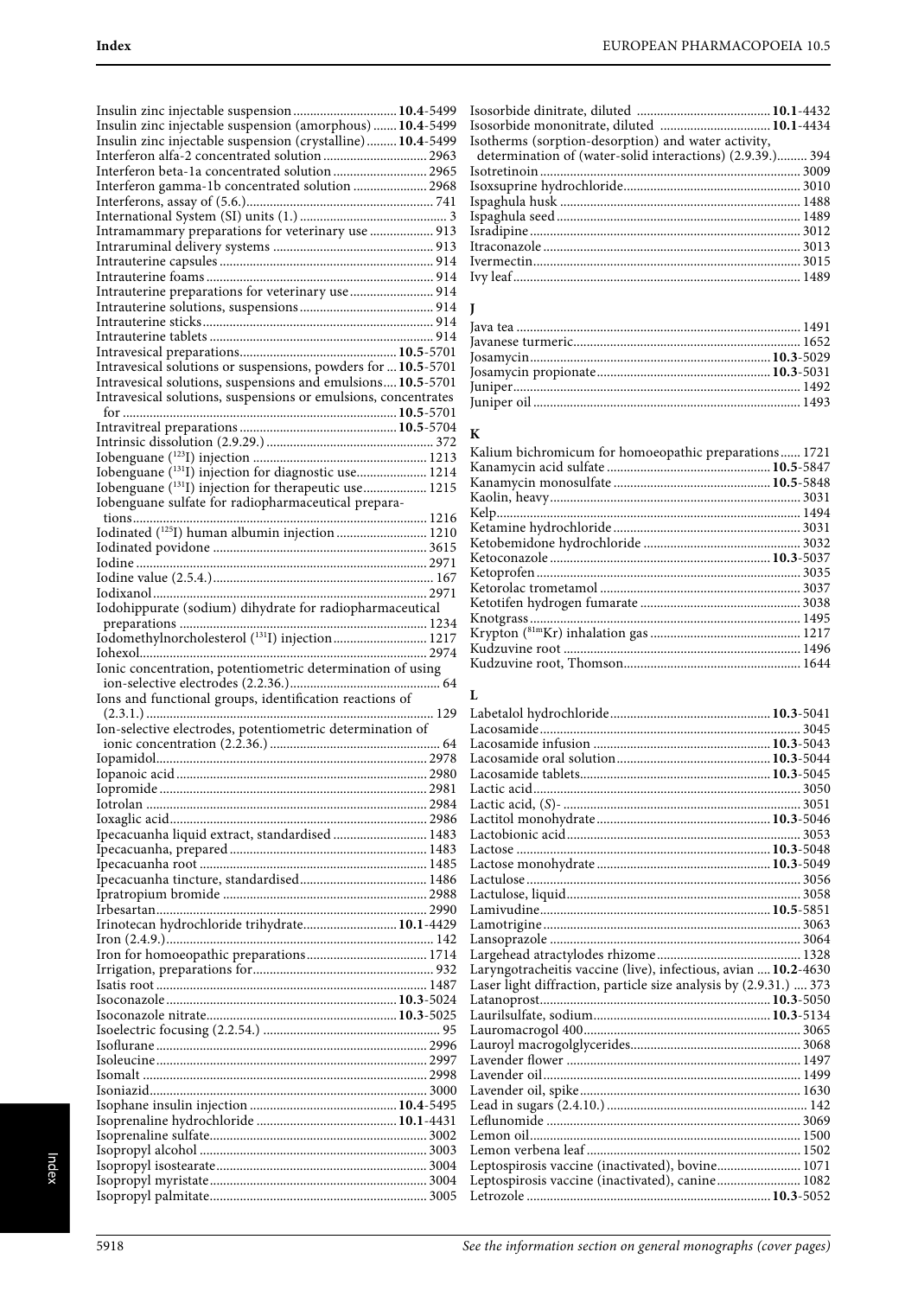| Leukaemia vaccine (inactivated), feline 1112                   |  |
|----------------------------------------------------------------|--|
|                                                                |  |
|                                                                |  |
|                                                                |  |
|                                                                |  |
|                                                                |  |
|                                                                |  |
|                                                                |  |
|                                                                |  |
|                                                                |  |
|                                                                |  |
|                                                                |  |
|                                                                |  |
|                                                                |  |
| Levomepromazine hydrochloride 10.4-5503                        |  |
|                                                                |  |
|                                                                |  |
|                                                                |  |
|                                                                |  |
|                                                                |  |
|                                                                |  |
|                                                                |  |
| Lidocaine hydrochloride monohydrate  3097                      |  |
|                                                                |  |
|                                                                |  |
|                                                                |  |
|                                                                |  |
|                                                                |  |
|                                                                |  |
|                                                                |  |
|                                                                |  |
|                                                                |  |
|                                                                |  |
|                                                                |  |
| Linen thread, sterile, in distributor for veterinary use  1282 |  |
|                                                                |  |
|                                                                |  |
|                                                                |  |
|                                                                |  |
|                                                                |  |
| Lipophilic solid dosage forms, dissolution test for            |  |
|                                                                |  |
|                                                                |  |
|                                                                |  |
|                                                                |  |
|                                                                |  |
|                                                                |  |
|                                                                |  |
|                                                                |  |
|                                                                |  |
|                                                                |  |
|                                                                |  |
|                                                                |  |
|                                                                |  |
|                                                                |  |
| Liquid preparations for cutaneous application 916              |  |
| Liquid preparations for cutaneous application, veterinary 941  |  |
|                                                                |  |
|                                                                |  |
|                                                                |  |
|                                                                |  |
|                                                                |  |
|                                                                |  |
| Liquids, clarity and degree of opalescence of (2.2.1.)  21     |  |
| Liquorice dry extract for flavouring purposes  1508            |  |
|                                                                |  |
|                                                                |  |
|                                                                |  |
|                                                                |  |
|                                                                |  |
| Live biotherapeutic products for human use  876                |  |
| Live biotherapeutic products, microbiological examination      |  |
| of (tests for enumeration of microbial contaminants)           |  |
|                                                                |  |
|                                                                |  |
| Live biotherapeutic products, microbiological examination of   |  |
| (tests for specified micro-organisms) (2.6.38.)  255           |  |
| L-Methionine ([ <sup>11</sup> C]methyl) injection  1220        |  |
|                                                                |  |
|                                                                |  |
|                                                                |  |
|                                                                |  |
|                                                                |  |
|                                                                |  |
|                                                                |  |

| Low-substituted hydroxypropylcellulose 2904                    |  |
|----------------------------------------------------------------|--|
|                                                                |  |
|                                                                |  |
|                                                                |  |
|                                                                |  |
| Lutetium ( <sup>177</sup> Lu) solution for radiolabelling 1218 |  |
|                                                                |  |
|                                                                |  |
|                                                                |  |
|                                                                |  |
|                                                                |  |
|                                                                |  |
|                                                                |  |
|                                                                |  |

#### **M**

| Macrogol poly(vinyl alcohol) grafted copolymer  3140            |  |
|-----------------------------------------------------------------|--|
|                                                                 |  |
|                                                                 |  |
|                                                                 |  |
|                                                                 |  |
|                                                                 |  |
|                                                                 |  |
|                                                                 |  |
|                                                                 |  |
|                                                                 |  |
|                                                                 |  |
|                                                                 |  |
| Magnesium aluminometasilicate 10.4-5509                         |  |
| Magnesium and alkaline-earth metals (2.4.7.) 139                |  |
|                                                                 |  |
|                                                                 |  |
|                                                                 |  |
|                                                                 |  |
|                                                                 |  |
|                                                                 |  |
| Magnesium chloride hexahydrate  10.3-5061                       |  |
|                                                                 |  |
|                                                                 |  |
|                                                                 |  |
| Magnesium fluoratum for homoeopathic preparations 10.1-<br>4370 |  |
|                                                                 |  |
|                                                                 |  |
|                                                                 |  |
|                                                                 |  |
|                                                                 |  |
|                                                                 |  |
|                                                                 |  |
|                                                                 |  |
| Magnesium phosphoricum for homoeopathic                         |  |
|                                                                 |  |
|                                                                 |  |
|                                                                 |  |
| Magnesium sulfate heptahydrate 10.3-5063                        |  |
|                                                                 |  |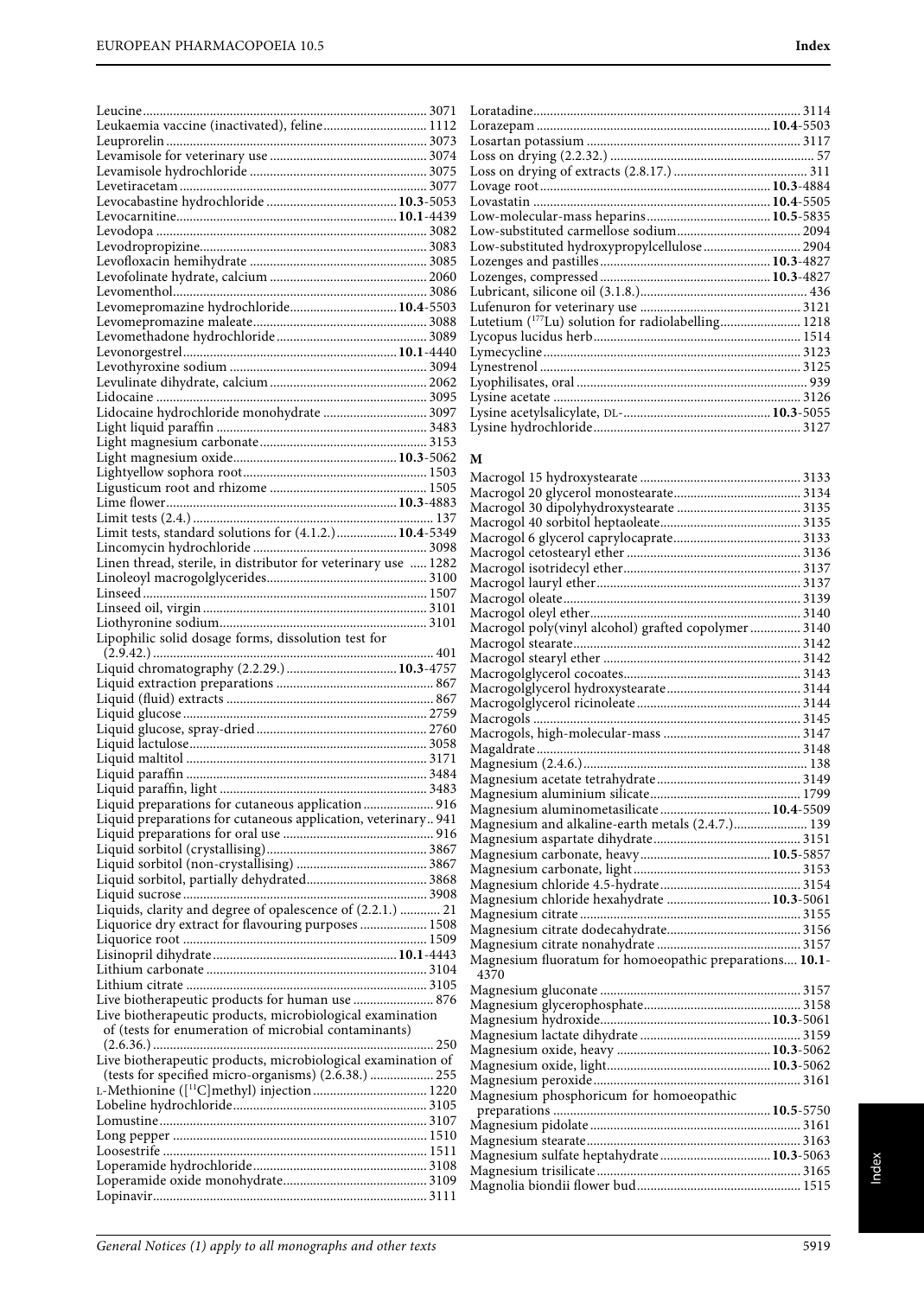| Management of extraneous agents in immunological               |
|----------------------------------------------------------------|
| veterinary medicinal products (5.2.5.) 10.2-4590               |
|                                                                |
|                                                                |
|                                                                |
|                                                                |
| Manganese glycerophosphate, hydrated  3174                     |
|                                                                |
|                                                                |
| Mannheimia vaccine (inactivated) for cattle 1125               |
| Mannheimia vaccine (inactivated) for sheep  1126               |
|                                                                |
|                                                                |
|                                                                |
|                                                                |
|                                                                |
|                                                                |
|                                                                |
|                                                                |
|                                                                |
| Mass spectrometry, inductively coupled plasma- (2.2.58.) 108   |
| Mass uniformity of delivered doses from multidose containers   |
|                                                                |
| Mass uniformity of single-dose preparations (2.9.5.)  335      |
|                                                                |
|                                                                |
|                                                                |
| Materials based on non-plasticised poly(vinyl chloride)        |
| for containers for non-injectable, aqueous solutions           |
| 437                                                            |
|                                                                |
|                                                                |
| Materials based on non-plasticised poly(vinyl chloride) for    |
| containers for solid dosage forms for oral administration      |
|                                                                |
|                                                                |
| Materials based on plasticised poly(vinyl chloride) for        |
| containers for aqueous solutions for intravenous infusion      |
| . 445                                                          |
| Materials based on plasticised poly(vinyl chloride) for        |
|                                                                |
| containers for human blood and blood components                |
| 465                                                            |
| Materials based on plasticised poly(vinyl chloride) for        |
| tubing used in sets for the transfusion of blood and blood     |
|                                                                |
| Materials for containers for human blood and blood             |
|                                                                |
|                                                                |
| Materials used for the manufacture of containers (3.1.) 423    |
|                                                                |
|                                                                |
|                                                                |
|                                                                |
|                                                                |
|                                                                |
| Measles, mumps and rubella vaccine (live) 1005                 |
| Measles, mumps, rubella and varicella vaccine (live)  1006     |
|                                                                |
|                                                                |
| Measurement and detection of radioactivity (2.2.66.)  119      |
| Measurement of consistency by penetrometry (2.9.9.) 337        |
|                                                                |
|                                                                |
|                                                                |
|                                                                |
|                                                                |
| Medicated chewing gums, dissolution test for (2.9.25.) 365     |
| Medicated feeding stuffs for veterinary use, premixes for  927 |
|                                                                |
|                                                                |
|                                                                |
|                                                                |
|                                                                |

| Medronic acid for radiopharmaceutical preparations  1219            |
|---------------------------------------------------------------------|
|                                                                     |
|                                                                     |
|                                                                     |
|                                                                     |
|                                                                     |
|                                                                     |
|                                                                     |
|                                                                     |
|                                                                     |
|                                                                     |
| Melting point - instantaneous method (2.2.16.)  33                  |
| Melting point - open capillary method (2.2.15.)  33                 |
|                                                                     |
| Meningococcal group A, C, W135 and Y conjugate                      |
|                                                                     |
| Meningococcal group C and haemophilus type b conjugate              |
|                                                                     |
| Meningococcal group C conjugate vaccine  1010                       |
| Meningococcal polysaccharide vaccine  1012                          |
|                                                                     |
|                                                                     |
|                                                                     |
|                                                                     |
| Mercury porosimetry, porosity and pore-size distribution of         |
|                                                                     |
|                                                                     |
|                                                                     |
|                                                                     |
|                                                                     |
|                                                                     |
|                                                                     |
|                                                                     |
|                                                                     |
| Metal catalyst or metal reagent residues (5.20.) 815                |
| Metal catalyst or metal reagent residues, determination of          |
|                                                                     |
|                                                                     |
| Metered-dose preparations for inhalation, non-                      |
|                                                                     |
| Metered-dose preparations for inhalation, pressurised 10.5-<br>5707 |
|                                                                     |
| Methacrylate copolymer, basic butylated  1925                       |
| Methacrylic acid - ethyl acrylate copolymer (1:1) 3214              |
| Methacrylic acid - ethyl acrylate copolymer (1:1) dispersion        |
|                                                                     |
| Methacrylic acid - methyl methacrylate copolymer (1:1)3217          |
| Methacrylic acid - methyl methacrylate copolymer (1:2)3218          |
|                                                                     |
| Methane intermix (2 per cent) in nitrogen  3221                     |
| Methanesulfonate (methyl, ethyl and isopropyl) in active            |
|                                                                     |
| Methanesulfonic acid, methanesulfonyl chloride in                   |
|                                                                     |
| Methanesulfonic acid, methyl, ethyl and isopropyl                   |
|                                                                     |
| Methanesulfonyl chloride in methanesulfonic acid                    |
|                                                                     |
| Methanol and 2-propanol, test for (2.9.11.)  342                    |
|                                                                     |
|                                                                     |
| Methionine ([ <sup>11</sup> C]methyl) injection, L- 1220            |
|                                                                     |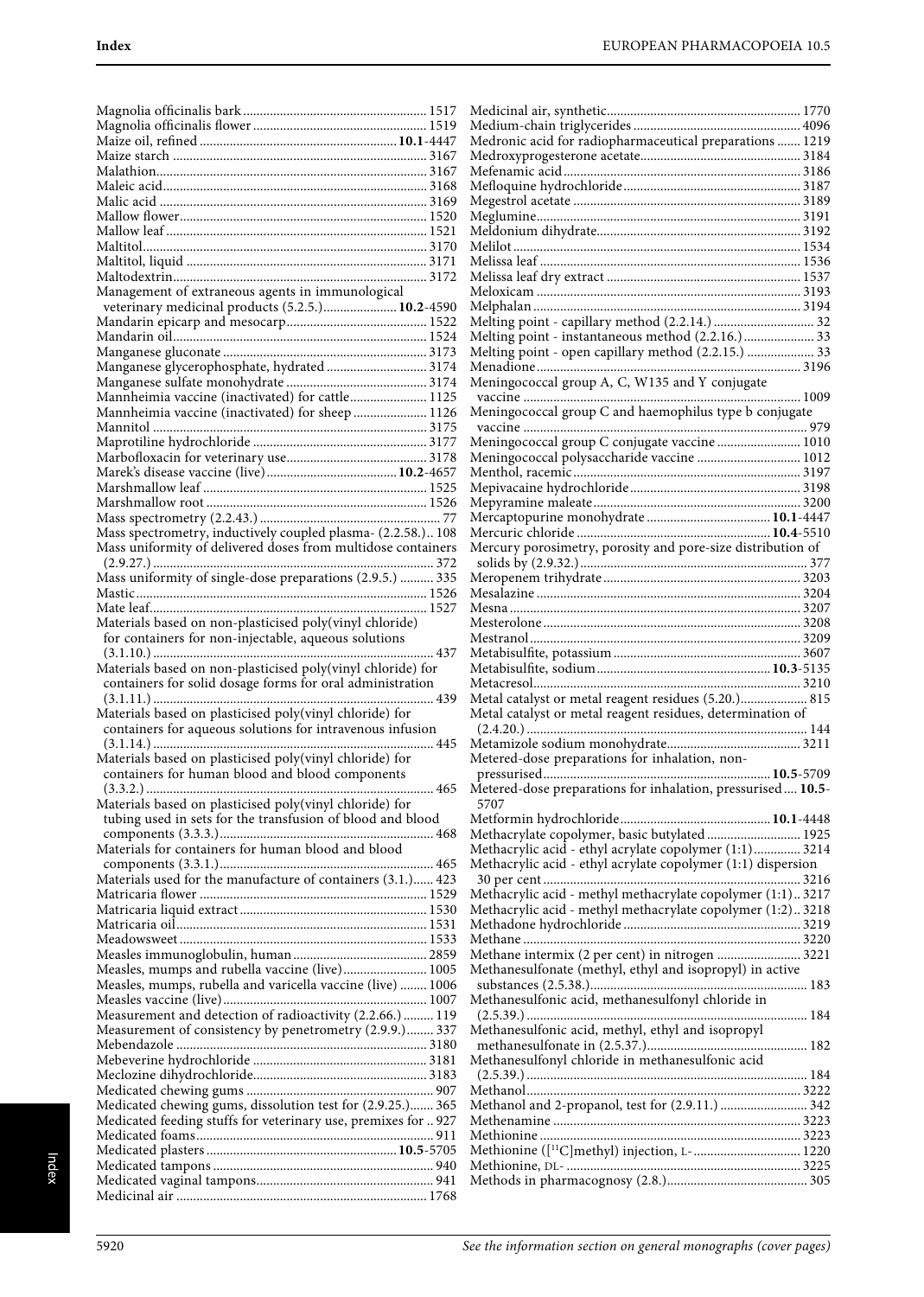Methods of preparation of homoeopathic stocks and potentisation ......................................................................... 1682

Methods of preparation of sterile products (5.1.1.) ............. 619 Methods of pretreatment for preparing traditional Chinese drugs: general information (5.18.) ............................**10.5**-5685 Methotrexate ........................................................................... 3225 Methyl, ethyl and isopropyl benzenesulfonate in active substances (2.5.41.)................................................................. 186 Methyl, ethyl and isopropyl methanesulfonate in active substances (2.5.38.)................................................................. 183 Methyl, ethyl and isopropyl methanesulfonate in methanesulfonic acid (2.5.37.).............................................. 182 Methyl, ethyl and isopropyl toluenesulfonate in active substances (2.5.40.)................................................................. 185 Methyl methacrylate – methacrylic acid copolymer (1:1).. 3217 Methyl methacrylate - methacrylic acid copolymer (1:2).. 3218 Methyl nicotinate.................................................................... 3228 Methyl parahydroxybenzoate................................................ 3229 Methyl parahydroxybenzoate, sodium................................. 3830 Methyl salicylate ..................................................................... 3230 Methylcellulose ....................................................................... 3231 Methyldopa.............................................................................. 3233 Methylene blue........................................................................ 3250 Methylene chloride................................................................. 3235 Methylergometrine maleate .................................................. 3236 Methylhydroxyethylcellulose................................................. 3237 Methylpentoses in polysaccharide vaccines (2.5.21.)........... 173 Methylphenidate hydrochloride ........................................... 3238 Methylphenobarbital .............................................................. 3239 Methylprednisolone................................................................ 3240 Methylprednisolone acetate................................................... 3243 Methylprednisolone hydrogen succinate ............................. 3245 Methylpyrrolidone, N- ........................................................... 3246 Methylrosanilinium chloride ................................................ 3247 Methyltestosterone ................................................................. 3249 Methylthioninium chloride hydrate ..................................... 3250 Metixene hydrochloride......................................................... 3251 Metoclopramide...................................................................... 3252 Metoclopramide hydrochloride monohydrate.................... 3253 Metolazone .............................................................................. 3255 Metoprolol succinate .............................................................. 3256 Metoprolol tartrate ................................................................. 3258 Metronidazole ......................................................................... 3261 Metronidazole benzoate......................................................... 3262 Mexiletine hydrochloride .............................................**10.3**-5064 Mianserin hydrochloride ....................................................... 3264 Miconazole .............................................................................. 3266 Miconazole nitrate.................................................................. 3267 Micro determination of water (2.5.32.).................................. 178 Microbial enumeration tests (microbiological examination of non-sterile products) (2.6.12.) ...................................**10.3**-4765 Microbiological assay of antibiotics (2.7.2.) .......................... 262 Microbiological examination of cell-based preparations (2.6.27.) .........................................................................**10.5**-5665 Microbiological examination of herbal medicinal products for oral use and extracts used in their preparation (2.6.31.)... 239 Microbiological examination of live biotherapeutic products: tests for enumeration of microbial contaminants (2.6.36.) .................................................................................... 250 Microbiological examination of live biotherapeutic products: tests for specified micro-organisms (2.6.38.) ...................... 255 Microbiological examination of non-sterile products: microbial enumeration tests (2.6.12.) .......................**10.3**-4765 Microbiological examination of non-sterile products: test for specified micro-organisms (2.6.13.) ..........................**10.3**-4769 Microbiological quality, alternative methods for control of (5.1.6.) ...................................................................................... 628 Microbiological quality of herbal medicinal products for oral use and extracts used in their preparation (5.1.8.)............. 638 Microbiological quality of non-sterile pharmaceutical preparations and substances for pharmaceutical use

| Microcalorimetry and solution calorimetry, characterisation                                                       |  |
|-------------------------------------------------------------------------------------------------------------------|--|
|                                                                                                                   |  |
|                                                                                                                   |  |
| Microcrystalline cellulose and carmellose sodium  3269                                                            |  |
| Microscopic examination of herbal drugs (2.8.23)  317                                                             |  |
|                                                                                                                   |  |
|                                                                                                                   |  |
|                                                                                                                   |  |
| Milk thistle dry extract, refined and standardised  1538                                                          |  |
|                                                                                                                   |  |
| Minimising the risk of transmitting animal spongiform<br>encephalopathy agents via human and veterinary medicinal |  |
|                                                                                                                   |  |
| Minocycline hydrochloride dihydrate 10.3-5065                                                                     |  |
|                                                                                                                   |  |
|                                                                                                                   |  |
|                                                                                                                   |  |
|                                                                                                                   |  |
|                                                                                                                   |  |
|                                                                                                                   |  |
|                                                                                                                   |  |
|                                                                                                                   |  |
|                                                                                                                   |  |
|                                                                                                                   |  |
| Molecular mass distribution in dextrans (2.2.39.) 10.3-4760                                                       |  |
|                                                                                                                   |  |
|                                                                                                                   |  |
|                                                                                                                   |  |
|                                                                                                                   |  |
|                                                                                                                   |  |
|                                                                                                                   |  |
| Monographs on herbal drug extracts (information chapter)                                                          |  |
|                                                                                                                   |  |
| Monophosphoryl lipid A, 3-O-desacyl-4'-  2355                                                                     |  |
|                                                                                                                   |  |
| Morantel hydrogen tartrate for veterinary use  3298                                                               |  |
|                                                                                                                   |  |
|                                                                                                                   |  |
|                                                                                                                   |  |
| Mother tinctures for homoeopathic preparations 1681                                                               |  |
|                                                                                                                   |  |
|                                                                                                                   |  |
|                                                                                                                   |  |
|                                                                                                                   |  |
|                                                                                                                   |  |
|                                                                                                                   |  |
|                                                                                                                   |  |
|                                                                                                                   |  |
| Multidose containers, uniformity of mass of delivered doses                                                       |  |
| Multivariate statistical process control (5.28.)  10.4-5377                                                       |  |
| Mumps, measles and rubella vaccine (live) 1005                                                                    |  |
| Mumps, measles, rubella and varicella vaccine (live)  1006                                                        |  |
|                                                                                                                   |  |
|                                                                                                                   |  |
|                                                                                                                   |  |
|                                                                                                                   |  |
|                                                                                                                   |  |
| Mycoplasma gallisepticum vaccine (inactivated)  1129                                                              |  |
|                                                                                                                   |  |
|                                                                                                                   |  |
|                                                                                                                   |  |
|                                                                                                                   |  |
| Myxomatosis vaccine (live) for rabbits  10.2-4659                                                                 |  |

(5.1.4.) ...........................................................................**10.3**-4801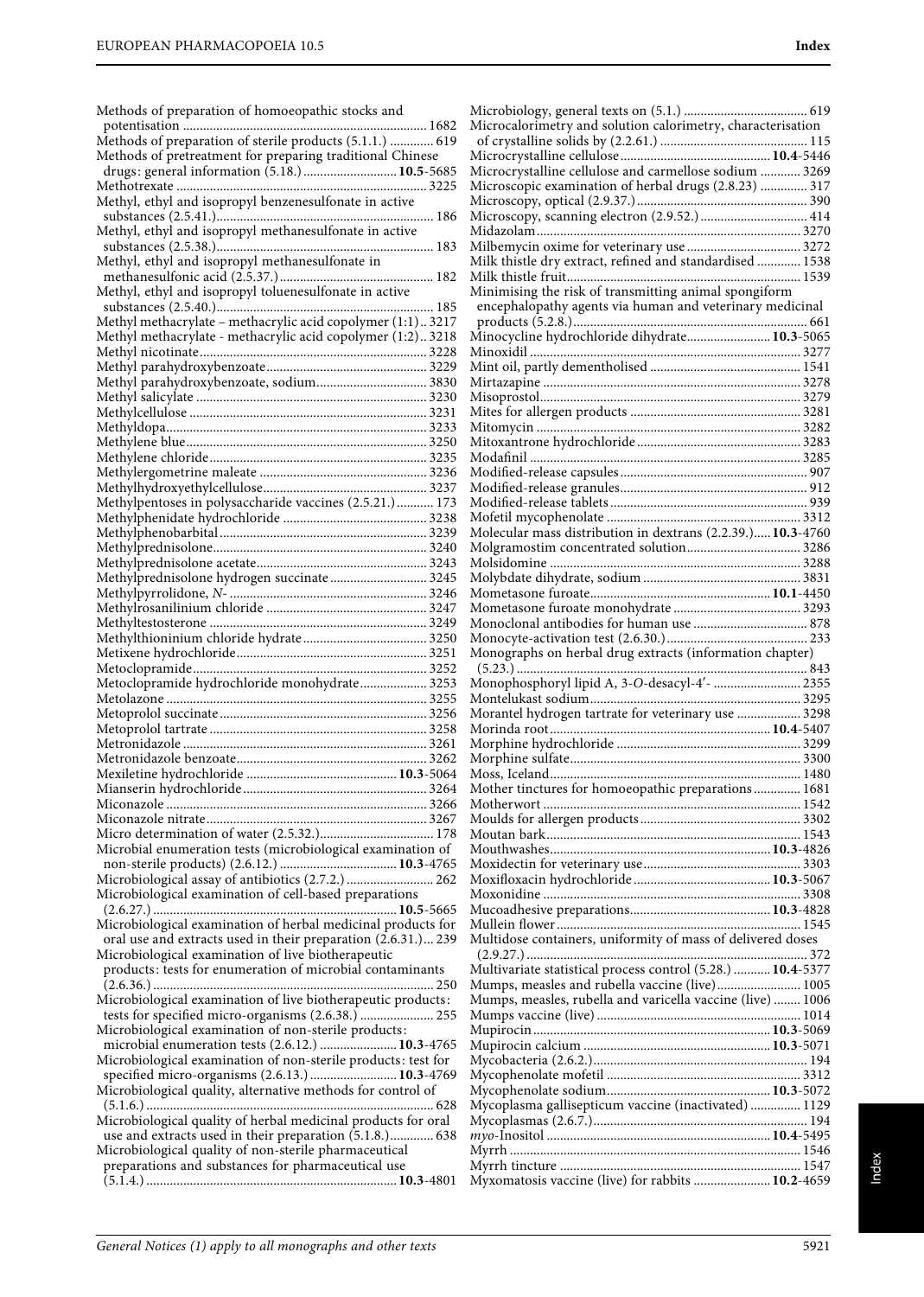| N                                                           |  |
|-------------------------------------------------------------|--|
|                                                             |  |
|                                                             |  |
|                                                             |  |
|                                                             |  |
|                                                             |  |
|                                                             |  |
| Names of herbal drugs used in traditional Chinese medicine  |  |
|                                                             |  |
|                                                             |  |
|                                                             |  |
|                                                             |  |
|                                                             |  |
|                                                             |  |
|                                                             |  |
|                                                             |  |
|                                                             |  |
|                                                             |  |
|                                                             |  |
|                                                             |  |
|                                                             |  |
| Nebulisation, characterisation of preparations for          |  |
|                                                             |  |
|                                                             |  |
|                                                             |  |
| Neonatal piglet colibacillosis vaccine (inactivated) 1132   |  |
| Neonatal ruminant colibacillosis vaccine (inactivated) 1133 |  |
|                                                             |  |
|                                                             |  |
|                                                             |  |
|                                                             |  |
|                                                             |  |
|                                                             |  |
| Neurovirulence test of live viral vaccines (2.6.18.) 218    |  |
|                                                             |  |
| Newcastle disease vaccine (inactivated) 10.2-4660           |  |
| Newcastle disease vaccine (live) 10.2-4661                  |  |
|                                                             |  |
|                                                             |  |
|                                                             |  |
|                                                             |  |
|                                                             |  |
|                                                             |  |
|                                                             |  |
|                                                             |  |
|                                                             |  |
|                                                             |  |
|                                                             |  |
|                                                             |  |
|                                                             |  |
| Nilotinib hydrochloride monohydrate 3365                    |  |
|                                                             |  |
|                                                             |  |
|                                                             |  |
|                                                             |  |
|                                                             |  |
|                                                             |  |
|                                                             |  |

| Nitrogen determination by sulfuric acid digestion (2.5.9.) 170 |  |
|----------------------------------------------------------------|--|
| Nitrogen determination, primary aromatic amino (2.5.8.) 169    |  |
|                                                                |  |
| Nitrogen monoxide and nitrogen dioxide in gases                |  |
|                                                                |  |
|                                                                |  |
|                                                                |  |
|                                                                |  |
|                                                                |  |
|                                                                |  |
|                                                                |  |
| NMR spectrometry, peptide identification by (2.2.64.)  118     |  |
|                                                                |  |
|                                                                |  |
|                                                                |  |
| Non-pressurised metered-dose preparations for                  |  |
|                                                                |  |
|                                                                |  |
| Non-sterile pharmaceutical preparations and substances         |  |
| for pharmaceutical use, microbiological quality of             |  |
|                                                                |  |
| Non-sterile products, microbiological examination of           |  |
| (microbial enumeration tests) (2.6.12.)  10.3-4765             |  |
| Non-sterile products, microbiological examination of (test for |  |
| specified micro-organisms) (2.6.13.) 10.3-4769                 |  |
|                                                                |  |
|                                                                |  |
|                                                                |  |
|                                                                |  |
|                                                                |  |
|                                                                |  |
|                                                                |  |
|                                                                |  |
|                                                                |  |
|                                                                |  |
| Normal immunoglobulin for intramuscular administration,        |  |
|                                                                |  |
| Normal immunoglobulin for intravenous administration,          |  |
|                                                                |  |
| Normal immunoglobulin for subcutaneous administration,         |  |
|                                                                |  |
|                                                                |  |
|                                                                |  |
|                                                                |  |
|                                                                |  |
| Nuclear magnetic resonance spectrometry (2.2.33.) 58           |  |
| Nuclear magnetic resonance spectrometry, peptide               |  |
|                                                                |  |
|                                                                |  |
| Nucleic acid amplification techniques (2.6.21.)  219           |  |
| Nucleic acids in polysaccharide vaccines (2.5.17.)  172        |  |
| Numeration of CD34/CD45+ cells in haematopoietic products      |  |
|                                                                |  |
|                                                                |  |
| Nux-vomica for homoeopathic preparations 1723                  |  |
|                                                                |  |
|                                                                |  |
|                                                                |  |

#### **O**

| Oils, fatty, identification by thin-layer chromatography  |  |
|-----------------------------------------------------------|--|
|                                                           |  |
|                                                           |  |
| Oils rich in omega-3 acids, composition of fatty acids in |  |
|                                                           |  |
|                                                           |  |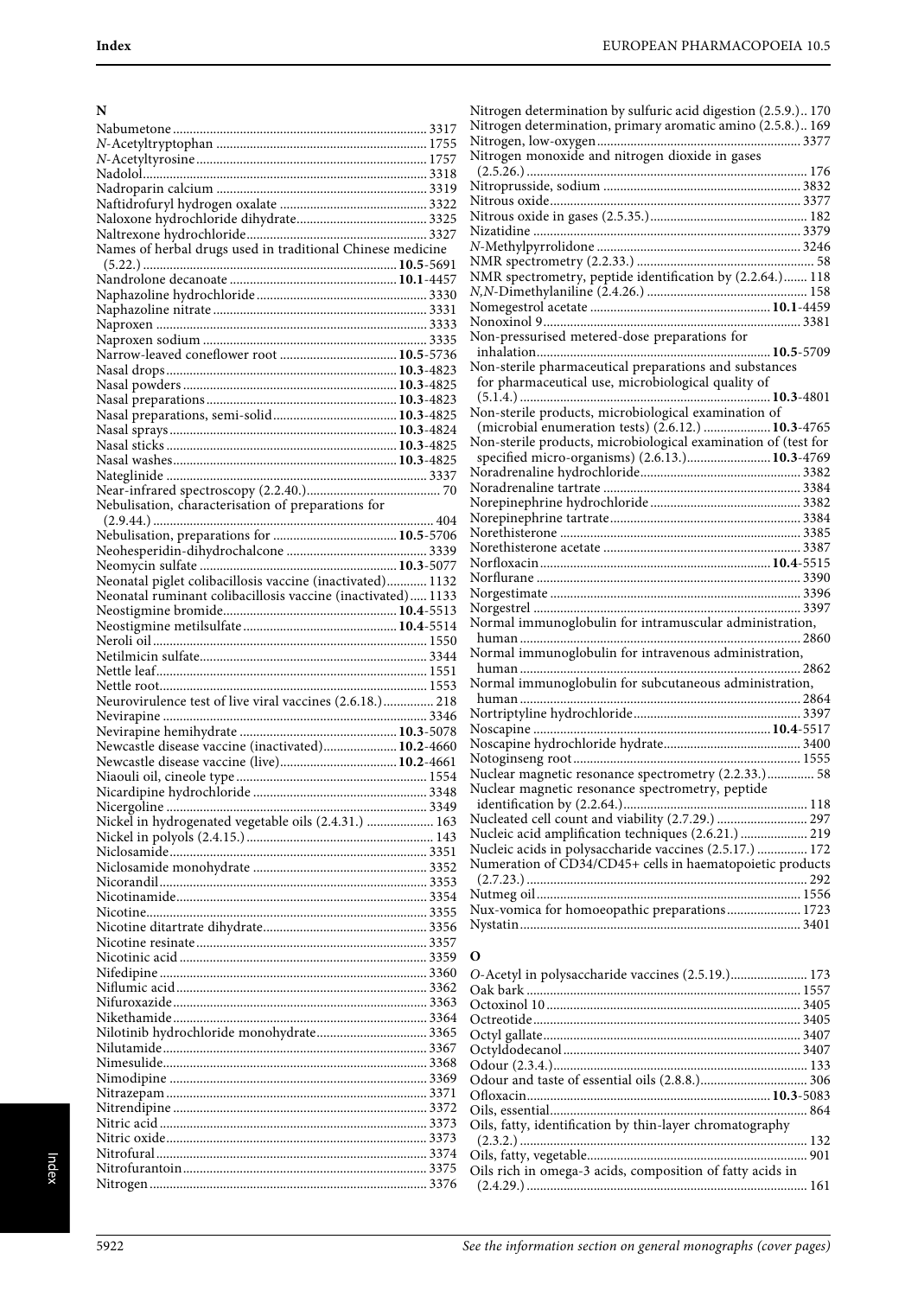| Oils rich in omega-3 acids, total cholesterol in (2.4.32.)  163 |  |
|-----------------------------------------------------------------|--|
|                                                                 |  |
|                                                                 |  |
| Olanzapine embonate monohydrate  10.2-4677                      |  |
| Olanzapine pamoate monohydrate  10.2-4677                       |  |
|                                                                 |  |
|                                                                 |  |
|                                                                 |  |
|                                                                 |  |
|                                                                 |  |
|                                                                 |  |
|                                                                 |  |
|                                                                 |  |
|                                                                 |  |
|                                                                 |  |
| Omega-3 acids, composition of fatty acids in oils rich in       |  |
|                                                                 |  |
|                                                                 |  |
| Omega-3 acids, total cholesterol in oils rich in (2.4.32.)  163 |  |
|                                                                 |  |
|                                                                 |  |
|                                                                 |  |
|                                                                 |  |
|                                                                 |  |
|                                                                 |  |
| Ondansetron hydrochloride dihydrate  10.4-5521                  |  |
| Opalescence of liquids, clarity and degree of (2.2.1.) 21       |  |
|                                                                 |  |
| Opium dry extract, standardised 10.3-4885                       |  |
|                                                                 |  |
|                                                                 |  |
|                                                                 |  |
|                                                                 |  |
|                                                                 |  |
|                                                                 |  |
|                                                                 |  |
|                                                                 |  |
|                                                                 |  |
|                                                                 |  |
| Oral solutions, emulsions and suspensions 917                   |  |
|                                                                 |  |
| Oral use, veterinary semi-solid preparations for  942           |  |
|                                                                 |  |
|                                                                 |  |
|                                                                 |  |
| Organ preservation, solutions for  10.3-5135                    |  |
| Oriental cashew for homoeopathic preparations  10.5-5749        |  |
|                                                                 |  |
|                                                                 |  |
|                                                                 |  |
|                                                                 |  |
|                                                                 |  |
|                                                                 |  |
| Oromucosal preparations, semi-solid 10.3-4826                   |  |
| Oromucosal solutions, emulsions and suspensions  10.3-4826      |  |
|                                                                 |  |
|                                                                 |  |
|                                                                 |  |
|                                                                 |  |
|                                                                 |  |
|                                                                 |  |
|                                                                 |  |
|                                                                 |  |
|                                                                 |  |
|                                                                 |  |
|                                                                 |  |
|                                                                 |  |
|                                                                 |  |
|                                                                 |  |
|                                                                 |  |
|                                                                 |  |
|                                                                 |  |
|                                                                 |  |
|                                                                 |  |
|                                                                 |  |

#### **P**

| Pancreatic necrosis vaccine (inactivated, oil-adjuvanted,        |  |
|------------------------------------------------------------------|--|
|                                                                  |  |
|                                                                  |  |
|                                                                  |  |
| Panleucopenia vaccine (live), feline  10.2-4651                  |  |
|                                                                  |  |
|                                                                  |  |
|                                                                  |  |
|                                                                  |  |
|                                                                  |  |
| Papillomavirus vaccine (rDNA), human  989                        |  |
|                                                                  |  |
|                                                                  |  |
|                                                                  |  |
|                                                                  |  |
|                                                                  |  |
|                                                                  |  |
|                                                                  |  |
|                                                                  |  |
|                                                                  |  |
|                                                                  |  |
|                                                                  |  |
|                                                                  |  |
|                                                                  |  |
|                                                                  |  |
|                                                                  |  |
|                                                                  |  |
|                                                                  |  |
| Parahydroxybenzoate, sodium methyl 3830                          |  |
|                                                                  |  |
| Parainfluenza virus vaccine (live), bovine  10.2-4633            |  |
| Parainfluenza virus vaccine (live), canine  10.2-4640            |  |
|                                                                  |  |
| Paramyxovirus 1 (Newcastle disease) vaccine (inactivated),       |  |
|                                                                  |  |
| Paramyxovirus 1 (Newcastle disease) vaccine (live),              |  |
|                                                                  |  |
| Paramyxovirus 3 vaccine (inactivated) for turkeys,               |  |
|                                                                  |  |
|                                                                  |  |
| Parenteral preparations, depyrogenation of items used in the     |  |
|                                                                  |  |
| Parenteral preparations, test for extractable volume of          |  |
|                                                                  |  |
|                                                                  |  |
|                                                                  |  |
| Paroxetine hydrochloride hemihydrate  10.5-5865                  |  |
| Particle size analysis by laser light diffraction (2.9.31.)  373 |  |
| Particles, fine, aerodynamic assessment of in preparations for   |  |
|                                                                  |  |
| Particle-size distribution estimation by analytical sieving      |  |
|                                                                  |  |
| Particulate contamination, recommendations on testing of:        |  |
|                                                                  |  |
|                                                                  |  |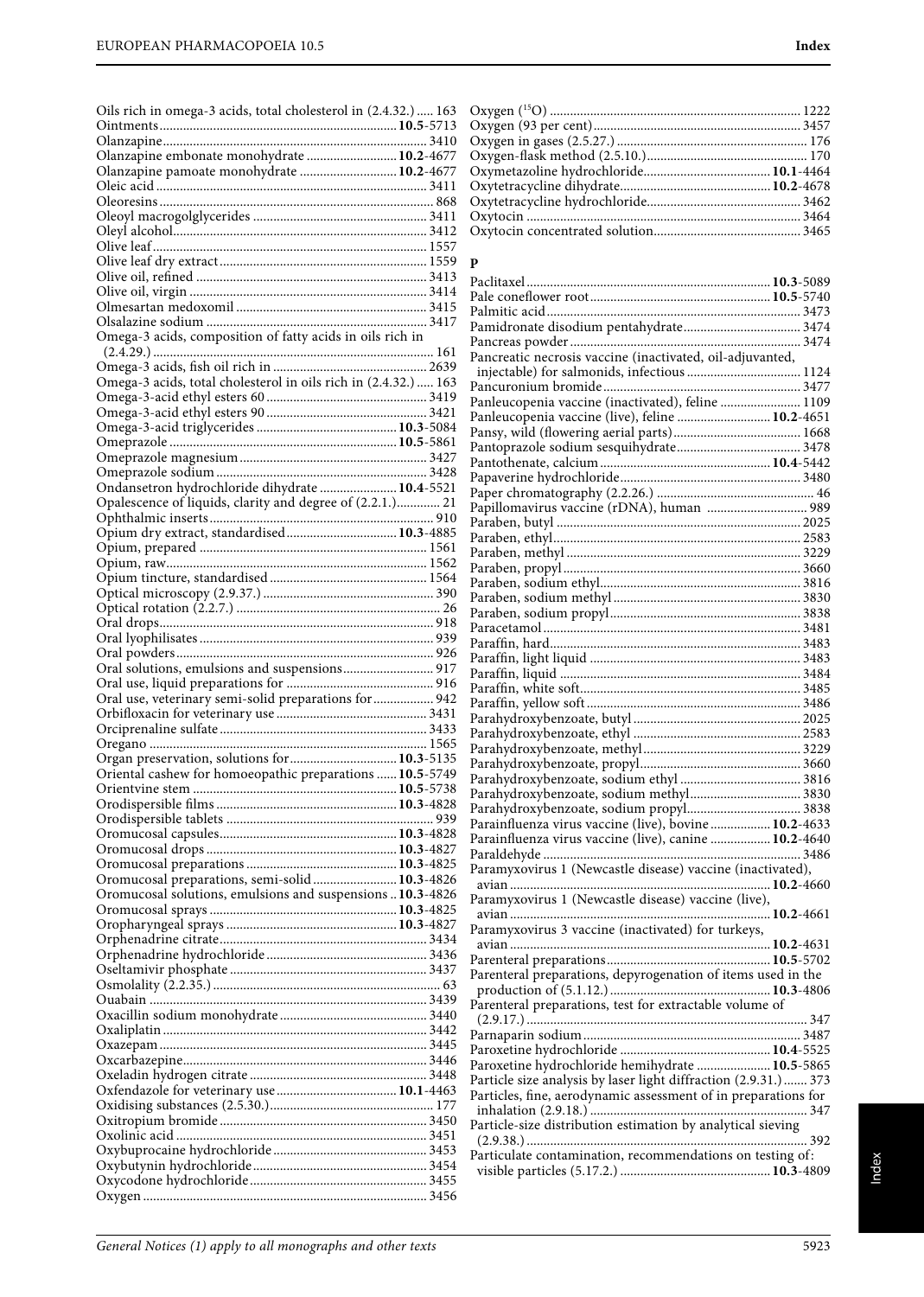| Particulate contamination: sub-visible particles                                                                       |  |
|------------------------------------------------------------------------------------------------------------------------|--|
|                                                                                                                        |  |
| Parvovirosis vaccine (inactivated), canine 1085                                                                        |  |
| Parvovirosis vaccine (inactivated), porcine 10.2-4663                                                                  |  |
| Parvovirosis vaccine (live), canine 10.5-5718                                                                          |  |
|                                                                                                                        |  |
|                                                                                                                        |  |
| Pasteurella vaccine (inactivated) for sheep 1138                                                                       |  |
|                                                                                                                        |  |
| Patches, dissolution test for (2.9.4.) 10.5-5675                                                                       |  |
|                                                                                                                        |  |
|                                                                                                                        |  |
| Pemetrexed disodium 2.5-hydrate 10.5-5867                                                                              |  |
|                                                                                                                        |  |
| Penetrometry, measurement of consistency by (2.9.9.)  337                                                              |  |
| Penicillin G (benzathine) tetrahydrate 1951                                                                            |  |
|                                                                                                                        |  |
| Penicillin G (procaine) monohydrate 10.4-5436                                                                          |  |
|                                                                                                                        |  |
|                                                                                                                        |  |
|                                                                                                                        |  |
|                                                                                                                        |  |
|                                                                                                                        |  |
|                                                                                                                        |  |
|                                                                                                                        |  |
| Pentetate sodium calcium for radiopharmaceutical                                                                       |  |
|                                                                                                                        |  |
|                                                                                                                        |  |
|                                                                                                                        |  |
|                                                                                                                        |  |
|                                                                                                                        |  |
|                                                                                                                        |  |
|                                                                                                                        |  |
|                                                                                                                        |  |
|                                                                                                                        |  |
|                                                                                                                        |  |
|                                                                                                                        |  |
| Peptide identification by nuclear magnetic resonance                                                                   |  |
|                                                                                                                        |  |
|                                                                                                                        |  |
| Peptides, synthetic, acetic acid in (2.5.34.)  181                                                                     |  |
|                                                                                                                        |  |
|                                                                                                                        |  |
|                                                                                                                        |  |
|                                                                                                                        |  |
|                                                                                                                        |  |
| Pertussis (acellular, component), diphtheria and tetanus                                                               |  |
| Pertussis (acellular, component), diphtheria and tetanus                                                               |  |
| vaccine (adsorbed, reduced antigen(s) content) 10.3-4835                                                               |  |
| Pertussis (acellular, component), diphtheria, tetanus and                                                              |  |
| haemophilus type b conjugate vaccine (adsorbed) 10.3-4839<br>Pertussis (acellular, component), diphtheria, tetanus and |  |
| hepatitis B (rDNA) vaccine (adsorbed)  10.3-4841                                                                       |  |
| Pertussis (acellular, component), diphtheria, tetanus and                                                              |  |
| poliomyelitis (inactivated) vaccine (adsorbed) 10.3-4843<br>Pertussis (acellular, component), diphtheria, tetanus and  |  |
| poliomyelitis (inactivated) vaccine (adsorbed, reduced                                                                 |  |

| Pertussis (acellular, component), diphtheria, tetanus,        |  |
|---------------------------------------------------------------|--|
|                                                               |  |
| hepatitis B (rDNA), poliomyelitis (inactivated) and           |  |
| haemophilus type b conjugate vaccine (adsorbed)10.3-4846      |  |
| Pertussis (acellular, component), diphtheria, tetanus,        |  |
| poliomyelitis (inactivated) and haemophilus type b conjugate  |  |
|                                                               |  |
|                                                               |  |
| Pertussis vaccine (acellular), assay of (2.7.16.) 286         |  |
| Pertussis vaccine (acellular, component, adsorbed) 1015       |  |
| Pertussis vaccine (acellular, co-purified, adsorbed)  1016    |  |
| Pertussis vaccine (whole cell, adsorbed) 1018                 |  |
| Pertussis vaccine (whole cell), assay of (2.7.7.)  274        |  |
| Pertussis (whole cell), diphtheria and tetanus vaccine        |  |
|                                                               |  |
|                                                               |  |
| Pertussis (whole cell), diphtheria, tetanus and poliomyelitis |  |
| (inactivated) vaccine (adsorbed)  10.3-4851                   |  |
| Pertussis (whole cell), diphtheria, tetanus, poliomyelitis    |  |
| (inactivated) and haemophilus type b conjugate vaccine        |  |
|                                                               |  |
|                                                               |  |
|                                                               |  |
| Pessaries and suppositories, disintegration of (2.9.2.)  325  |  |
|                                                               |  |
|                                                               |  |
| Petroleum rectificatum for homoeopathic preparations  1725    |  |
|                                                               |  |
| pH, potentiometric determination of (2.2.3.)  24              |  |
|                                                               |  |
| Pharmaceutical technical procedures (2.9.)  323               |  |
|                                                               |  |
|                                                               |  |
|                                                               |  |
|                                                               |  |
|                                                               |  |
|                                                               |  |
|                                                               |  |
| Phenol in immunosera and vaccines (2.5.15.)  172              |  |
|                                                               |  |
|                                                               |  |
|                                                               |  |
|                                                               |  |
| Phenothiazines, identification by thin-layer chromatography   |  |
|                                                               |  |
|                                                               |  |
|                                                               |  |
| Phenoxymethylpenicillin (benzathine) tetrahydrate 3531        |  |
| Phenoxymethylpenicillin potassium  10.2-4684                  |  |
|                                                               |  |
|                                                               |  |
|                                                               |  |
|                                                               |  |
|                                                               |  |
|                                                               |  |
|                                                               |  |
|                                                               |  |
|                                                               |  |
| Phenylpropanolamine hydrochloride  3543                       |  |
|                                                               |  |
|                                                               |  |
|                                                               |  |
|                                                               |  |
|                                                               |  |
|                                                               |  |
|                                                               |  |
|                                                               |  |
|                                                               |  |
|                                                               |  |
|                                                               |  |
| Phosphorus in polysaccharide vaccines (2.5.18.)  172          |  |
|                                                               |  |
| Physical and physico-chemical methods (2.2.) 21               |  |
|                                                               |  |
|                                                               |  |
|                                                               |  |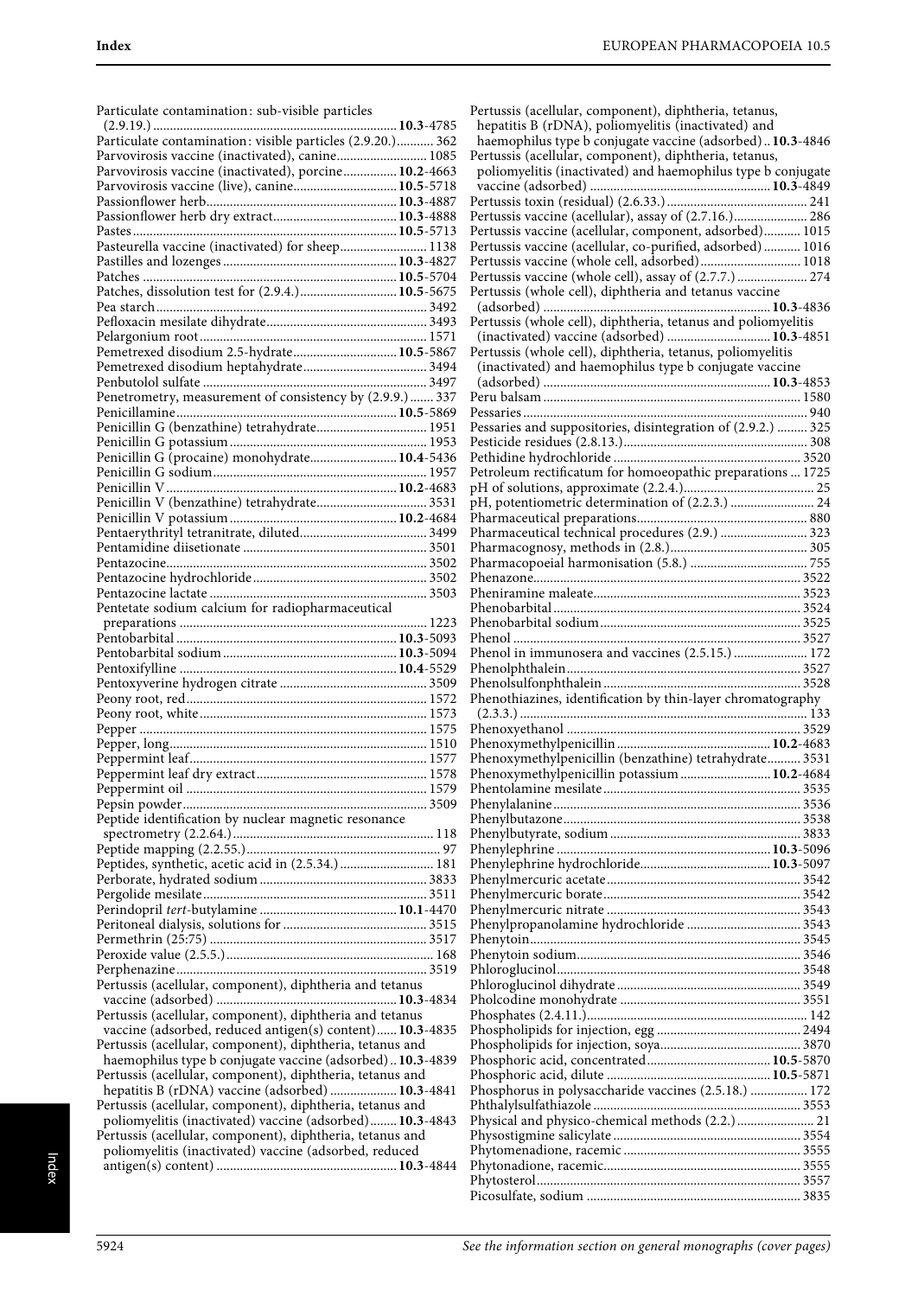| Piglet colibacillosis vaccine (inactivated), neonatal  1132    |
|----------------------------------------------------------------|
| Pillules for homoeopathic preparations 10.3-4894               |
|                                                                |
|                                                                |
|                                                                |
|                                                                |
|                                                                |
|                                                                |
|                                                                |
|                                                                |
|                                                                |
|                                                                |
|                                                                |
|                                                                |
|                                                                |
|                                                                |
|                                                                |
|                                                                |
|                                                                |
|                                                                |
| Pirenzepine dihydrochloride monohydrate  3574                  |
|                                                                |
|                                                                |
|                                                                |
|                                                                |
|                                                                |
|                                                                |
|                                                                |
| Plasma (pooled and treated for virus inactivation),            |
|                                                                |
| Plasmid vectors for human use, bacterial cells used for the    |
|                                                                |
| Plasmin inhibitor, assay of human (2.7.25.) 295                |
|                                                                |
|                                                                |
| Plastic containers and closures for pharmaceutical use         |
|                                                                |
|                                                                |
|                                                                |
| Plastic containers for aqueous solutions for infusion          |
|                                                                |
| Plastic containers for human blood and blood components,       |
|                                                                |
| Plastic syringes, single-use, sterile (3.3.8.) 10.3-4792       |
|                                                                |
| Pneumococcal polysaccharide conjugate vaccine                  |
|                                                                |
|                                                                |
| Pneumococcal polysaccharide vaccine  1021                      |
| Pneumonia vaccine (inactivated), porcine enzootic  1141        |
|                                                                |
| Poliomyelitis (inactivated), diphtheria and tetanus vaccine    |
| (adsorbed, reduced antigen(s) content) 10.3-4838               |
| Poliomyelitis (inactivated), diphtheria, tetanus and pertussis |
| (acellular, component) vaccine (adsorbed) 10.3-4843            |
| Poliomyelitis (inactivated), diphtheria, tetanus and pertussis |
| (acellular, component) vaccine (adsorbed, reduced antigen(s)   |
|                                                                |
|                                                                |
|                                                                |
| Poliomyelitis (inactivated), diphtheria, tetanus, pertussis    |
| (acellular, component) and haemophilus type b conjugate        |
|                                                                |
| Poliomyelitis (inactivated), diphtheria, tetanus, pertussis    |
| (acellular, component), hepatitis B (rDNA) and haemophilus     |
| type b conjugate vaccine (adsorbed) 10.3-4846                  |
| Poliomyelitis (inactivated), diphtheria, tetanus, pertussis    |
|                                                                |
| (whole cell) and haemophilus type b conjugate vaccine          |
|                                                                |
|                                                                |
| Poliomyelitis vaccine (inactivated), in vivo assay of          |
|                                                                |
|                                                                |
|                                                                |
|                                                                |

| Polyamide suture, sterile, in distributor for veterinary<br>use                                                                |
|--------------------------------------------------------------------------------------------------------------------------------|
| Poly(ethylene - vinyl acetate) for containers and tubing for                                                                   |
| total parenteral nutrition preparations (3.1.7.) 434<br>Polyethylene oxides, high-molecular-mass  3147                         |
| Polyethylene terephthalate for containers for preparations not                                                                 |
|                                                                                                                                |
| Poly(ethylene terephthalate) suture, sterile, in distributor for                                                               |
| Polyethylene with additives for containers for parenteral                                                                      |
| preparations and for ophthalmic preparations (3.1.5.) 427<br>Polyethylene without additives for containers for parenteral      |
| preparations and for ophthalmic preparations (3.1.4.) 426                                                                      |
|                                                                                                                                |
| Polyethyleneglycols, high-molecular-mass 3147<br>Polygonum cuspidatum rhizome and root 1583                                    |
|                                                                                                                                |
|                                                                                                                                |
|                                                                                                                                |
|                                                                                                                                |
|                                                                                                                                |
| Polypropylene for containers and closures for parenteral                                                                       |
| preparations and ophthalmic preparations (3.1.6.) 431<br>Polysaccharide vaccines for human use, conjugated, carrier            |
|                                                                                                                                |
| Polysaccharide vaccines, hexosamines in (2.5.20.) 173<br>Polysaccharide vaccines, methylpentoses in (2.5.21.)  173             |
| Polysaccharide vaccines, nucleic acids in (2.5.17.) 172                                                                        |
| Polysaccharide vaccines, O-acetyl in (2.5.19.) 173                                                                             |
| Polysaccharide vaccines, phosphorus in (2.5.18.) 172<br>Polysaccharide vaccines, protein in (2.5.16.) 172                      |
| Polysaccharide vaccines, ribose in (2.5.31.)  177                                                                              |
| Polysaccharide vaccines, sialic acid in (2.5.23.)  174<br>Polysaccharide vaccines, uronic acids in (2.5.22.) 174               |
|                                                                                                                                |
|                                                                                                                                |
|                                                                                                                                |
|                                                                                                                                |
| Poly(vinyl acetate) dispersion 30 per cent 3594                                                                                |
|                                                                                                                                |
| Poly(vinyl alcohol) macrogol grafted copolymer  3140<br>Poly(vinyl chloride) (non-plasticised) for containers for solid        |
| dosage forms for oral administration, materials based on                                                                       |
|                                                                                                                                |
| Poly(vinyl chloride), non-plasticised, materials based on for<br>containers for non-injectable aqueous solutions (3.1.10.) 437 |
| Poly(vinyl chloride), plasticised, empty sterile containers of,                                                                |
| for human blood and blood components (3.3.5.)  473<br>Poly(vinyl chloride), plasticised, materials based on, for               |
| containers for aqueous solutions for intravenous infusion                                                                      |
|                                                                                                                                |
| Poly(vinyl chloride), plasticised, materials based on, for<br>containers for human blood and blood components                  |
| Poly(vinyl chloride), plasticised, materials based on, for<br>tubing used in sets for the transfusion of blood and blood       |
| Poly(vinyl chloride), plasticised, sterile containers of, for                                                                  |
| human blood containing anticoagulant solution (3.3.6.) 474                                                                     |
|                                                                                                                                |
| Porcine actinobacillosis vaccine (inactivated)  1139<br>Porcine enzootic pneumonia vaccine (inactivated)  1141                 |
| Porcine influenza vaccine (inactivated) 1142                                                                                   |
| Porcine parvovirosis vaccine (inactivated) 10.2-4663                                                                           |
| Porcine progressive atrophic rhinitis vaccine                                                                                  |
|                                                                                                                                |
| Pore-size distribution of solids by mercury porosimetry,                                                                       |
|                                                                                                                                |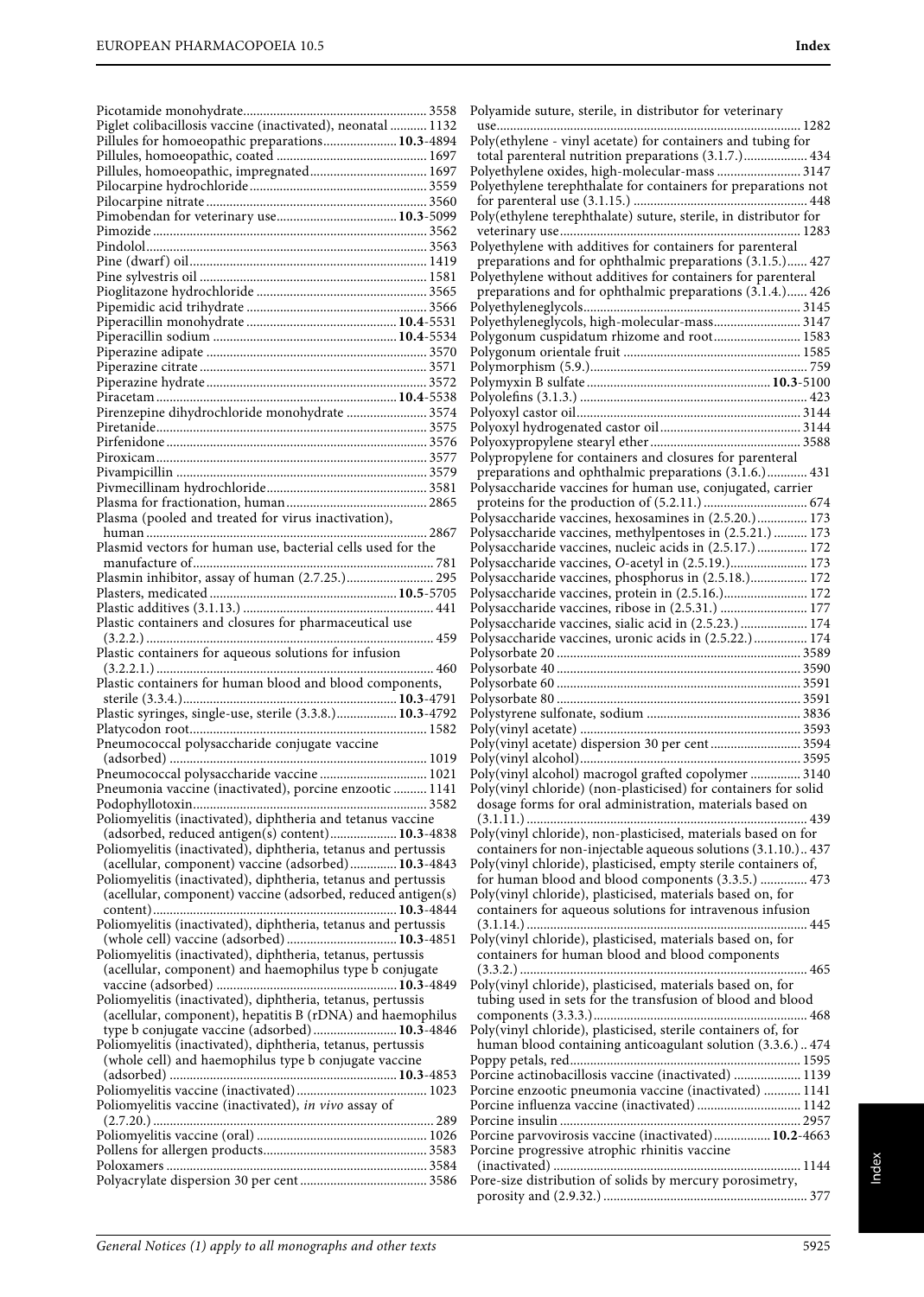| Porosimetry, mercury, porosity and pore-size distribution of                                                              |
|---------------------------------------------------------------------------------------------------------------------------|
| Porosity and pore-size distribution of solids by mercury                                                                  |
| Porous solids including powders, wettability of (2.9.45.) 406                                                             |
|                                                                                                                           |
|                                                                                                                           |
|                                                                                                                           |
|                                                                                                                           |
| Potassium dichromate for homoeopathic preparations 1721                                                                   |
|                                                                                                                           |
| Potassium hydrogen aspartate hemihydrate  3604                                                                            |
|                                                                                                                           |
|                                                                                                                           |
|                                                                                                                           |
|                                                                                                                           |
| Potassium sodium tartrate tetrahydrate  3609                                                                              |
|                                                                                                                           |
| Potentiometric determination of ionic concentration using                                                                 |
| Potentiometric determination of pH (2.2.3.)  24                                                                           |
| Potentisation, methods of preparation of homoeopathic stocks                                                              |
|                                                                                                                           |
|                                                                                                                           |
|                                                                                                                           |
|                                                                                                                           |
|                                                                                                                           |
| Powder flow properties by shear cell methods (2.9.49.)  411                                                               |
| Powders and granules for oral solutions and suspensions 917                                                               |
|                                                                                                                           |
| Powders and tablets for rectal solutions and suspensions 934<br>Powders, bulk density and tapped density of (2.9.34.) 384 |
|                                                                                                                           |
| Powders for eye drops and powders for eye lotions 910                                                                     |
| Powders for injections or infusions 10.5-5704<br>Powders for intravesical solutions or suspensions  10.5-5701             |
|                                                                                                                           |
|                                                                                                                           |
| Powders, wettability of porous solids including (2.9.45.) 406                                                             |
| Pramipexole dihydrochloride monohydrate  3615                                                                             |
|                                                                                                                           |
|                                                                                                                           |
| Precursors for radiopharmaceutical preparations,                                                                          |
|                                                                                                                           |
|                                                                                                                           |

| Premixes for medicated feeding stuffs for veterinary use  927                                                     |     |
|-------------------------------------------------------------------------------------------------------------------|-----|
|                                                                                                                   |     |
| Preparations for inhalation: aerodynamic assessment of fine                                                       |     |
|                                                                                                                   |     |
|                                                                                                                   |     |
| Preparations for nebulisation: characterisation (2.9.44.)  404                                                    |     |
| Preparations to be converted into vapour  10.5-5706                                                               |     |
| Preservative and anticoagulant solutions for human                                                                |     |
|                                                                                                                   |     |
| Pressurised metered-dose preparations for inhalation  10.5-                                                       |     |
| 5707                                                                                                              |     |
| Pressurised pharmaceutical preparations 933                                                                       |     |
| Pretreatment for preparing traditional Chinese drugs,<br>methods of (general information) (5.18.)10.5-5685        |     |
|                                                                                                                   |     |
|                                                                                                                   |     |
|                                                                                                                   |     |
| Primary aromatic amino-nitrogen, determination of                                                                 |     |
|                                                                                                                   |     |
| Primary standards for volumetric solutions (4.2.1.) 10.4-5360                                                     |     |
|                                                                                                                   |     |
| Principles for the detection of extraneous viruses in                                                             |     |
| immunological veterinary medicinal products using culture                                                         |     |
|                                                                                                                   |     |
|                                                                                                                   |     |
|                                                                                                                   |     |
| Procaine benzylpenicillin monohydrate 10.4-5436                                                                   |     |
|                                                                                                                   |     |
| Procaine penicillin G monohydrate  10.4-5436                                                                      |     |
| Process analytical technology (5.25.)  10.4-5371<br>Process control, statistical, multivariate (5.28.)  10.4-5377 |     |
|                                                                                                                   |     |
|                                                                                                                   |     |
| Products of recombinant DNA technology 888                                                                        |     |
| Products with risk of transmitting agents of animal spongiform                                                    |     |
|                                                                                                                   |     |
| Progenitor cells, human haematopoietic, colony-forming cell                                                       |     |
|                                                                                                                   | 296 |
| Progressive atrophic rhinitis vaccine (inactivated),                                                              |     |
|                                                                                                                   |     |
|                                                                                                                   |     |
|                                                                                                                   |     |
|                                                                                                                   |     |
|                                                                                                                   |     |
|                                                                                                                   |     |
|                                                                                                                   |     |
| Propanol and methanol, 2-, test for (2.9.11.)  342                                                                |     |
|                                                                                                                   |     |
|                                                                                                                   |     |
|                                                                                                                   |     |
|                                                                                                                   |     |
|                                                                                                                   |     |
| Propyl parahydroxybenzoate, sodium  3838                                                                          |     |
|                                                                                                                   |     |
|                                                                                                                   |     |
|                                                                                                                   |     |
|                                                                                                                   |     |
|                                                                                                                   |     |
|                                                                                                                   |     |
|                                                                                                                   |     |
|                                                                                                                   |     |
|                                                                                                                   |     |
|                                                                                                                   |     |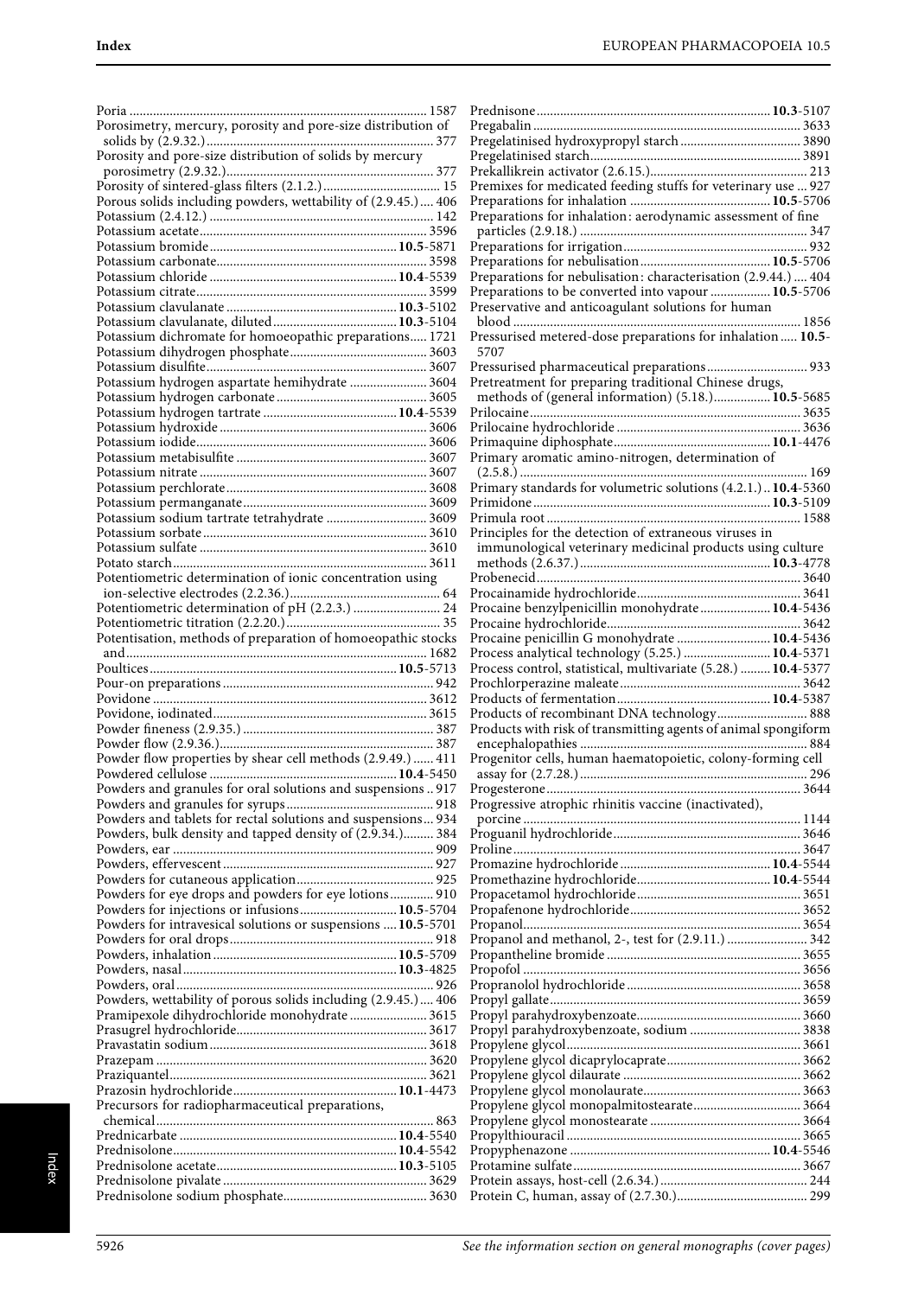| Protein in polysaccharide vaccines (2.5.16.)  172          |  |
|------------------------------------------------------------|--|
|                                                            |  |
|                                                            |  |
|                                                            |  |
|                                                            |  |
|                                                            |  |
|                                                            |  |
|                                                            |  |
| PSMA-11 (gallium (68Ga)) injection  10.4-5397              |  |
|                                                            |  |
|                                                            |  |
| Pulsed electrochemical detection and direct amperometric   |  |
|                                                            |  |
|                                                            |  |
|                                                            |  |
|                                                            |  |
| Pycnometric density of solids, gas (2.9.23.)  364          |  |
|                                                            |  |
|                                                            |  |
|                                                            |  |
|                                                            |  |
|                                                            |  |
|                                                            |  |
|                                                            |  |
| Pyrophosphate (sodium) decahydrate for radiopharmaceutical |  |
|                                                            |  |
|                                                            |  |
|                                                            |  |

#### **Q**

| Quality control of vaccines, substitution of <i>in vivo</i> method(s) |  |
|-----------------------------------------------------------------------|--|
|                                                                       |  |
| Quality of non-sterile pharmaceutical preparations and                |  |
| substances for pharmaceutical use, microbiological                    |  |
|                                                                       |  |
| Quantification and characterisation of residual host-cell DNA         |  |
|                                                                       |  |
|                                                                       |  |
|                                                                       |  |
|                                                                       |  |
|                                                                       |  |
|                                                                       |  |
|                                                                       |  |
|                                                                       |  |

#### **R**

| Rabbit haemorrhagic disease vaccine (inactivated)  10.2-4665   |
|----------------------------------------------------------------|
|                                                                |
|                                                                |
|                                                                |
| Rabies vaccine for human use prepared in cell cultures 1030    |
| Rabies vaccine (inactivated) for veterinary use  10.4-5391     |
| Rabies vaccine (live, oral) for foxes and raccoon              |
|                                                                |
|                                                                |
|                                                                |
|                                                                |
|                                                                |
|                                                                |
|                                                                |
|                                                                |
| Radioactivity, detection and measurement of (2.2.66.)  119     |
| Radiolabelling, fluoride ( <sup>18</sup> F) solution for  1194 |
| Radiolabelling, gallium (68Ga) chloride (accelerator-produced) |
|                                                                |
| Radiolabelling, gallium (68Ga) chloride solution for  1206     |
| Radiolabelling, lutetium (177Lu) solution for  1218            |
| Radiolabelling, sodium iodide (123I) solution for 1228         |
| Radiolabelling, sodium iodide (131I) solution for 1232         |
| Radiolabelling, yttrium (90Y) chloride solution for  1265      |
| Radionuclides, table of physical characteristics (5.7.) 745    |
|                                                                |
| Radiopharmaceutical preparations, betiatide for  10.3-4863     |

| Radiopharmaceutical preparations, chemical precursors            |      |
|------------------------------------------------------------------|------|
| Radiopharmaceutical preparations, copper tetramibi               |      |
|                                                                  |      |
| Radiopharmaceutical preparations, iobenguane sulfate             |      |
|                                                                  | 1216 |
| Radiopharmaceutical preparations, medronic acid for  1219        |      |
| Radiopharmaceutical preparations, pentetate sodium calcium       |      |
| Radiopharmaceutical preparations, sodium iodohippurate           |      |
|                                                                  |      |
| Radiopharmaceutical preparations, sodium pyrophosphate           |      |
|                                                                  |      |
| Radiopharmaceutical preparations, tetrabutylammonium in          |      |
| Radiopharmaceutical preparations, tetra-O-acetyl-mannose         |      |
|                                                                  |      |
| Radiopharmaceuticals, extemporaneous preparation of              |      |
|                                                                  |      |
|                                                                  |      |
|                                                                  |      |
|                                                                  |      |
|                                                                  |      |
|                                                                  |      |
| Ramon assay, flocculation value (Lf) of diphtheria and tetanus   |      |
|                                                                  |      |
|                                                                  |      |
|                                                                  |      |
| Raw materials of biological origin for the production of         |      |
| cell-based and gene therapy medicinal products (5.2.12.) 675     |      |
|                                                                  |      |
|                                                                  |      |
| Reagents, standard solutions, buffer solutions (4.1.)  10.4-5231 |      |
| Recombinant DNA technology, products of 888                      |      |
|                                                                  |      |
| Recombinant factor C, test for bacterial endotoxins using        |      |
|                                                                  |      |
|                                                                  |      |
| Recommendations on dissolution testing (5.17.1.)  801            |      |
| Recommendations on methods for dosage forms testing              |      |
| Recommendations on testing of particulate contamination:         |      |
|                                                                  |      |
|                                                                  |      |
|                                                                  |      |
|                                                                  |      |
| Rectal solutions and suspensions, powders and tablets for 933    |      |
| Rectal solutions, emulsions and suspensions 934                  |      |
|                                                                  |      |
|                                                                  |      |
|                                                                  |      |
|                                                                  |      |
|                                                                  |      |
|                                                                  |      |
|                                                                  |      |
|                                                                  |      |
|                                                                  |      |
|                                                                  |      |
|                                                                  |      |
|                                                                  |      |
| Residual solvents, identification and control of                 |      |
| Residue on evaporation of essential oils (2.8.9.) 306            |      |
|                                                                  |      |
|                                                                  |      |
| Respiratory syncytial virus vaccine (live), bovine  10.2-4634    |      |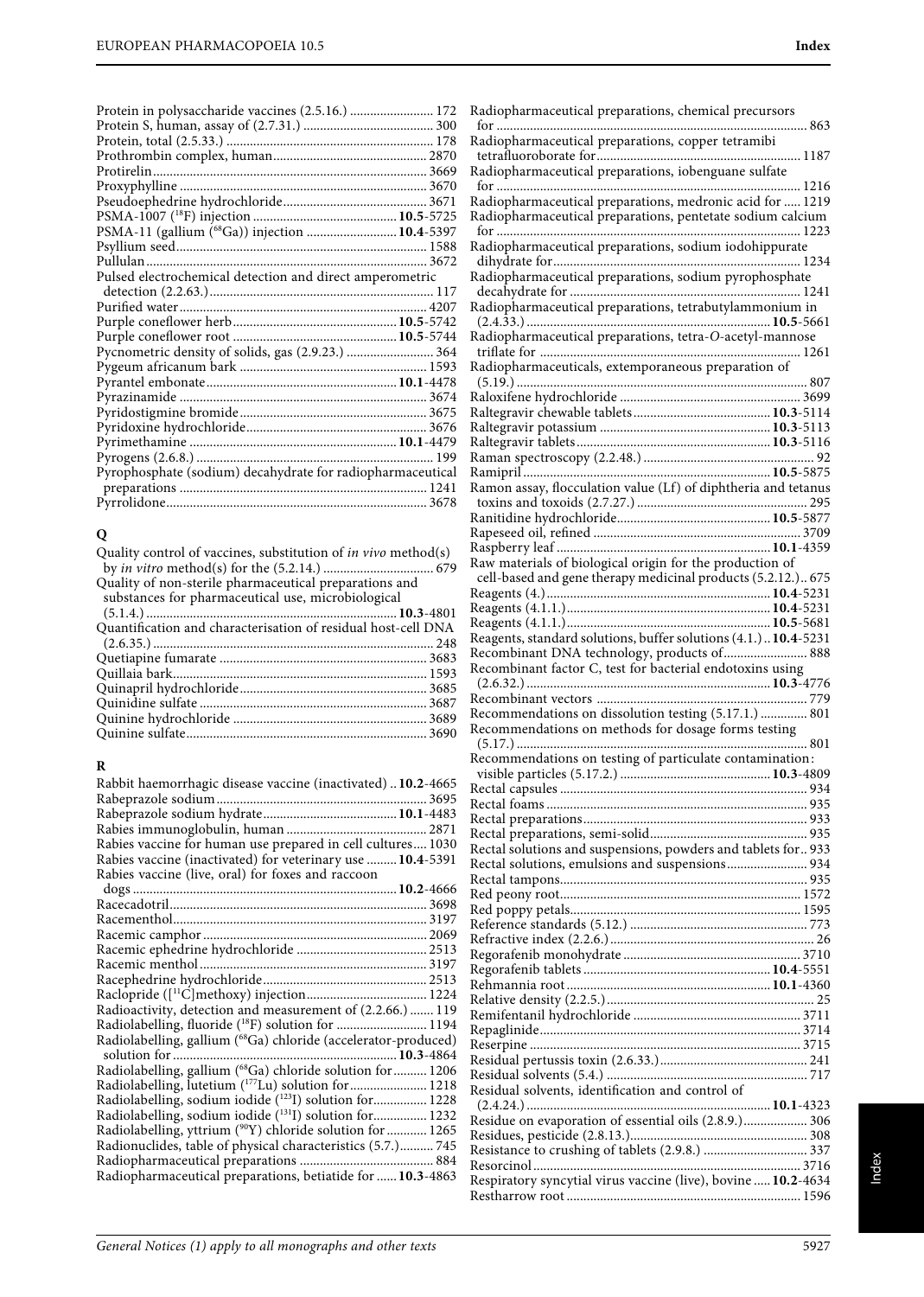| Rhinotracheitis vaccine (inactivated), bovine, infectious 1120 |  |
|----------------------------------------------------------------|--|
| Rhinotracheitis vaccine (inactivated), viral, feline  1113     |  |
| Rhinotracheitis vaccine (live), bovine, infectious 10.2-4654   |  |
| Rhinotracheitis vaccine (live), infectious, turkey  10.2-4668  |  |
| Rhinotracheitis vaccine (live), viral, feline  10.2-4652       |  |
|                                                                |  |
|                                                                |  |
|                                                                |  |
|                                                                |  |
| Ribose in polysaccharide vaccines (2.5.31.)  177               |  |
|                                                                |  |
|                                                                |  |
|                                                                |  |
|                                                                |  |
|                                                                |  |
|                                                                |  |
|                                                                |  |
|                                                                |  |
|                                                                |  |
|                                                                |  |
|                                                                |  |
|                                                                |  |
|                                                                |  |
|                                                                |  |
|                                                                |  |
|                                                                |  |
|                                                                |  |
|                                                                |  |
|                                                                |  |
| Rolling ball (automatic) and falling ball viscometer methods   |  |
|                                                                |  |
|                                                                |  |
|                                                                |  |
|                                                                |  |
|                                                                |  |
| Ropivacaine hydrochloride monohydrate  3744                    |  |
|                                                                |  |
|                                                                |  |
|                                                                |  |
|                                                                |  |
|                                                                |  |
|                                                                |  |
|                                                                |  |
| Rotavirus diarrhoea vaccine (inactivated), calf  10.2-4636     |  |
|                                                                |  |
|                                                                |  |
|                                                                |  |
|                                                                |  |
|                                                                |  |
|                                                                |  |
| RRR-a-Tocopheryl hydrogen succinate 4064                       |  |
| Rubber closures for containers for aqueous parenteral          |  |
| preparations, for powders and for freeze-dried powders         |  |
|                                                                |  |
|                                                                |  |
| Rubella, measles and mumps vaccine (live) 1005                 |  |
| Rubella, measles, mumps and varicella vaccine (live) 1006      |  |
|                                                                |  |
| Ruminant colibacillosis vaccine (inactivated), neonatal 1133   |  |
|                                                                |  |
|                                                                |  |

| Salmonella Enteritidis vaccine (inactivated) for chickens 1151 |
|----------------------------------------------------------------|
| Salmonella Enteritidis vaccine (live, oral) for chickens 1152  |
| Salmonella Typhimurium vaccine (inactivated) for               |
| Salmonella Typhimurium vaccine (live, oral) for                |
|                                                                |
| Salmonids, infectious pancreatic necrosis vaccine (inactivated |
|                                                                |
|                                                                |
|                                                                |
|                                                                |
|                                                                |
|                                                                |
|                                                                |
|                                                                |
|                                                                |
|                                                                |
|                                                                |
|                                                                |
|                                                                |
|                                                                |
| Selenium for homoeopathic preparations  1725                   |
|                                                                |
| Semi-micro determination of water (2.5.12.) 171                |
|                                                                |
|                                                                |
|                                                                |
|                                                                |
| Semi-solid oromucosal preparations 10.3-4826                   |
| Semi-solid preparations for cutaneous application 10.5-5711    |
|                                                                |
| Semi-solid preparations for oral use, veterinary  942          |
|                                                                |
|                                                                |
|                                                                |
|                                                                |
|                                                                |
| Separation techniques, chromatographic (2.2.46.) 80            |
|                                                                |
|                                                                |
|                                                                |
|                                                                |
|                                                                |
| Sets for the transfusion of blood and blood components         |
|                                                                |
|                                                                |
|                                                                |
| Shear cell methods, powder flow properties by (2.9.49.) 411    |
|                                                                |
| Shingles (herpes zoster) vaccine (live) 1036                   |
|                                                                |
| Sialic acid in polysaccharide vaccines (2.5.23.) 174           |
|                                                                |
|                                                                |
|                                                                |
| Sieving, analytical, particle-size distribution estimation by  |
|                                                                |
|                                                                |
|                                                                |
|                                                                |
|                                                                |
|                                                                |
|                                                                |
| Silicone elastomer for closures and tubing (3.1.9.) 436        |

## **S**

| Saffron for homoeopathic preparations 1710 |  |
|--------------------------------------------|--|
|                                            |  |
|                                            |  |
|                                            |  |
|                                            |  |
|                                            |  |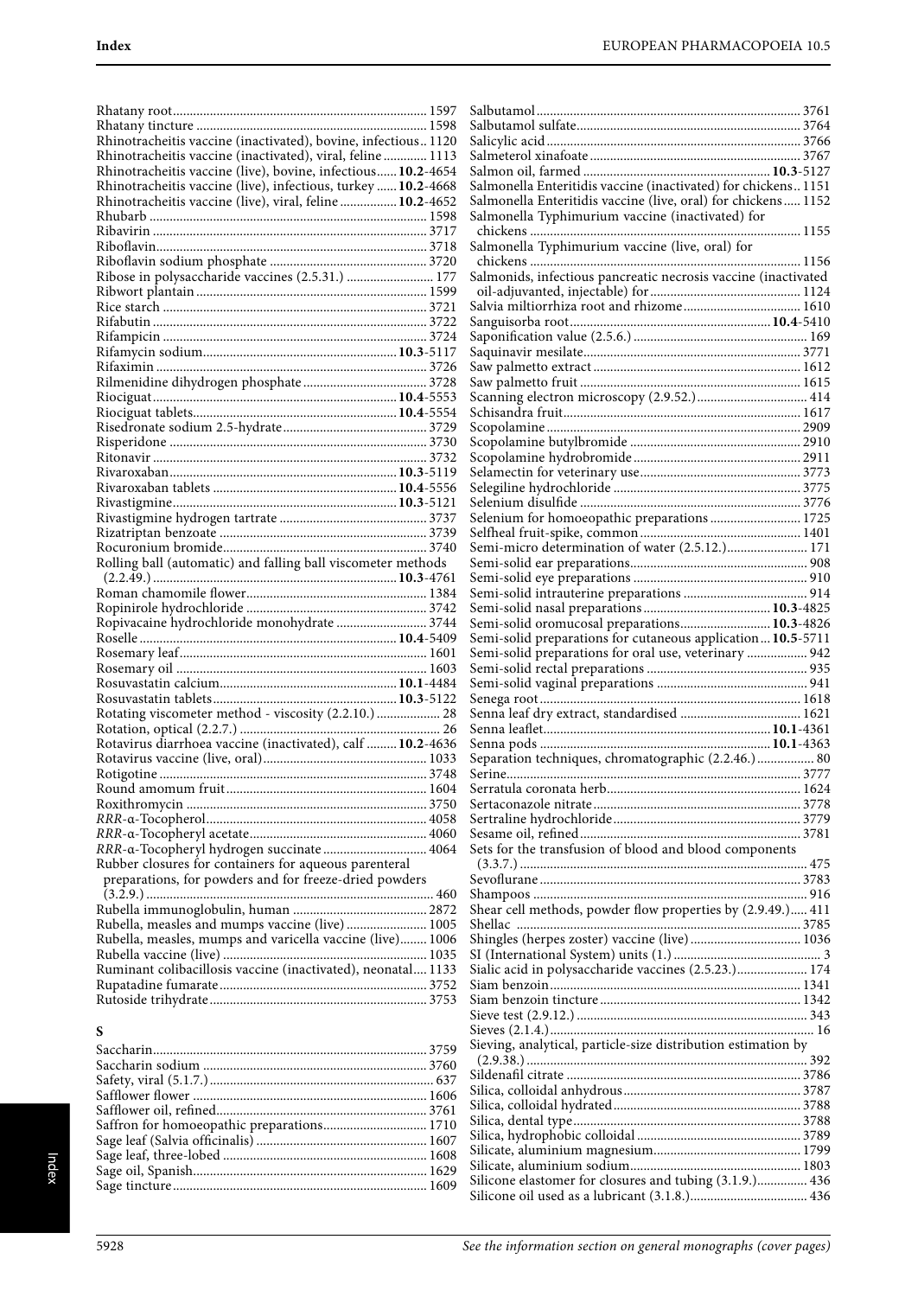| Silk suture, sterile, braided, in distributor for veterinary |  |  |  |
|--------------------------------------------------------------|--|--|--|
|--------------------------------------------------------------|--|--|--|

| Single-dose preparations, uniformity of content (2.9.6.) 336        |  |
|---------------------------------------------------------------------|--|
| Single-dose preparations, uniformity of mass (2.9.5.)  335          |  |
|                                                                     |  |
|                                                                     |  |
|                                                                     |  |
|                                                                     |  |
|                                                                     |  |
|                                                                     |  |
|                                                                     |  |
|                                                                     |  |
|                                                                     |  |
|                                                                     |  |
|                                                                     |  |
| Sodium aminosalicylate dihydrate  10.4-5561                         |  |
|                                                                     |  |
|                                                                     |  |
|                                                                     |  |
|                                                                     |  |
|                                                                     |  |
| Sodium calcium pentetate for radiopharmaceutical                    |  |
|                                                                     |  |
|                                                                     |  |
|                                                                     |  |
|                                                                     |  |
| Sodium carbonate monohydrate  10.3-5133                             |  |
| Sodium carboxymethylcellulose, cross-linked 2318                    |  |
| Sodium carboxymethylcellulose, low-substituted  2094                |  |
|                                                                     |  |
|                                                                     |  |
|                                                                     |  |
|                                                                     |  |
|                                                                     |  |
|                                                                     |  |
|                                                                     |  |
|                                                                     |  |
| Sodium dihydrogen phosphate dihydrate  10.3-5133                    |  |
|                                                                     |  |
|                                                                     |  |
|                                                                     |  |
|                                                                     |  |
|                                                                     |  |
|                                                                     |  |
|                                                                     |  |
|                                                                     |  |
|                                                                     |  |
|                                                                     |  |
| Sodium iodide ( <sup>123</sup> I) solution for radiolabelling 1228  |  |
| Sodium iodide ( <sup>131</sup> I) capsules for diagnostic use  1229 |  |
| Sodium iodide (131I) capsules for therapeutic use 1230              |  |
|                                                                     |  |
| Sodium iodide (131I) solution for radiolabelling 1232               |  |
|                                                                     |  |
| Sodium iodohippurate (131I) injection  1234                         |  |
| Sodium iodohippurate dihydrate for radiopharmaceutical              |  |
|                                                                     |  |
|                                                                     |  |
|                                                                     |  |
| Sodium lauroylsarcosinate for external use 3828                     |  |
|                                                                     |  |
| Sodium methyl parahydroxybenzoate  3830                             |  |
| Sodium molybdate ( <sup>99</sup> Mo) solution (fission)  1235       |  |
|                                                                     |  |
|                                                                     |  |
|                                                                     |  |

| Sodium pertechnetate ( <sup>99m</sup> Tc) injection (non-fission) 1240 |
|------------------------------------------------------------------------|
|                                                                        |
|                                                                        |
|                                                                        |
|                                                                        |
|                                                                        |
| Sodium pyrophosphate decahydrate for radiopharmaceutical               |
|                                                                        |
|                                                                        |
|                                                                        |
|                                                                        |
|                                                                        |
|                                                                        |
|                                                                        |
|                                                                        |
|                                                                        |
|                                                                        |
|                                                                        |
|                                                                        |
|                                                                        |
| Sodium tetrachloroaurate dihydrate for homoeopathic                    |
|                                                                        |
|                                                                        |
|                                                                        |
|                                                                        |
| Softening time determination of lipophilic suppositories               |
|                                                                        |
|                                                                        |
|                                                                        |
| Solids by mercury porosimetry, porosity and pore-size                  |
|                                                                        |
|                                                                        |
| Solids, gas pycnometric density of (2.9.23.)  364                      |
| Solids (porous) including powders, wettability of (2.9.45.) 406        |
|                                                                        |
|                                                                        |
|                                                                        |
| Solubility in alcohol of essential oils (2.8.10.) 306                  |
| Solution calorimetry and microcalorimetry, characterisation            |
|                                                                        |
| Solutions, emulsions and suspensions, oral  917                        |
| Solutions for haemodialysis, concentrated, water for                   |
|                                                                        |
| Solutions for haemofiltration and haemodiafiltration  2803             |
|                                                                        |
|                                                                        |
|                                                                        |
| Solutions for organ preservation  10.3-5135                            |
|                                                                        |
|                                                                        |
| Solvents, residual, identification and control of                      |
|                                                                        |
|                                                                        |
|                                                                        |
|                                                                        |
|                                                                        |
|                                                                        |
|                                                                        |
|                                                                        |
|                                                                        |
|                                                                        |
|                                                                        |

Sodium pertechnetate (<sup>99m</sup>Tc) injection (accelerator-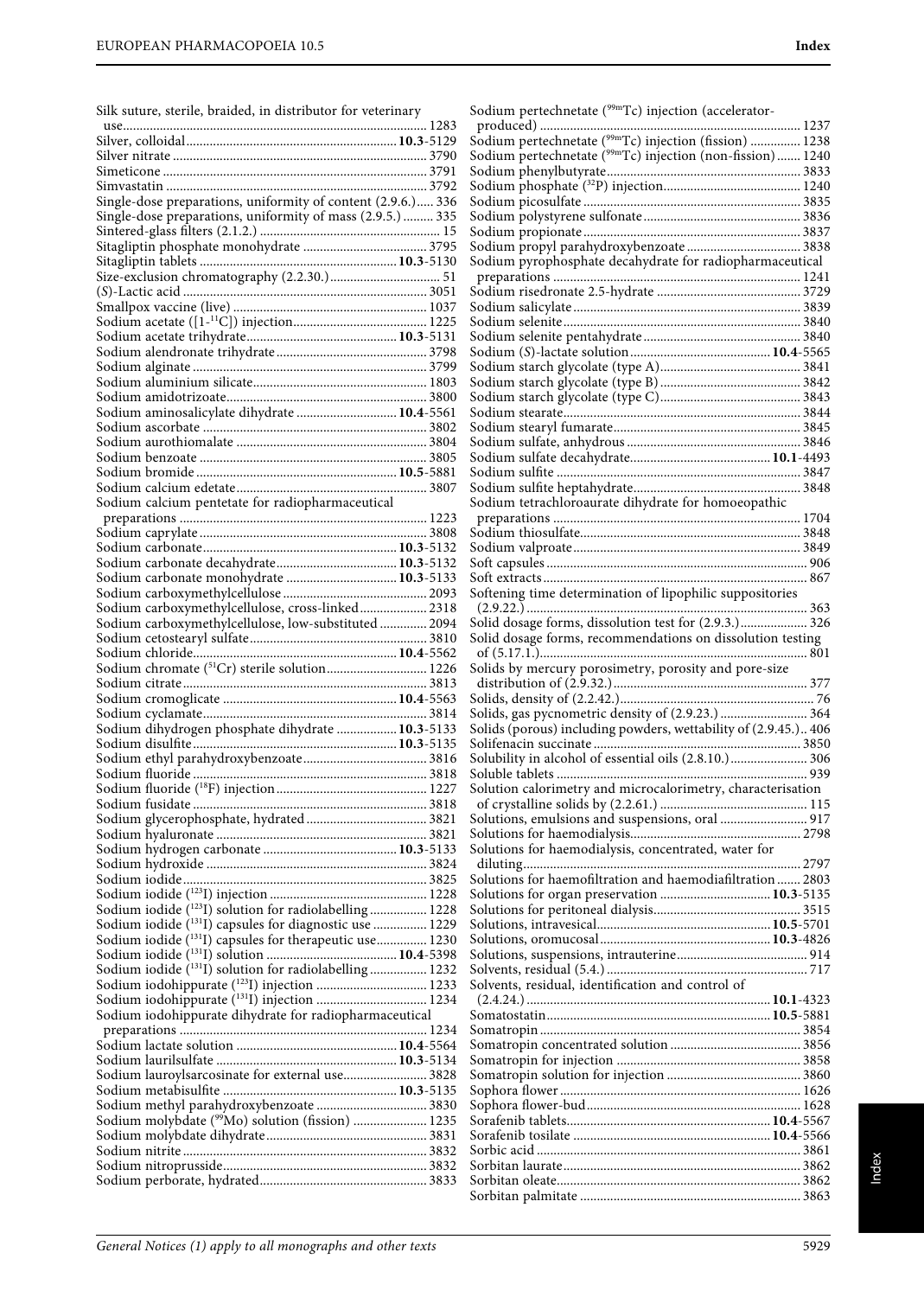| Sorption-desorption isotherms and water activity,              |  |
|----------------------------------------------------------------|--|
| determination of (water-solid interactions) (2.9.39.) 394      |  |
|                                                                |  |
|                                                                |  |
|                                                                |  |
|                                                                |  |
|                                                                |  |
|                                                                |  |
| Specific surface area by air permeability (2.9.14.)  343       |  |
| Specific surface area by gas adsorption (2.9.26.)  369         |  |
| Spectinomycin dihydrochloride pentahydrate 3873                |  |
| Spectinomycin sulfate tetrahydrate for veterinary use 3875     |  |
|                                                                |  |
|                                                                |  |
|                                                                |  |
|                                                                |  |
| Spectrometry, nuclear magnetic resonance (2.2.33.)  58         |  |
|                                                                |  |
| Spectrophotometry, infrared absorption (2.2.24.)  10.3-4753    |  |
| Spectrophotometry, ultraviolet and visible absorption          |  |
|                                                                |  |
|                                                                |  |
|                                                                |  |
|                                                                |  |
| SPF chicken flocks for the production and quality control of   |  |
|                                                                |  |
| Spheroids and granules, friability of (2.9.41.)  400           |  |
|                                                                |  |
|                                                                |  |
|                                                                |  |
| Spirapril hydrochloride monohydrate  3880                      |  |
|                                                                |  |
|                                                                |  |
|                                                                |  |
|                                                                |  |
|                                                                |  |
|                                                                |  |
|                                                                |  |
|                                                                |  |
|                                                                |  |
|                                                                |  |
|                                                                |  |
|                                                                |  |
| Standard solutions for limit tests (4.1.2.) 10.4-5349          |  |
|                                                                |  |
|                                                                |  |
|                                                                |  |
| Staphysagria for homoeopathic preparations  1726               |  |
|                                                                |  |
|                                                                |  |
|                                                                |  |
|                                                                |  |
|                                                                |  |
|                                                                |  |
|                                                                |  |
|                                                                |  |
|                                                                |  |
|                                                                |  |
|                                                                |  |
|                                                                |  |
|                                                                |  |
|                                                                |  |
|                                                                |  |
|                                                                |  |
|                                                                |  |
| Statistical analysis of results of biological assays and tests |  |
|                                                                |  |
| Statistical process control, multivariate (5.28.) 10.4-5377    |  |
|                                                                |  |
|                                                                |  |
|                                                                |  |
|                                                                |  |
|                                                                |  |
|                                                                |  |

| Sterile braided silk suture in distributor for veterinary                                                             |
|-----------------------------------------------------------------------------------------------------------------------|
|                                                                                                                       |
| Sterile catgut in distributor for veterinary use 1281                                                                 |
| Sterile containers of plasticised poly(vinyl chloride) for human                                                      |
| blood containing anticoagulant solution (3.3.6.)  474<br>Sterile linen thread in distributor for veterinary use  1282 |
| Sterile non-absorbable strands in distributor for veterinary                                                          |
|                                                                                                                       |
|                                                                                                                       |
| Sterile plastic containers for human blood and blood                                                                  |
| Sterile polyamide suture in distributor for veterinary use 1282                                                       |
| Sterile poly(ethylene terephthalate) suture in distributor for                                                        |
| Sterile products, biological indicators and related microbial                                                         |
| preparations used in the manufacture of (5.1.2.)  622                                                                 |
| Sterile products, methods of preparation of (5.1.1.)  619<br>Sterile single-use plastic syringes (3.3.8.)  10.3-4792  |
| Sterile synthetic absorbable braided sutures  1274                                                                    |
| Sterile synthetic absorbable monofilament sutures 1275                                                                |
|                                                                                                                       |
| Sterility, guidelines for using the test for (5.1.9.) 639                                                             |
|                                                                                                                       |
|                                                                                                                       |
|                                                                                                                       |
|                                                                                                                       |
|                                                                                                                       |
|                                                                                                                       |
|                                                                                                                       |
|                                                                                                                       |
|                                                                                                                       |
|                                                                                                                       |
| Strychnos ignatii for homoeopathic preparations 1719                                                                  |
|                                                                                                                       |
|                                                                                                                       |
| Sublingual tablets and buccal tablets 10.3-4828<br>Substances for pharmaceutical use  10.3-4817                       |
| Substances for pharmaceutical use, control of impurities in                                                           |
| Substitution of <i>in vivo</i> method(s) by <i>in vitro</i> method(s) for the                                         |
|                                                                                                                       |
| Sub-visible particles, particulate contamination                                                                      |
|                                                                                                                       |
|                                                                                                                       |
|                                                                                                                       |
|                                                                                                                       |
|                                                                                                                       |
|                                                                                                                       |
|                                                                                                                       |
|                                                                                                                       |
|                                                                                                                       |
|                                                                                                                       |
|                                                                                                                       |
|                                                                                                                       |
|                                                                                                                       |
| Sulfadimethoxine sodium for veterinary use  3921                                                                      |
|                                                                                                                       |
|                                                                                                                       |
|                                                                                                                       |
|                                                                                                                       |
| Sulfamethoxypyridazine for veterinary use 3929                                                                        |
|                                                                                                                       |
|                                                                                                                       |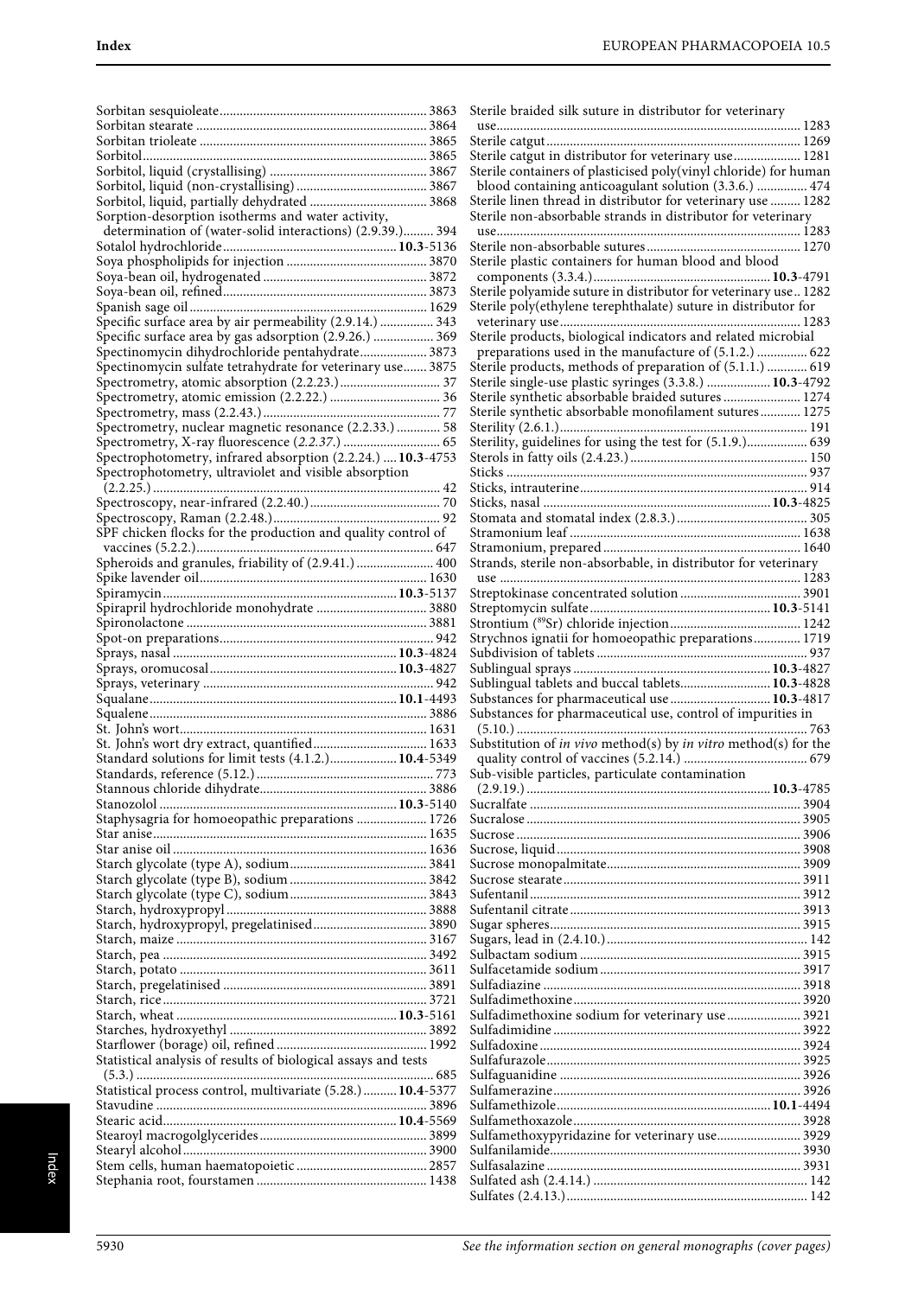| Sulfur for homoeopathic preparations 1727                   |  |
|-------------------------------------------------------------|--|
|                                                             |  |
|                                                             |  |
|                                                             |  |
|                                                             |  |
|                                                             |  |
|                                                             |  |
|                                                             |  |
|                                                             |  |
|                                                             |  |
| Supercritical fluid chromatography (2.2.45.)  80            |  |
|                                                             |  |
| Suppositories and pessaries, disintegration of (2.9.2.) 325 |  |
| Suppositories, lipophilic, softening time determination     |  |
|                                                             |  |
|                                                             |  |
|                                                             |  |
| Suspensions, solutions and emulsions, oral  917             |  |
|                                                             |  |
| Sutures for human use: introduction 10.1-4349               |  |
|                                                             |  |
| Sutures, sterile synthetic absorbable braided  1274         |  |
| Sutures, sterile synthetic absorbable monofilament  1275    |  |
|                                                             |  |
|                                                             |  |
|                                                             |  |
|                                                             |  |
|                                                             |  |
| Swine erysipelas vaccine (inactivated) 1158                 |  |
| Swine-fever vaccine (live, prepared in cell cultures),      |  |
|                                                             |  |
|                                                             |  |
| Synthetic absorbable braided sutures, sterile  1274         |  |
|                                                             |  |
| Synthetic absorbable monofilament sutures, sterile 1275     |  |
| Syringes, plastic, sterile single-use (3.3.8.)  10.3-4792   |  |
|                                                             |  |

#### **T**

| Table of physical characteristics of radionuclides mentioned in |  |
|-----------------------------------------------------------------|--|
|                                                                 |  |
| Tablets                                                         |  |
| Tablets and capsules, disintegration of (2.9.1.)  323           |  |
| Tablets and powders for rectal solutions and suspensions 934    |  |
|                                                                 |  |
|                                                                 |  |
|                                                                 |  |
|                                                                 |  |
|                                                                 |  |
|                                                                 |  |
| Tablets for intrauterine solutions and suspensions  914         |  |
| Tablets for vaginal solutions and suspensions  941              |  |
|                                                                 |  |
|                                                                 |  |
|                                                                 |  |
|                                                                 |  |
|                                                                 |  |
|                                                                 |  |
|                                                                 |  |
|                                                                 |  |
|                                                                 |  |
|                                                                 |  |
|                                                                 |  |
|                                                                 |  |
|                                                                 |  |
|                                                                 |  |
|                                                                 |  |

| Tapped density and bulk density of powders (2.9.34.) 384                  |  |
|---------------------------------------------------------------------------|--|
|                                                                           |  |
|                                                                           |  |
|                                                                           |  |
|                                                                           |  |
|                                                                           |  |
| Technetium ( <sup>99m</sup> Tc) colloidal rhenium sulfide injection  1244 |  |
| Technetium ( <sup>99m</sup> Tc) colloidal sulfur injection 1244           |  |
| Technetium ( <sup>99m</sup> Tc) colloidal tin injection  1245             |  |
|                                                                           |  |
| Technetium ( <sup>99m</sup> Tc) exametazime injection  1247               |  |
| Technetium ( <sup>99m</sup> Tc) gluconate injection  1248                 |  |
|                                                                           |  |
|                                                                           |  |
| Technetium $(^{99m}Tc)$ mebrofenin injection  10.1-4345                   |  |
| Technetium ( <sup>99mT</sup> c) medronate injection  1253                 |  |
| Technetium (99mTc) mertiatide injection  1254                             |  |
| Technetium ( <sup>99m</sup> Tc) microspheres injection 1255               |  |
| Technetium ( <sup>99m</sup> Tc) oxidronate injection  1256                |  |
|                                                                           |  |
| Technetium ( <sup>99m</sup> Tc) sestamibi injection 1258                  |  |
|                                                                           |  |
| Technetium ( <sup>99m</sup> Tc) tin pyrophosphate injection  1260         |  |
|                                                                           |  |
|                                                                           |  |
|                                                                           |  |
|                                                                           |  |
| Tenosynovitis vaccine (live), viral, avian  10.2-4632                     |  |
|                                                                           |  |
|                                                                           |  |
|                                                                           |  |
|                                                                           |  |
|                                                                           |  |
|                                                                           |  |
|                                                                           |  |
|                                                                           |  |
|                                                                           |  |
|                                                                           |  |

Terminology used in monographs on biological products (5.2.1.) ...................................................................................... 647 Terpin monohydrate............................................................... 3988 Test for anticomplementary activity of immunoglobulin (2.6.17.) .................................................................................... 216 Test for anti-D antibodies in human immunoglobulin (2.6.26.) .................................................................................... 230 Test for aristolochic acids in herbal drugs (2.8.21) .............. 314 Test for bacterial endotoxins using recombinant factor C (2.6.32.) .........................................................................**10.3**-4776 Test for extractable volume of parenteral preparations

(2.9.17.) .................................................................................... 347 Test for Fc function of immunoglobulin (2.7.9.).................. 279 Test for methanol and 2-propanol (2.9.11.) .......................... 342 Test for neurovirulence of live virus vaccines (2.6.18.)........ 218

examination of non-sterile products) (2.6.13.)........**10.3**-4769 Testosterone....................................................................**10.1**-4499 Testosterone decanoate .......................................................... 3991 Testosterone enantate ............................................................. 3992 Testosterone isocaproate........................................................ 3994 Testosterone propionate......................................................... 3995 Tests for extraneous agents in viral vaccines for human use (2.6.16.) .........................................................................**10.2**-4579

examination of live biotherapeutic products) (2.6.38.)...... 255

Test for specified micro-organisms (microbiological

Tests for specified micro-organisms (microbiological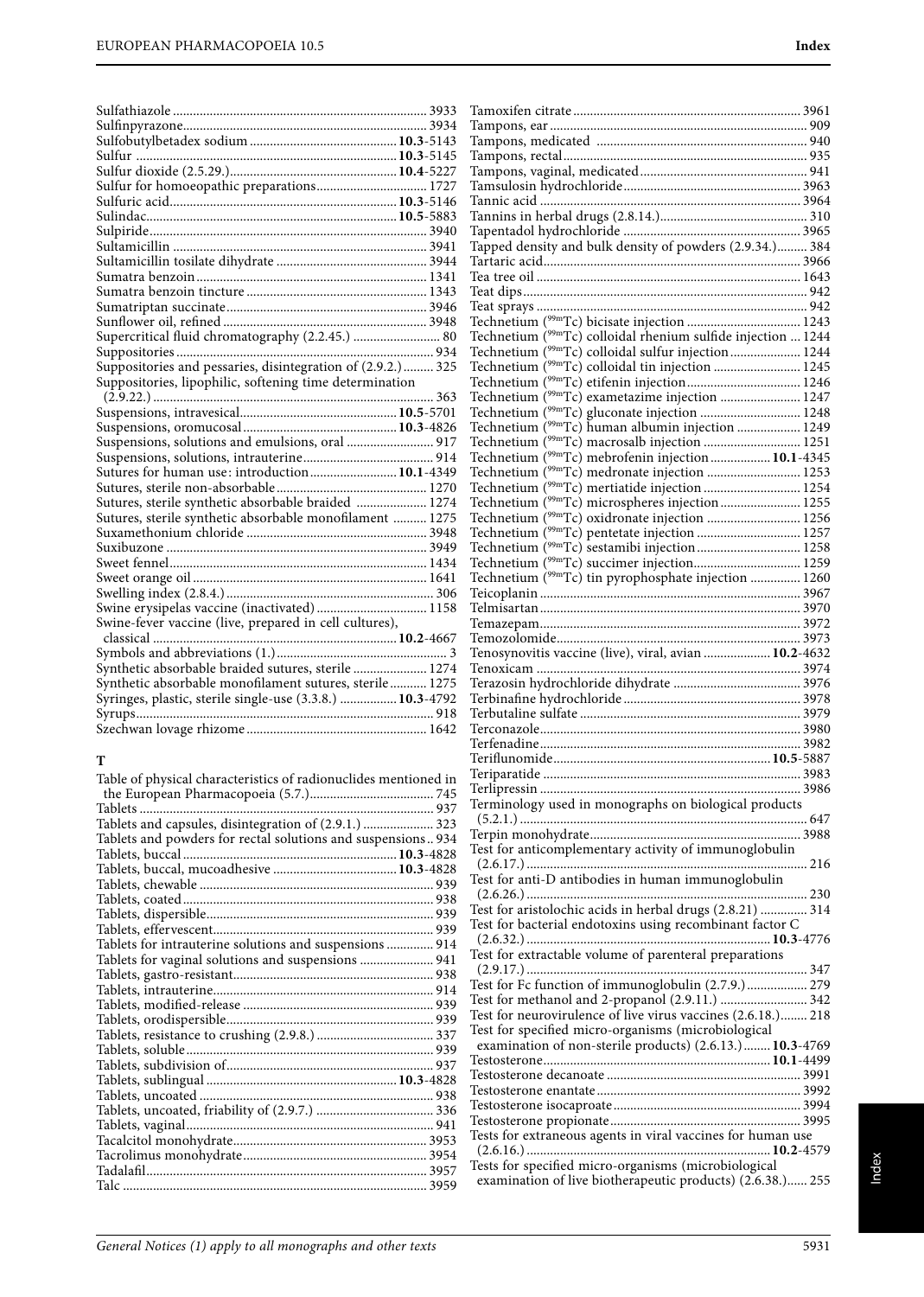Tetanus and diphtheria toxins and toxoids, flocculation value (Lf) of, (Ramon assay) (2.7.27.)............................................ 295 Tetanus and diphtheria vaccine (adsorbed) ...............**10.3**-4831 Tetanus and diphtheria vaccine (adsorbed, reduced antigen(s) content).........................................................................**10.3**-4831 Tetanus antitoxin for human use .......................................... 1173 Tetanus antitoxin for veterinary use..................................... 1177 Tetanus, diphtheria and hepatitis B (rDNA) vaccine (adsorbed) ....................................................................**10.3**-4832 Tetanus, diphtheria and pertussis (acellular, component) vaccine (adsorbed) ......................................................**10.3**-4834 Tetanus, diphtheria and pertussis (acellular, component) vaccine (adsorbed, reduced antigen(s) content)......**10.3**-4835 Tetanus, diphtheria and pertussis (whole cell) vaccine (adsorbed) ....................................................................**10.3**-4836 Tetanus, diphtheria and poliomyelitis (inactivated) vaccine (adsorbed, reduced antigen(s) content)....................**10.3**-4838 Tetanus, diphtheria, pertussis (acellular, component) and haemophilus type b conjugate vaccine (adsorbed) ..**10.3**-4839 Tetanus, diphtheria, pertussis (acellular, component) and hepatitis B (rDNA) vaccine (adsorbed) ....................**10.3**-4841 Tetanus, diphtheria, pertussis (acellular, component) and poliomyelitis (inactivated) vaccine (adsorbed)........**10.3**-4843 Tetanus, diphtheria, pertussis (acellular, component) and poliomyelitis (inactivated) vaccine (adsorbed, reduced antigen(s) content) ......................................................**10.3**-4844 Tetanus, diphtheria, pertussis (acellular, component), hepatitis B (rDNA), poliomyelitis (inactivated) and haemophilus type b conjugate vaccine (adsorbed) ..**10.3**-4846 Tetanus, diphtheria, pertussis (acellular, component), poliomyelitis (inactivated) and haemophilus type b conjugate vaccine (adsorbed) ......................................................**10.3**-4849 Tetanus, diphtheria, pertussis (whole cell) and poliomyelitis (inactivated) vaccine (adsorbed) ...............................**10.3**-4851 Tetanus, diphtheria, pertussis (whole cell), poliomyelitis (inactivated) and haemophilus type b conjugate vaccine (adsorbed) ....................................................................**10.3**-4853 Tetanus immunoglobulin, human ........................................ 2873 Tetanus vaccine (adsorbed) ..........................................**10.3**-4855 Tetanus vaccine (adsorbed), assay of (2.7.8.) ........................ 275 Tetanus vaccine for veterinary use........................................ 1161 Tetanus vaccine for veterinary use ..............................**10.3**-4859 Tetrabutylammonium in radiopharmaceutical preparations (2.4.33.) .........................................................................**10.5**-5661 Tetracaine ................................................................................ 3997 Tetracaine hydrochloride....................................................... 3998 Tetracosactide.......................................................................... 3999 Tetracycline ............................................................................. 4000 Tetracycline hydrochloride.................................................... 4001 Tetra-O-acetyl-mannose triflate for radiopharmaceutical preparations .......................................................................... 1261 Tetrazepam .............................................................................. 4003 Tetryzoline hydrochloride ..................................................... 4004 Thallous (201Tl) chloride injection ........................................ 1262 Theophylline ........................................................................... 4005 Theophylline monohydrate ................................................... 4007 Theophylline-ethylenediamine ............................................. 4008 Theophylline-ethylenediamine hydrate ............................... 4009 Thermal analysis (2.2.34.).......................................................... 61 Thermogravimetry (2.2.34.)...................................................... 61 Thiamazole .............................................................................. 4011 Thiamine hydrochloride........................................................ 4012 Thiamine nitrate ..................................................................... 4014 Thiamphenicol ........................................................................ 4015 Thin-layer chromatography (2.2.27.) ....................................... 47 Thiocolchicoside crystallised from ethanol ........................ 4016 Thiocolchicoside hydrate..............................................**10.1**-4500 Thioctic acid............................................................................ 4020 Thiomersal............................................................................... 4021 Thiopental sodium and sodium carbonate ......................... 4022 Thioridazine ............................................................................ 4024 Thioridazine hydrochloride .................................................. 4025 Thomson kudzuvine root ...................................................... 1644

| Tiamulin hydrogen fumarate for veterinary use 4032             |  |
|----------------------------------------------------------------|--|
|                                                                |  |
|                                                                |  |
|                                                                |  |
|                                                                |  |
|                                                                |  |
|                                                                |  |
|                                                                |  |
|                                                                |  |
|                                                                |  |
| Tick-borne encephalitis vaccine (inactivated)  1043            |  |
|                                                                |  |
|                                                                |  |
|                                                                |  |
|                                                                |  |
|                                                                |  |
|                                                                |  |
|                                                                |  |
|                                                                |  |
|                                                                |  |
|                                                                |  |
|                                                                |  |
|                                                                |  |
|                                                                |  |
|                                                                |  |
|                                                                |  |
|                                                                |  |
|                                                                |  |
|                                                                |  |
|                                                                |  |
|                                                                |  |
|                                                                |  |
|                                                                |  |
|                                                                |  |
|                                                                |  |
|                                                                |  |
|                                                                |  |
| a-Tocopheryl acetate concentrate (powder form) 4062            |  |
|                                                                |  |
|                                                                |  |
| Tocopheryl hydrogen succinate, DL-a-  4062                     |  |
| Tocopheryl hydrogen succinate, RRR-a-  4064                    |  |
|                                                                |  |
|                                                                |  |
| 4068<br>Tolnaftate                                             |  |
|                                                                |  |
|                                                                |  |
|                                                                |  |
| Toluenesulfonate (methyl, ethyl and isopropyl) in active       |  |
|                                                                |  |
|                                                                |  |
|                                                                |  |
|                                                                |  |
|                                                                |  |
|                                                                |  |
|                                                                |  |
|                                                                |  |
|                                                                |  |
| Total cholesterol in oils rich in omega-3 acids (2.4.32.)  163 |  |
| Total organic carbon in water for pharmaceutical use           |  |
|                                                                |  |
|                                                                |  |
|                                                                |  |
| Traditional Chinese drugs, methods of pretreatment for         |  |
| preparing (general information) (5.18.)  10.5-5685             |  |
| Traditional Chinese medicine, names of herbal drugs used in    |  |
|                                                                |  |
|                                                                |  |
|                                                                |  |
|                                                                |  |
| Tramazoline hydrochloride monohydrate 10.3-5151                |  |
|                                                                |  |
|                                                                |  |
|                                                                |  |
|                                                                |  |
|                                                                |  |
|                                                                |  |
|                                                                |  |
|                                                                |  |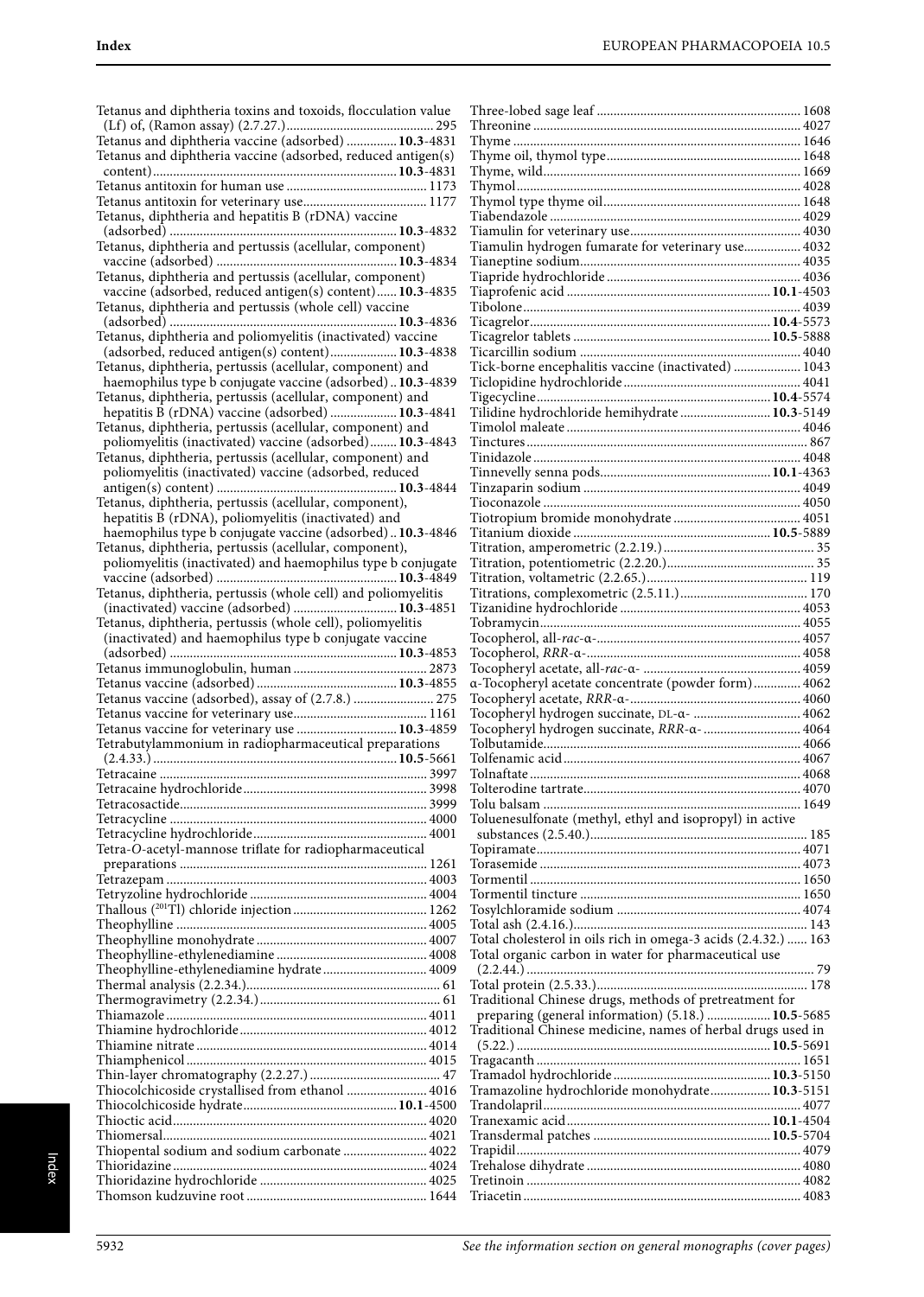| TSE, animal, minimising the risk of transmitting via human                                                        |
|-------------------------------------------------------------------------------------------------------------------|
|                                                                                                                   |
|                                                                                                                   |
| and veterinary medicinal products (5.2.8.)  661<br>TSE, animal, products with risk of transmitting agents of. 884 |
|                                                                                                                   |
| Tuberculin purified protein derivative, avian  4119                                                               |
| Tuberculin purified protein derivative, bovine 4120                                                               |
| Tuberculin purified protein derivative for human use 4120                                                         |
| Tuberculosis (BCG) vaccine, freeze-dried 949                                                                      |
|                                                                                                                   |
| Tubing and closures, silicone elastomer for (3.1.9.)  436<br>Tubing and containers for total parenteral nutrition |
| preparations, poly(ethylene - vinyl acetate) for (3.1.7.) 434                                                     |
| Tubing used in sets for the transfusion of blood and blood                                                        |
| components, materials based on plasticised poly(vinyl                                                             |
|                                                                                                                   |
| Turkey infectious rhinotracheitis vaccine (live)  10.2-4668                                                       |
|                                                                                                                   |
|                                                                                                                   |
|                                                                                                                   |
| Tylosin phosphate bulk solution for veterinary use  4127                                                          |
|                                                                                                                   |
|                                                                                                                   |
|                                                                                                                   |
| Typhoid polysaccharide and hepatitis A (inactivated,                                                              |
|                                                                                                                   |
|                                                                                                                   |
| Typhoid vaccine (live, oral, strain Ty 21a)  1046                                                                 |
|                                                                                                                   |
|                                                                                                                   |
|                                                                                                                   |
| U                                                                                                                 |
|                                                                                                                   |

Urtica dioica for homoeopathic preparations..................... 1728

#### **V**

Vaccine component assay by immunonephelometry (2.7.35.) .................................................................................... 301 Vaccines, adsorbed, aluminium in (2.5.13.) .......................... 171 Vaccines, adsorbed, calcium in (2.5.14.)................................ 172 Vaccines and immunosera, phenol in (2.5.15.)..................... 172 Vaccines and immunosera, veterinary, evaluation of efficacy of (5.2.7.).................................................................................. 661 Vaccines and immunosera, veterinary, evaluation of safety (5.2.6.) ...................................................................................... 658 Vaccines for human use ................................................**10.5**-5695 Vaccines for human use, cell substrates for the production of (5.2.3.) ...................................................................................... 650 Vaccines for human use, conjugated polysaccharide, carrier proteins for the production of (5.2.11.) ............................... 674 Vaccines for human use, viral, tests for extraneous agents in (2.6.16.) .........................................................................**10.2**-4579 Vaccines for veterinary use...........................................**10.2**-4604 Vaccines for veterinary use, inactivated, healthy chicken flocks for the production of (5.2.13.) ...................................**10.2**-4598 Vaccines, polysaccharide, hexosamines in (2.5.20.) ............. 173 Vaccines, polysaccharide, methylpentoses in (2.5.21.)......... 173 Vaccines, polysaccharide, nucleic acids in (2.5.17.) ............. 172 Vaccines, polysaccharide, O-acetyl in (2.5.19.)..................... 173 Vaccines, polysaccharide, phosphorus in (2.5.18.)............... 172 Vaccines, polysaccharide, protein in (2.5.16.)....................... 172 Vaccines, polysaccharide, ribose in (2.5.31.)......................... 177 Vaccines, polysaccharide, sialic acid in (2.5.23.) .................. 174 Vaccines, polysaccharide, uronic acids in (2.5.22.) .............. 174 Vaccines, SPF chicken flocks for the production and quality control of (5.2.2.) ................................................................... 647 Vaccines, substitution of in vivo method(s) by in vitro method(s) for the quality control of (5.2.14.) ..................... 679 Vaccines, veterinary, cell cultures for the production of (5.2.4.) ...........................................................................**10.2**-4589 Vaccines, viral live, test for neurovirulence (2.6.18.) ........... 218 Vaginal capsules........................................................................ 941 Vaginal foams............................................................................ 941 Vaginal preparations ................................................................ 940 Vaginal preparations, semi-solid ............................................ 941 Vaginal solutions and suspensions, tablets for...................... 941 Vaginal solutions, emulsions and suspensions...................... 941 Vaginal tablets ........................................................................... 941 Vaginal tampons, medicated ................................................... 941 Valaciclovir hydrochloride .................................................... 4157 Valaciclovir hydrochloride hydrate ...................................... 4160 Valerian dry aqueous extract ............................................... 1659 Valerian dry hydroalcoholic extract ..................................... 1660 Valerian root............................................................................ 1660 Valerian root, cut .................................................................... 1662 Valerian tincture ..................................................................... 1664

(2.2.25.) ...................................................................................... 42 Ultraviolet ray lamps for analytical purposes (2.1.3.) ............ 15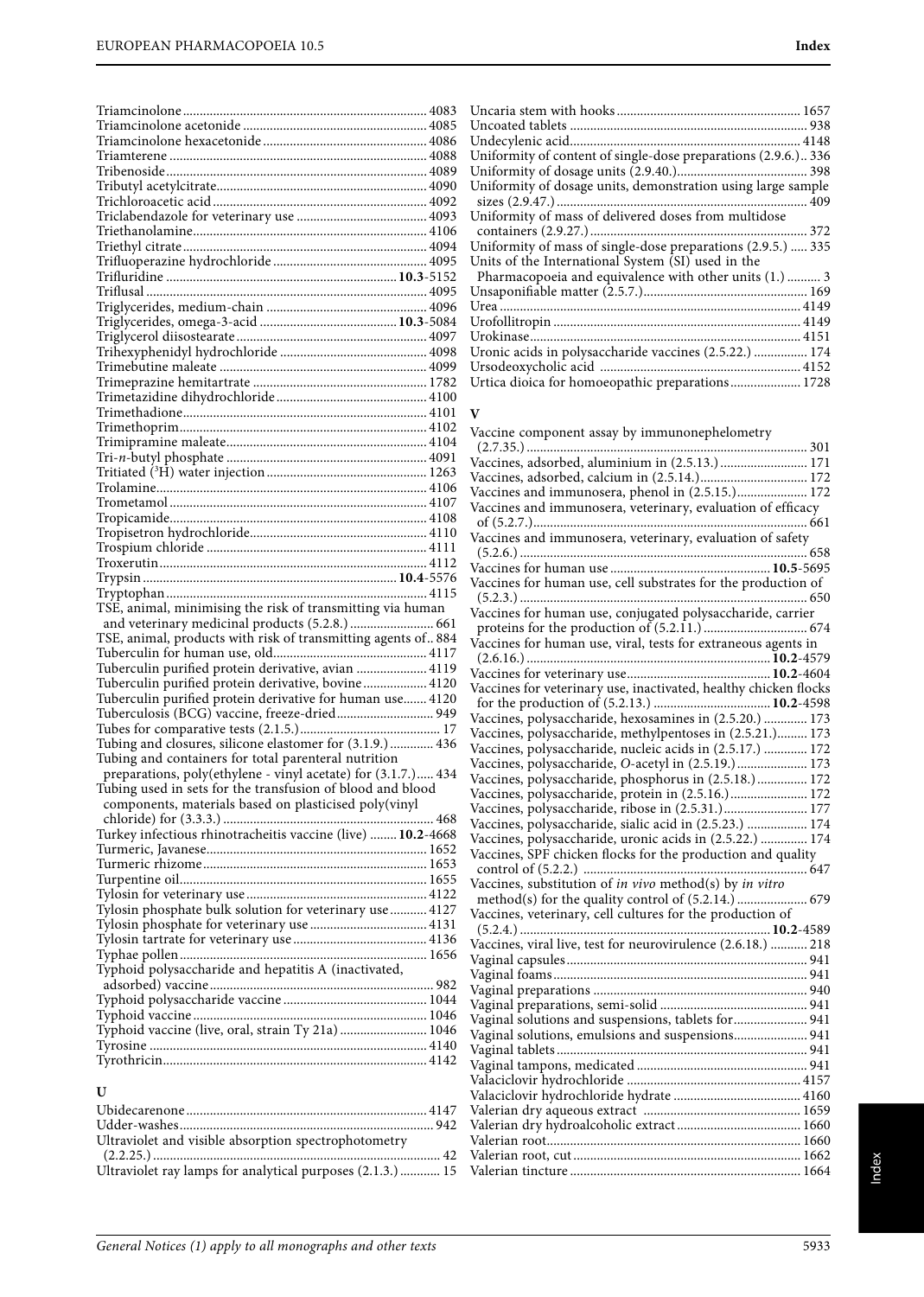| Validation of nucleic acid amplification techniques for the   |
|---------------------------------------------------------------|
| detection of B19 virus (B19V) DNA in plasma pools:            |
|                                                               |
| Validation of nucleic acid amplification techniques for the   |
| detection of hepatitis C virus (HCV) RNA in plasma pools:     |
|                                                               |
|                                                               |
| Valnemulin hydrochloride for veterinary use  4164             |
|                                                               |
|                                                               |
|                                                               |
|                                                               |
| Vapour, preparations to be converted into 10.5-5706           |
|                                                               |
| Varicella immunoglobulin for intravenous administration,      |
|                                                               |
|                                                               |
| Varicella, measles, mumps and rubella vaccine (live)  1006    |
|                                                               |
| Vectors for human use, adeno-associated-virus  788            |
|                                                               |
|                                                               |
| Vectors for human use, plasmid, bacterial cells used for the  |
|                                                               |
|                                                               |
| Vectors for human use, retroviridae-derived  786              |
|                                                               |
|                                                               |
|                                                               |
|                                                               |
|                                                               |
|                                                               |
| Veterinary liquid preparations for cutaneous application 941  |
| Veterinary medicinal products, immunological, management      |
|                                                               |
|                                                               |
| Veterinary semi-solid preparations for oral use  942          |
| Veterinary vaccines and immunosera, evaluation of efficacy of |
|                                                               |
| Viability, nucleated cell count and (2.7.29.)  297            |
| Vibriosis (cold-water) vaccine (inactivated) for              |
|                                                               |
| Vibriosis vaccine (inactivated) for salmonids 1164            |
|                                                               |
|                                                               |
|                                                               |
|                                                               |
|                                                               |
|                                                               |
|                                                               |
|                                                               |
| Viral diarrhoea vaccine (inactivated), bovine 1075            |
| Viral hepatitis type I vaccine (live), duck  10.2-4647        |
| Viral rhinotracheitis vaccine (inactivated), feline  1113     |
| Viral rhinotracheitis vaccine (live), feline  10.2-4652       |
|                                                               |
| Viral tenosynovitis vaccine (live), avian  10.2-4632          |
| Viral vaccines for human use, tests for extraneous agents in  |
|                                                               |
|                                                               |
| Viscometer methods, falling ball and automatic rolling ball   |
|                                                               |
|                                                               |
| Viscosity - rotating viscometer method (2.2.10.)  28          |
| Visible and ultraviolet absorption spectrophotometry          |
|                                                               |
| Visible particles, particulate contamination (2.9.20.)  362   |
| Visible particles, recommendations on testing of particulate  |
|                                                               |
| Vitamin A concentrate (oily form), synthetic  10.3-5157       |

| Vitamin A concentrate (powder form), synthetic  4193<br>Vitamin A concentrate (solubilisate/emulsion), |  |
|--------------------------------------------------------------------------------------------------------|--|
|                                                                                                        |  |
|                                                                                                        |  |
|                                                                                                        |  |
|                                                                                                        |  |
| Volumetric solutions, primary standards for (4.2.1.) 10.4-                                             |  |
| 5360                                                                                                   |  |
|                                                                                                        |  |
| von Willebrand factor, human, assay of (2.7.21.) 290                                                   |  |
|                                                                                                        |  |
|                                                                                                        |  |

#### **W**

| Water activity and sorption-desorption isotherms,             |
|---------------------------------------------------------------|
| determination of (water-solid interactions) (2.9.39.) 394     |
| Water, determination by distillation (2.2.13.) 31             |
| Water for diluting concentrated haemodialysis solutions 2797  |
|                                                               |
|                                                               |
|                                                               |
|                                                               |
|                                                               |
|                                                               |
|                                                               |
|                                                               |
| Water: semi-micro determination (2.5.12.)  171                |
| Water-solid interactions: determination of sorption-          |
| desorption isotherms and of water activity (2.9.39.)  394     |
| Wettability of porous solids including powders (2.9.45.)  406 |
|                                                               |
|                                                               |
|                                                               |
|                                                               |
|                                                               |
|                                                               |
|                                                               |
|                                                               |
|                                                               |
|                                                               |
|                                                               |
|                                                               |
|                                                               |
|                                                               |
|                                                               |
|                                                               |

#### **X**

| X-ray powder diffraction (XRPD), characterisation of          |  |
|---------------------------------------------------------------|--|
| crystalline and partially crystalline solids by (2.9.33.) 379 |  |
| Xylazine hydrochloride for veterinary use  10.4-5589          |  |
|                                                               |  |
|                                                               |  |
|                                                               |  |
|                                                               |  |

### **Y**

| Yeasticidal, bactericidal or fungicidal activity of antiseptic       |  |
|----------------------------------------------------------------------|--|
|                                                                      |  |
|                                                                      |  |
|                                                                      |  |
|                                                                      |  |
| Yersiniosis vaccine (inactivated) for salmonids 1102                 |  |
|                                                                      |  |
| Yttrium ( <sup>90</sup> Y) chloride solution for radiolabelling 1265 |  |